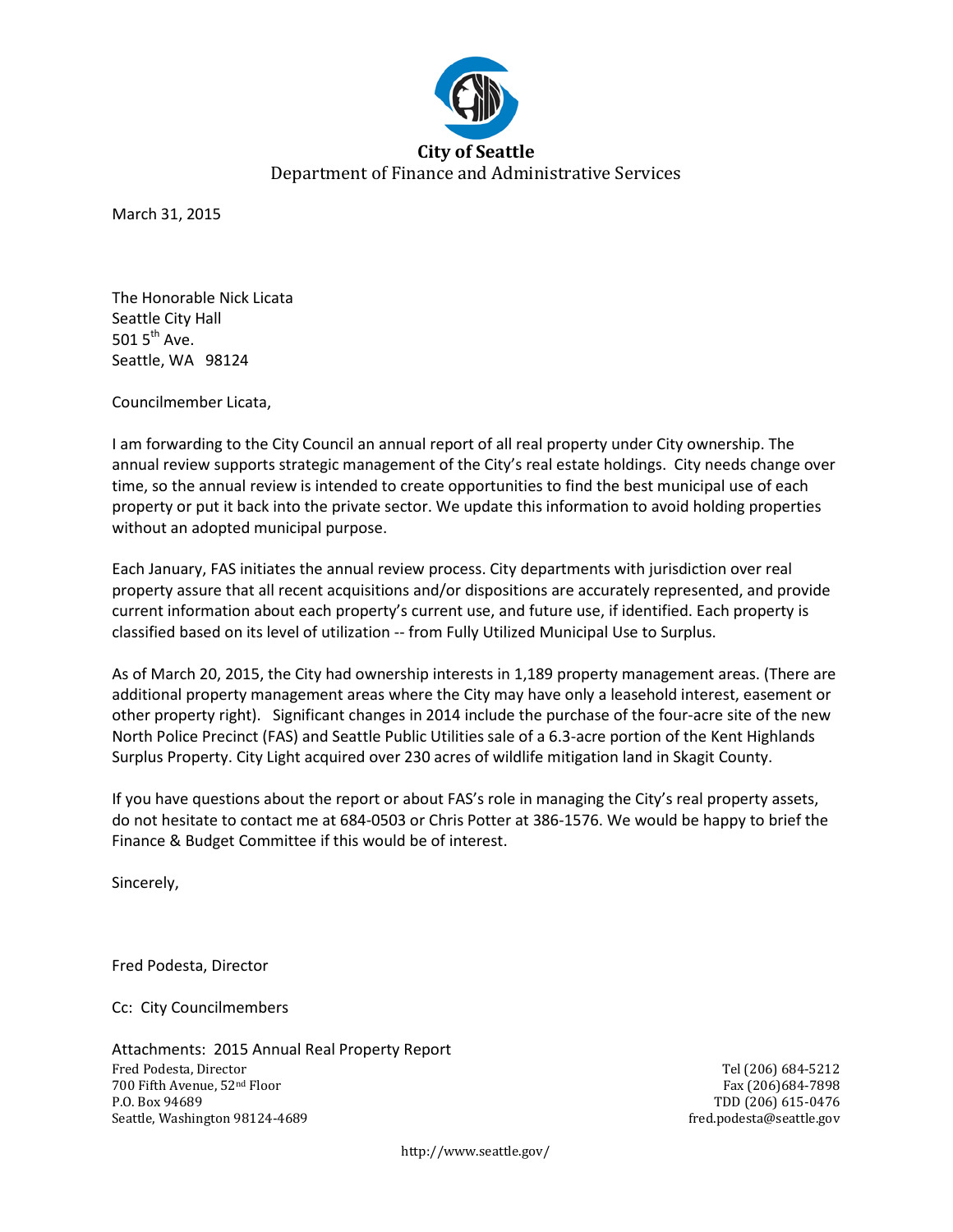| <b>Jurisdictional Dept</b>      | <b>PMA</b><br><b>NUM</b> | <b>PMA Name</b>                      | <b>PMA Location Address</b>     | <b>PMA</b><br><b>Classification</b> | <b>PMA Current Use</b>   | <b>PMA Future Use</b><br><b>Identified</b> | <b>City Ownership</b> | <b>Land Area</b><br><b>SqFt</b> |
|---------------------------------|--------------------------|--------------------------------------|---------------------------------|-------------------------------------|--------------------------|--------------------------------------------|-----------------------|---------------------------------|
| <b>FINANCE &amp; ADMIN SVCS</b> | 19                       | Snippet at 5051 24th Ave S           | 5051 24th Ave S                 | <b>Excess</b>                       | Landscaping              |                                            | <b>OWNED</b>          | 160                             |
| <b>FINANCE &amp; ADMIN SVCS</b> | 22                       | Parcel at 3401 S Della St            | 3401 S Della St                 | <b>Excess</b>                       | Green Space/Natural Area |                                            | OWNED                 | 34,760                          |
| <b>FINANCE &amp; ADMIN SVCS</b> | 24                       | Parcel at 31st Ave S and S Lexington | 3924 31st Ave S                 | Excess                              | Roadway                  |                                            | OWNED                 | 9,506                           |
| <b>FINANCE &amp; ADMIN SVCS</b> | 29                       | Snippet at 8646 45th Ave S           | 8646 45th Ave S                 | <b>Excess</b>                       | Landscaping              |                                            | OWNED                 | 596                             |
| <b>FINANCE &amp; ADMIN SVCS</b> | 30                       | Parcel at 1766 Alki Ave SW           | 1766 Alki Ave SW                | Excess                              | Green Space/Natural Area |                                            | <b>OWNED</b>          | 6,630                           |
| <b>FINANCE &amp; ADMIN SVCS</b> | 42                       | Snippet at 2330 12th Ave             | 2330 12th Ave S                 | Excess                              | Landscaping              |                                            | OWNED                 | 825                             |
| <b>FINANCE &amp; ADMIN SVCS</b> | 51                       | Snippet at 1500 W Nickerson St       | 1500 W Nickerson St             | Excess                              | Storage (Uncovered)      |                                            | OWNED                 | 3,539                           |
| <b>FINANCE &amp; ADMIN SVCS</b> | 52                       | Parcel at 1510 W Emerson St          | 1510 W Emerson St               | Excess                              | Green Space/Natural Area |                                            | OWNED                 | 7,686                           |
| <b>FINANCE &amp; ADMIN SVCS</b> | 53                       | Snippet at 5301 47th Ave SW          | 5301 47th Ave SW                | Excess                              | Landscaping              |                                            | OWNED                 | 1,759                           |
| <b>FINANCE &amp; ADMIN SVCS</b> | 60                       | Parcel at 7018 Lincoln Park Wy SW    | 7018 LINCOLN PARK WY SW         | Excess                              | Vacant (Undeveloped)     |                                            | OWNED                 | 18,320                          |
| <b>FINANCE &amp; ADMIN SVCS</b> | 62                       | Parcel at 104 NW 47th                | 104 NW 47th St                  | Excess                              | Excess Right-of-Way      |                                            | OWNED                 | 1,673                           |
| <b>FINANCE &amp; ADMIN SVCS</b> | 63                       | Parcel at 4898 NW Market St          | 4898 NW Market St               | <b>Excess</b>                       | Slope Protection         |                                            | OWNED                 | 2,171                           |
| <b>FINANCE &amp; ADMIN SVCS</b> | 64                       | Parcel at 201 NW 50th St             | 201 NW 50th St                  | Excess                              | Slope Protection         |                                            | OWNED                 | 1,533                           |
| <b>FINANCE &amp; ADMIN SVCS</b> | 66                       | Parcel at 5198 NW Market St          | 5198 NW MARKET ST               | Excess                              | Slope Protection         |                                            | OWNED                 | 4,395                           |
| <b>FINANCE &amp; ADMIN SVCS</b> | 67                       | Snippet at 5300 NW 53rd St           | 5300 NW 53rd St                 | Excess                              | Slope Protection         |                                            | OWNED                 | 1,364                           |
| <b>FINANCE &amp; ADMIN SVCS</b> | 68                       | Parcel at 5498 NW Market St          | 5498 NW MARKET ST               | Excess                              | Landscaping              |                                            | OWNED                 | 3,593                           |
| <b>FINANCE &amp; ADMIN SVCS</b> | 69                       | Parcel at 4599 Midvale Ave N         | 4599 MIDVALE AV N               | Excess                              | Landscaping              |                                            | <b>OWNED</b>          | 1,929                           |
| <b>FINANCE &amp; ADMIN SVCS</b> | 71                       | Snippet at 1398 MLK Jr Way S         | 1398 MARTIN LUTHER KING JR WY S | Excess                              | Landscaping              |                                            | <b>OWNED</b>          | 634                             |
| <b>FINANCE &amp; ADMIN SVCS</b> | 72                       | Chief Sealth Trail - FAS Portion     | 8499 MARTIN LUTHER KING JR WY S | Excess                              | Multi-Use Trail          |                                            | <b>OWNED</b>          | 9,871                           |
| <b>FINANCE &amp; ADMIN SVCS</b> | 82                       | Parcel at 2298 Sylvan Way SW         | 2298 SYLVAN WY SW               | Excess                              | Landscaping              |                                            | OWNED                 | 3,168                           |
| <b>FINANCE &amp; ADMIN SVCS</b> | 84                       | Parcel at 4707 Woodland Park Ave N   | 4708 WOODLAND PARK AV N         | Excess                              | Landscaping              |                                            | OWNED                 | 1,055                           |
| <b>FINANCE &amp; ADMIN SVCS</b> | 85                       | Parcel at 9399 8th Ave SW            | 9399 8TH AV SW                  | Excess                              | Vacant (Undeveloped)     |                                            | OWNED                 | 1,699                           |
| <b>FINANCE &amp; ADMIN SVCS</b> | 110                      | Old Fire Station 6 - SPD             | 101 23RD AV S                   | Excess                              | <b>Police Facility</b>   |                                            | OWNED                 | 19,604                          |
| <b>FINANCE &amp; ADMIN SVCS</b> | 136                      | Fire Station No. 39 (Old)            | 12705 30TH AV NE                | <b>Excess</b>                       | Human Services Facility  |                                            | OWNED                 | 16,835                          |
| <b>FINANCE &amp; ADMIN SVCS</b> | 158                      | 12 Lots at 8237 44th Ave SW          | 8237 44th Ave SW                | Excess                              | Vacant (Undeveloped)     |                                            | OWNED                 | 55,010                          |
| <b>FINANCE &amp; ADMIN SVCS</b> | 1091                     | Snippet at 4920 SW Charlestown St    | 4920 SW Charlestown St          | Excess                              | Landscaping              |                                            | OWNED                 | 780                             |
| <b>FINANCE &amp; ADMIN SVCS</b> | 1098                     | Snippet at 8109 48th Ave S           | 8109 48TH AV S                  | Excess                              | Landscaping              |                                            | OWNED                 | 337                             |
| <b>FINANCE &amp; ADMIN SVCS</b> | 1103                     | Snippet at 8544 Evanston Ave N       | 8544 Evanston Ave N             | Excess                              | Vacant (Undeveloped)     |                                            | OWNED                 | 280                             |
| <b>FINANCE &amp; ADMIN SVCS</b> | 1429                     | Snippet at 3601 York Rd S            | 3601 York Rd S                  | Excess                              | Landscaping              |                                            | OWNED                 | 2,191                           |
| <b>FINANCE &amp; ADMIN SVCS</b> | 1430                     | Snippet at Angeline and 38th Ave S   | 3800 S Angeline St              | <b>Excess</b>                       | Landscaping              |                                            | <b>OWNED</b>          | 477                             |
| <b>FINANCE &amp; ADMIN SVCS</b> | 1554                     | Snippet at 14031 Ashworth Ave N      | 14031 Ashworth Ave N            | Excess                              | Landscaping              |                                            | OWNED                 | 1,006                           |
| <b>FINANCE &amp; ADMIN SVCS</b> | 1555                     | Snippet at 398 NE 40th Street        | 398 NE 40TH ST                  | Excess                              | Landscaping              |                                            | OWNED                 | 658                             |
| <b>FINANCE &amp; ADMIN SVCS</b> | 1556                     | Snippet at 3499 Arapahoe PI W        | 3499 ARAPAHOE PL W              | Excess                              | Landscaping              |                                            | OWNED                 | 1,554                           |
| <b>FINANCE &amp; ADMIN SVCS</b> | 1567                     | Snippet at 14314 27th Ave NE         | 14314 27th Ave NE               | Excess                              | Landscaping              |                                            | OWNED                 | 517                             |
| <b>FINANCE &amp; ADMIN SVCS</b> | 1568                     | Snippet at 1210 NE 107th St          | 1210 NE 107th St                | Excess                              | Landscaping              |                                            | OWNED                 | 498                             |
| <b>FINANCE &amp; ADMIN SVCS</b> | 1569                     | Snippet at 9220 6th Ave NW           | 9220 6TH AV NW                  | <b>Excess</b>                       | Landscaping              |                                            | OWNED                 | 126                             |
| <b>FINANCE &amp; ADMIN SVCS</b> |                          | 1571 Snippet at 8817 20th Ave NE     | 8817 20th Ave NE                | Excess                              | Landscaping              |                                            | OWNED                 | 317                             |
| <b>FINANCE &amp; ADMIN SVCS</b> |                          | 1573 Snippet at 8526 2nd Ave NE      | 8526 2nd Ave NE                 | <b>Excess</b>                       | Landscaping              |                                            | <b>OWNED</b>          | 1,600                           |
| <b>FINANCE &amp; ADMIN SVCS</b> | 1574                     | Snippet at 8521 Latona Ave NE        | 8521 Latona Ave NE              | <b>Excess</b>                       | Landscaping              |                                            | OWNED                 | 1,170                           |
| <b>FINANCE &amp; ADMIN SVCS</b> |                          | 1576 Snippet at 8408 6th Ave NW      | 8408 6TH AV NW                  | <b>Excess</b>                       | Landscaping              |                                            | <b>OWNED</b>          | 110                             |
| <b>FINANCE &amp; ADMIN SVCS</b> | 1577                     | Snippet at 1215 NE 77th St           | 1215 NE 77th St                 | Excess                              | Landscaping              |                                            | OWNED                 | 423                             |
| <b>FINANCE &amp; ADMIN SVCS</b> | 1578                     | Snippet at 640 NE Banner PI          | 640 NE Banner PI                | Excess                              | Landscaping              |                                            | <b>OWNED</b>          | 214                             |
| <b>FINANCE &amp; ADMIN SVCS</b> | 1582                     | Snippet at 6399 Woodlawn Ave N       | 6399 WOODLAWN AV N              | <b>Excess</b>                       | Landscaping              |                                            | <b>OWNED</b>          | 114                             |
| <b>FINANCE &amp; ADMIN SVCS</b> | 1583                     | Snippet at 5622 40th Ave W           | 5622 40TH AV W                  | <b>Excess</b>                       | Landscaping              |                                            | OWNED                 | 895                             |
| <b>FINANCE &amp; ADMIN SVCS</b> | 1585                     | Snippet at 799 NE 56th St            | 799 NE 56TH ST                  | Excess                              | Landscaping              |                                            | OWNED                 | 85                              |
| <b>FINANCE &amp; ADMIN SVCS</b> | 1586                     | Snippet at 810 NE 56th St            | 810 NE 55TH ST                  | Excess                              | Landscaping              |                                            | <b>OWNED</b>          | 99                              |
| <b>FINANCE &amp; ADMIN SVCS</b> | 1588                     | Slope at 2348 Perkins Lane W         | 2348 Perkins Lane W             | <b>Excess</b>                       | Slope Protection         |                                            | OWNED                 | 5,854                           |
| <b>FINANCE &amp; ADMIN SVCS</b> | 1591                     | Snippet at 915 24th Ave              | 915 24th Ave                    | Excess                              | Landscaping              |                                            | OWNED                 | 81                              |
| <b>FINANCE &amp; ADMIN SVCS</b> | 1592                     | Snippet at 3798 E Jefferson St       | 3798 E JEFFERSON ST             | <b>Excess</b>                       | Landscaping              |                                            | <b>OWNED</b>          | 75                              |
| <b>FINANCE &amp; ADMIN SVCS</b> | 1594                     | Yakima Ave S Property                | 1310 YAKIMA AV S                | <b>Excess</b>                       | Vacant (Undeveloped)     | <b>Potential Housing Site</b>              | OWNED                 | 16,477                          |
| <b>FINANCE &amp; ADMIN SVCS</b> | 1600                     | Parcel at 1323 29th Ave S            | 1323 29th Ave S                 | <b>Excess</b>                       | Vacant (Undeveloped)     |                                            | OWNED                 | 4,002                           |
| <b>FINANCE &amp; ADMIN SVCS</b> | 1605                     | Snippet at 4930 SW Forney St         | 4930 SW Forney St               | <b>Excess</b>                       | Landscaping              |                                            | OWNED                 | 249                             |
| <b>FINANCE &amp; ADMIN SVCS</b> | 1615                     | Snippet at 5019 13th Ave S           | 5019 13th Ave S                 | <b>Excess</b>                       | Landscaping              |                                            | OWNED                 | 100                             |
| <b>FINANCE &amp; ADMIN SVCS</b> | 1622                     | Snippet at 5239 57th Ave S           | 5239 57TH AV S                  | Excess                              | Landscaping              |                                            | OWNED                 | 140                             |
| <b>FINANCE &amp; ADMIN SVCS</b> | 1623                     | 56th Ave S Roadway, 5593 56th Ave S  | 5593 56TH AV S                  | <b>Excess</b>                       | Roadway                  |                                            | OWNED                 | 960                             |
| <b>FINANCE &amp; ADMIN SVCS</b> | 1625                     | 56th Ave S Roadway, 5595 56th Ave S  | 5595 56TH AV S                  | <b>Excess</b>                       | Roadway                  |                                            | OWNED                 | 972                             |
| <b>FINANCE &amp; ADMIN SVCS</b> | 1626                     | Snippet at 5655 31st Ave SW          | 5655 31st Ave SW                | Excess                              | Landscaping              |                                            | OWNED                 | 1,150                           |
| <b>FINANCE &amp; ADMIN SVCS</b> | 1638                     | 51st PIS Roadway                     | 6298 51ST PL S                  | Excess                              | Roadway                  |                                            | OWNED                 | 12,985                          |
| <b>FINANCE &amp; ADMIN SVCS</b> | 1646                     | Snippet at 6809 51st Ave S           | 6809 51st Ave S                 | Excess                              | Landscaping              |                                            | OWNED                 | 309                             |
| <b>FINANCE &amp; ADMIN SVCS</b> | 1647                     | Snippet at 4642 S Frontenac St       | 4642 S Frontenac St             | Excess                              | Landscaping              |                                            | <b>OWNED</b>          | 593                             |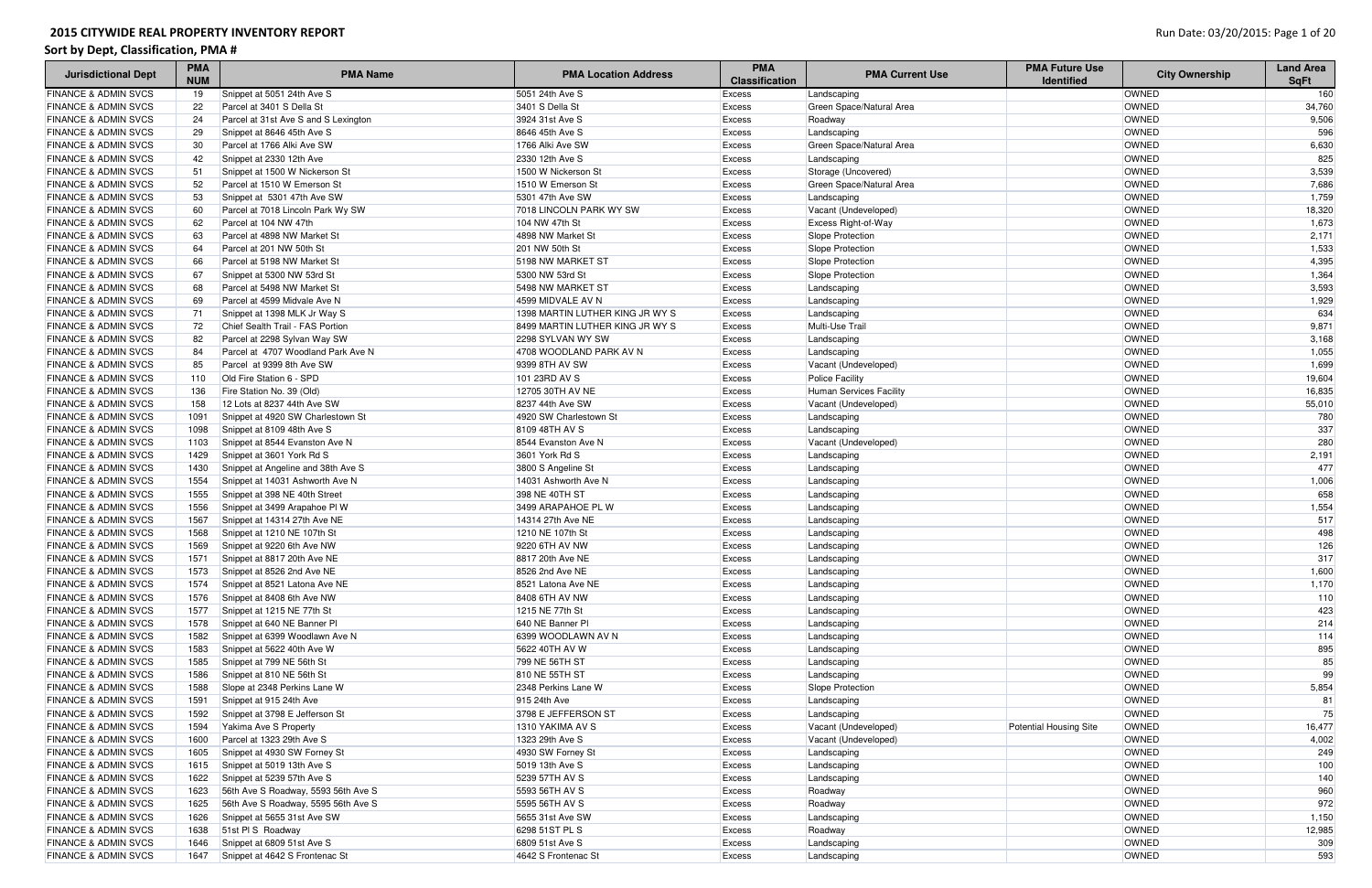| <b>Jurisdictional Dept</b>      | <b>PMA</b><br><b>NUM</b> | <b>PMA Name</b>                      | <b>PMA Location Address</b>      | <b>PMA</b><br><b>Classification</b> | <b>PMA Current Use</b>   | <b>PMA Future Use</b><br><b>Identified</b> | <b>City Ownership</b> | <b>Land Area</b><br><b>SqFt</b> |
|---------------------------------|--------------------------|--------------------------------------|----------------------------------|-------------------------------------|--------------------------|--------------------------------------------|-----------------------|---------------------------------|
| <b>FINANCE &amp; ADMIN SVCS</b> | 1648                     | Parcel at 7328 16th Ave SW           | 7328 16TH AV SW                  | <b>Excess</b>                       | Drainage (Natural)       |                                            | <b>OWNED</b>          | 21,977                          |
| <b>FINANCE &amp; ADMIN SVCS</b> | 1649                     | <b>SW Webster And Dumar Property</b> | 1799 SW Webster St               | Excess                              | Vacant (Undeveloped)     |                                            | <b>OWNED</b>          | 8,207                           |
| <b>FINANCE &amp; ADMIN SVCS</b> | 1650                     | Snippet at 3044 S Austin St          | 3044 S Austin St                 | <b>Excess</b>                       | Landscaping              |                                            | <b>OWNED</b>          | 372                             |
| <b>FINANCE &amp; ADMIN SVCS</b> | 1651                     | Snippet at 8030 Fauntleroy Way SW    | 8030 Fauntleroy Way SW           | <b>Excess</b>                       | Landscaping              |                                            | <b>OWNED</b>          | 1,000                           |
| <b>FINANCE &amp; ADMIN SVCS</b> | 1654                     | Ravine At 9628 Renton Ave S          | 9628 Renton Ave S                | <b>Excess</b>                       | Drainage (Natural)       |                                            | <b>OWNED</b>          | 4,949                           |
| <b>FINANCE &amp; ADMIN SVCS</b> | 1656                     | Snippet at 10610 55th Ave S          | 10610 55th Ave S                 | Excess                              | Vacant (Undeveloped)     |                                            | <b>OWNED</b>          | 1,419                           |
| <b>FINANCE &amp; ADMIN SVCS</b> | 1658                     | Parcel at 5917 S Hazel St            | 5917 S Hazel St                  | Excess                              | Vacant (Undeveloped)     |                                            | <b>OWNED</b>          | 3,327                           |
| <b>FINANCE &amp; ADMIN SVCS</b> | 1659                     | Snippet at 5615 S Leo St             | 5615 S Leo St                    | Excess                              | Landscaping              |                                            | OWNED                 | 740                             |
| <b>FINANCE &amp; ADMIN SVCS</b> | 1660                     | Snippet at 11132 Beacon Ave S        | 11132 BEACON AV S                | Excess                              | Landscaping              |                                            | <b>OWNED</b>          | 250                             |
| <b>FINANCE &amp; ADMIN SVCS</b> | 1661                     | Snippet at 11150 Beacon Ave S        | 11150 BEACON AV S                | <b>Excess</b>                       | Landscaping              |                                            | <b>OWNED</b>          | 500                             |
| <b>FINANCE &amp; ADMIN SVCS</b> | 1662                     | Snippet at 11192 Beacon Ave S        | 11192 BEACON AV S                | Excess                              | Landscaping              |                                            | OWNED                 | 1,000                           |
| <b>FINANCE &amp; ADMIN SVCS</b> | 1663                     | Snippet @ 11498 Renton Av S          | 11498 RENTON AV S                | Excess                              | Landscaping              |                                            | OWNED                 | 214                             |
| <b>FINANCE &amp; ADMIN SVCS</b> | 3744                     | Snippet at 1520 N Northgate Way      | 1520 N Northgate Way             | <b>Excess</b>                       | Vacant (Undeveloped)     |                                            | OWNED                 | 2,117                           |
| <b>FINANCE &amp; ADMIN SVCS</b> | 3752                     | Snippet at 3815 Linden Ave N         | 3815 Linden Ave N                | <b>Excess</b>                       | Landscaping              |                                            | OWNED                 | 63                              |
| <b>FINANCE &amp; ADMIN SVCS</b> | 4054                     | Parcel at 6th Ave W & W Bertona      | 527 W EMERSON ST                 | Excess                              | Green Space/Natural Area |                                            | OWNED                 | 2,833                           |
| <b>FINANCE &amp; ADMIN SVCS</b> | 4217                     | Parcel at 2765 Harbor Ave SW         | 2765 Harbor Ave SW               | <b>Excess</b>                       | Green Space/Natural Area |                                            | <b>OWNED</b>          | 50,519                          |
| <b>FINANCE &amp; ADMIN SVCS</b> | 4235                     | 56th Ave S Roadway, 5599 56th Ave S  | 5599 56TH AV S                   | <b>Excess</b>                       | Roadway                  |                                            | OWNED                 | 108                             |
| <b>FINANCE &amp; ADMIN SVCS</b> | 4253                     | Snippet at 7609 6th Ave NE           | 7609 6th Ave NE                  | Excess                              | Landscaping              |                                            | OWNED                 | 7,732                           |
| <b>FINANCE &amp; ADMIN SVCS</b> | 4276                     | Parcel at 7342 11th Ave NE           | 7342 11th Ave NE                 | Excess                              | Landscaping              |                                            | <b>OWNED</b>          | 2,799                           |
| <b>FINANCE &amp; ADMIN SVCS</b> | 4318                     | Parcel at 8617 MLK Jr Way S          | 8617 Martin Luther King Jr Way S | Excess                              | Landscaping              |                                            | OWNED                 | 12,693                          |
| <b>FINANCE &amp; ADMIN SVCS</b> | 4327                     | Snippet at 138 MLK Jr Way            | 138 Martin Luther King Jr Way    | Excess                              | Slope Protection         |                                            | OWNED                 | 1,127                           |
| <b>FINANCE &amp; ADMIN SVCS</b> | 4328                     | Snippet at 146 MLK Jr Way            | 146 Martin Luther King Jr Way    | Excess                              | Slope Protection         |                                            | <b>OWNED</b>          | 1,128                           |
| <b>FINANCE &amp; ADMIN SVCS</b> | 4329                     | Snippet at 116 MLK Jr Way            | 116 Martin Luther King Jr Way    | <b>Excess</b>                       | Slope Protection         |                                            | <b>OWNED</b>          | 1,128                           |
| <b>FINANCE &amp; ADMIN SVCS</b> | 4330                     | Parcel at 100 MLK Jr Way S           | 100 Martin Luther King Jr Way    | Excess                              | Landscaping              |                                            | OWNED                 | 4,063                           |
| <b>FINANCE &amp; ADMIN SVCS</b> | 4331                     | Snippet at 102 MLK Jr Way S          | 102 Martin Luther King Jr Way S  | Excess                              | Landscaping              |                                            | <b>OWNED</b>          | 2,947                           |
| <b>FINANCE &amp; ADMIN SVCS</b> | 4332                     | Snippet at 2715 E Yesler Way         | 2715 E Yesler Way                | <b>Excess</b>                       | Parking                  |                                            | <b>OWNED</b>          | 1,400                           |
| <b>FINANCE &amp; ADMIN SVCS</b> | 4334                     | Snippet at 2716 S Washington St      | 2716 S Washington St             | <b>Excess</b>                       | Landscaping              |                                            | OWNED                 | 451                             |
| <b>FINANCE &amp; ADMIN SVCS</b> | 4335                     | Parcel at 2710 S Main St             | 2710 S Main St                   | <b>Excess</b>                       | Vacant (Undeveloped)     |                                            | <b>OWNED</b>          | 2,128                           |
| <b>FINANCE &amp; ADMIN SVCS</b> | 4502                     | Snippet at 1704 Alki Ave SW          | 1704 Alki Ave SW                 | <b>Excess</b>                       | Landscaping              |                                            | <b>OWNED</b>          | 112                             |
| <b>FINANCE &amp; ADMIN SVCS</b> | 4503                     | Snippet at 1706 Alki Ave SW          | 1706 Alki Ave SW                 | Excess                              | Landscaping              |                                            | <b>OWNED</b>          | 159                             |
| <b>FINANCE &amp; ADMIN SVCS</b> | 4504                     | Snippet at 1708 Alki Ave SW          | 1708 Alki Ave SW                 | Excess                              | Landscaping              |                                            | <b>OWNED</b>          | 166                             |
| <b>FINANCE &amp; ADMIN SVCS</b> | 4505                     | Snippet at 1710 Alki Ave SW          | 1710 Alki Ave SW                 | Excess                              | Landscaping              |                                            | <b>OWNED</b>          | 224                             |
| <b>FINANCE &amp; ADMIN SVCS</b> | 4506                     | Snippet at 1714 Alki Ave SW          | 1714 Alki Ave SW                 | Excess                              | Landscaping              |                                            | OWNED                 | 169                             |
| <b>FINANCE &amp; ADMIN SVCS</b> | 4507                     | Snippet at 1718 Alki Ave SW          | 1718 Alki Ave SW                 | Excess                              | Landscaping              |                                            | <b>OWNED</b>          | 199                             |
| <b>FINANCE &amp; ADMIN SVCS</b> | 4508                     | Snippet at 1722 Alki Ave SW          | 1722 Alki Ave SW                 | <b>Excess</b>                       | Landscaping              |                                            | <b>OWNED</b>          | 211                             |
| <b>FINANCE &amp; ADMIN SVCS</b> | 4509                     | Snippet at 1728 Alki Ave SW          | 1728 Alki Ave SW                 | <b>Excess</b>                       | Landscaping              |                                            | OWNED                 | 223                             |
| <b>FINANCE &amp; ADMIN SVCS</b> |                          | 4510 Snippet at 1732 Alki Ave SW     | 1732 Alki Ave SW                 | Excess                              | Landscaping              |                                            | OWNED                 | 215                             |
| <b>FINANCE &amp; ADMIN SVCS</b> |                          | 4511 Snippet at 1734 Alki Ave SW     | 1734 Alki Ave SW                 | Excess                              | Landscaping              |                                            | OWNED                 | 198                             |
| <b>FINANCE &amp; ADMIN SVCS</b> | 4512                     | Snippet at 1736 Alki Ave SW          | 1736 Alki Ave SW                 | <b>Excess</b>                       | Landscaping              |                                            | OWNED                 | 209                             |
| <b>FINANCE &amp; ADMIN SVCS</b> | 4513                     | Snippet at 1738 Alki Ave SW          | 1738 Alki Ave SW                 | Excess                              | Landscaping              |                                            | OWNED                 | 180                             |
| <b>FINANCE &amp; ADMIN SVCS</b> | 4514                     | Snippet at 1750 Alki Ave SW          | 1750 Alki Ave SW                 | <b>Excess</b>                       | Landscaping              |                                            | <b>OWNED</b>          | 177                             |
| <b>FINANCE &amp; ADMIN SVCS</b> | 4515                     | Snippet at 1752 Alki Ave SW          | 1752 Alki Ave SW                 | <b>Excess</b>                       | Landscaping              |                                            | OWNED                 | 175                             |
| <b>FINANCE &amp; ADMIN SVCS</b> | 4516                     | Snippet at 1756 Alki Ave SW          | 1756 Alki Ave SW                 | Excess                              | Landscaping              |                                            | OWNED                 | 183                             |
| <b>FINANCE &amp; ADMIN SVCS</b> | 4517                     | Snippet at 1758 Alki Ave SW          | 1758 Alki Ave SW                 | Excess                              | Landscaping              |                                            | OWNED                 | 174                             |
| <b>FINANCE &amp; ADMIN SVCS</b> | 4518                     | Snippet at 1760 Alki Ave SW          | 1760 Alki Ave SW                 | <b>Excess</b>                       | Landscaping              |                                            | OWNED                 | 57                              |
| <b>FINANCE &amp; ADMIN SVCS</b> | 4519                     | Snippet at 4709 NW Market            | 4709 NW Market St                | <b>Excess</b>                       | Slope Protection         |                                            | OWNED                 | 70                              |
| <b>FINANCE &amp; ADMIN SVCS</b> | 4521                     | Snippet at 2851 S Morgan St          | 2851 S Morgan St                 | Excess                              | Landscaping              |                                            | <b>OWNED</b>          | 96                              |
| <b>FINANCE &amp; ADMIN SVCS</b> | 4522                     | Parcel at 10612 55th Ave S           | 10612 55th Ave S                 | <b>Excess</b>                       | Vacant (Undeveloped)     |                                            | <b>OWNED</b>          | 12,942                          |
| <b>FINANCE &amp; ADMIN SVCS</b> | 4524                     | Snippet at 7602 6th Ave NE           | 7602 6th Ave NE                  | <b>Excess</b>                       | Landscaping              |                                            | OWNED                 | 143                             |
| <b>FINANCE &amp; ADMIN SVCS</b> | 4526                     | Snippet at 3614 50th Ave SW          | 3614 50th Ave SW                 | <b>Excess</b>                       | Landscaping              |                                            | OWNED                 | 780                             |
| <b>FINANCE &amp; ADMIN SVCS</b> | 4527                     | Snippet At 3620 50th Ave SW          | 3620 50th Ave SW                 | <b>Excess</b>                       | Landscaping              |                                            | <b>OWNED</b>          | 780                             |
| <b>FINANCE &amp; ADMIN SVCS</b> | 4528                     | Snippet At 3626 50th Ave SW          | 3626 50th Ave SW                 | Excess                              | Landscaping              |                                            | OWNED                 | 780                             |
| <b>FINANCE &amp; ADMIN SVCS</b> | 4529                     | Snippet At 3630 50th Ave SW          | 3630 50th Ave SW                 | <b>Excess</b>                       | Landscaping              |                                            | OWNED                 | 728                             |
| <b>FINANCE &amp; ADMIN SVCS</b> | 4530                     | Snippet At 3638 50th Ave SW          | 3638 50th Ave SW                 | <b>Excess</b>                       | Landscaping              |                                            | OWNED                 | 728                             |
| <b>FINANCE &amp; ADMIN SVCS</b> | 4531                     | Snippet At 3642 50th Ave SW          | 3642 50th Ave SW                 | Excess                              | Landscaping              |                                            | OWNED                 | 728                             |
| <b>FINANCE &amp; ADMIN SVCS</b> | 4532                     | Snippet At 3648 50th Ave SW          | 3648 50th Ave SW                 | Excess                              | Landscaping              |                                            | OWNED                 | 728                             |
| <b>FINANCE &amp; ADMIN SVCS</b> | 4533                     | Snippet at 8520 2nd Ave NE           | 8520 2nd Ave NE                  | Excess                              | Landscaping              |                                            | OWNED                 | 1,600                           |
| <b>FINANCE &amp; ADMIN SVCS</b> | 4534                     | Snippet at 8515 Latona Ave NE        | 8515 Latona Ave NE               | Excess                              | Landscaping              |                                            | OWNED                 | 1,500                           |
| <b>FINANCE &amp; ADMIN SVCS</b> | 4535                     | Snippet at 7343 12th Ave NE          | 7343 12th Ave NE                 | Excess                              | Landscaping              |                                            | OWNED                 | 1,809                           |
| <b>FINANCE &amp; ADMIN SVCS</b> | 4539                     | Myers Way Parcel A                   | 9403 2nd Ave SW                  | <b>Excess</b>                       | Vacant (Undeveloped)     |                                            | OWNED                 | 96,990                          |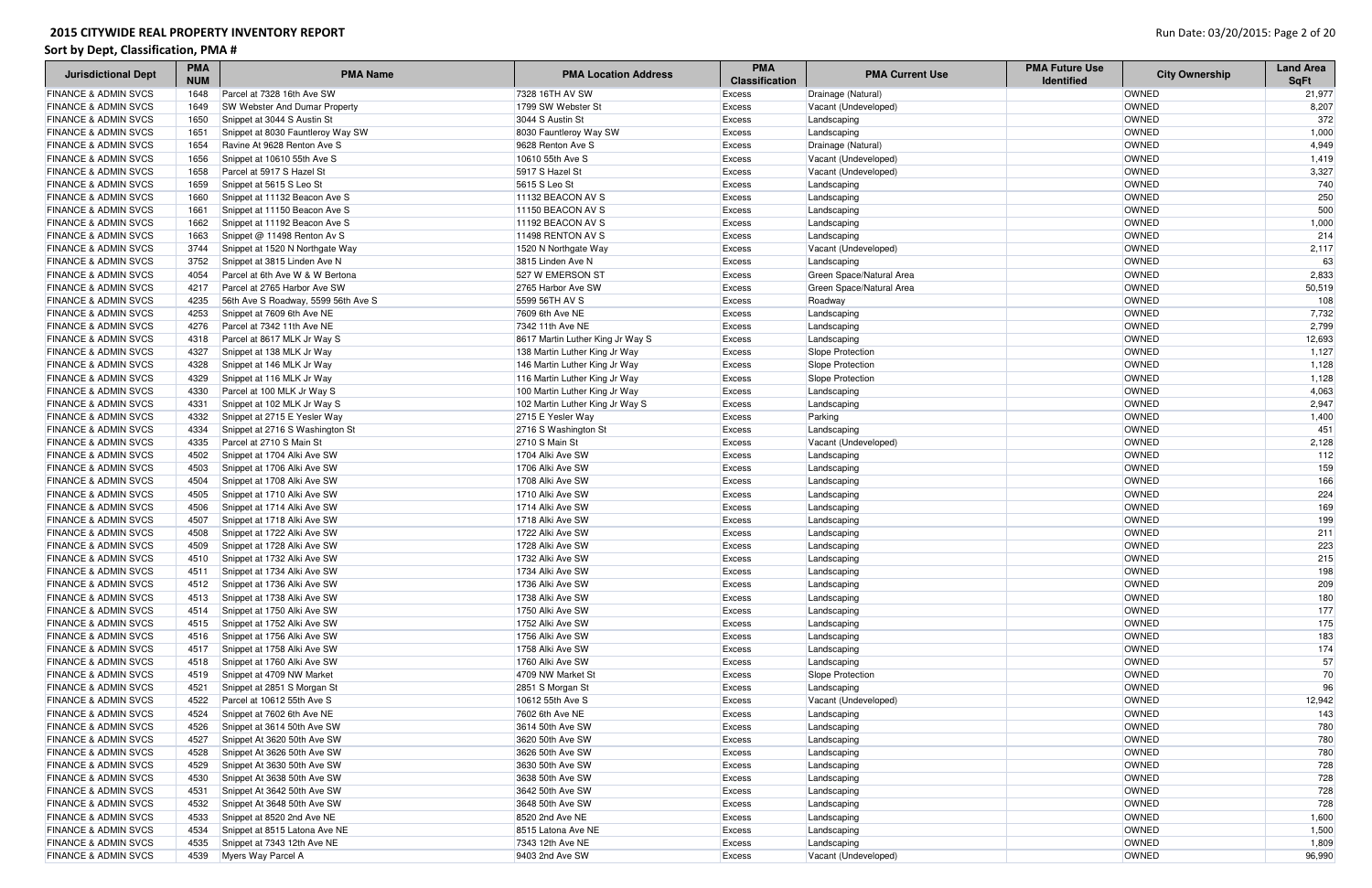| <b>PMA</b><br><b>PMA</b><br><b>PMA Name</b><br><b>PMA Current Use</b><br><b>Jurisdictional Dept</b><br><b>PMA Location Address</b><br><b>NUM</b><br><b>Classification</b> | <b>PMA Future Use</b><br><b>City Ownership</b><br><b>Identified</b> | <b>Land Area</b><br><b>SqFt</b> |
|---------------------------------------------------------------------------------------------------------------------------------------------------------------------------|---------------------------------------------------------------------|---------------------------------|
| <b>FINANCE &amp; ADMIN SVCS</b><br>4540<br>Myers Way Parcel B<br>9501 Myers Way S<br><b>Excess</b><br>Vacant (Undeveloped)                                                | OWNED                                                               | 713,123                         |
| 4541<br>Myers Way Parcel C<br><b>FINANCE &amp; ADMIN SVCS</b><br>9701 Myers Way S<br>Excess<br>Vacant (Undeveloped)                                                       | OWNED                                                               | 458,384                         |
| <b>FINANCE &amp; ADMIN SVCS</b><br>4542<br>Myers Way Parcel D<br>Vacant (Undeveloped)<br>9600 Myers Way S<br>Excess                                                       | <b>OWNED</b>                                                        | 296,507                         |
| <b>FINANCE &amp; ADMIN SVCS</b><br>4593<br>Parcel at 5023 Baker Av NW<br>5023 Baker Av NW<br>Excess<br>Landscaping                                                        | <b>OWNED</b>                                                        | 1,013                           |
| <b>FINANCE &amp; ADMIN SVCS</b><br>1519 12TH AV<br><b>Fully Utilized</b><br>Police Facility<br>Police Department East Precinct<br>7                                       | OWNED                                                               | 21,794                          |
| P-Patch<br><b>FINANCE &amp; ADMIN SVCS</b><br>Parcel at 2501 NE 82nd St<br>2501 NE 82nd St<br>20<br><b>Fully Utilized</b>                                                 | OWNED                                                               | 5,091                           |
| <b>FINANCE &amp; ADMIN SVCS</b><br>26<br>Parcel at 9100 Cyrus Ave NW<br>9100 Cyrus Ave NW<br><b>Fully Utilized</b><br>Drainage (Natural)                                  | OWNED                                                               | 30,941                          |
| <b>FINANCE &amp; ADMIN SVCS</b><br>36<br>Elliott Bay Park- FAS Ptn<br>399 ALASKAN WY W<br>Park/Playground/Viewpoint<br><b>Fully Utilized</b>                              | OWNED                                                               | 148,040                         |
| <b>FINANCE &amp; ADMIN SVCS</b><br>47<br>Seattle Justice Center<br>610 5TH AV<br><b>Fully Utilized</b><br><b>Public Safety Facility</b>                                   | OWNED                                                               | 28,839                          |
| <b>FINANCE &amp; ADMIN SVCS</b><br>620 S MAIN ST<br>Park/Playground/Viewpoint<br>61<br>Danny Woo International District Garden<br><b>Fully Utilized</b>                   | OWNED                                                               | 7,672                           |
| 600 4TH AV<br><b>FINANCE &amp; ADMIN SVCS</b><br>86<br>City Hall<br><b>Fully Utilized</b><br><b>Office Space</b>                                                          | OWNED                                                               | 59,538                          |
| 805 S DEARBORN ST<br><b>FINANCE &amp; ADMIN SVCS</b><br>90<br><b>Charles Street Shops</b><br><b>Fully Utilized</b><br>Maintenance Facility                                | OWNED                                                               | 450,152                         |
| 92<br>DolT Comm Shop<br>1933 MINOR AV<br><b>Telecommunications Facilities</b><br><b>FINANCE &amp; ADMIN SVCS</b><br><b>Fully Utilized</b>                                 | OWNED                                                               | 14,405                          |
| <b>FINANCE &amp; ADMIN SVCS</b><br>98<br>Fire Station No. 28<br>5968 RAINIER AV S<br><b>Fully Utilized</b><br><b>Fire Facility</b>                                        | OWNED                                                               | 82,605                          |
| <b>SPD Training Facility</b><br>11026 E MARGINAL WY S, TUKWILA<br><b>FINANCE &amp; ADMIN SVCS</b><br>102<br><b>Fully Utilized</b><br><b>Training Facility</b>             | OWNED                                                               | 1,117,749                       |
| 2334 4TH AV<br><b>FINANCE &amp; ADMIN SVCS</b><br>108<br>Fire Station No. 2<br><b>Fully Utilized</b><br><b>Fire Facility</b>                                              | <b>OWNED</b>                                                        | 19,446                          |
| Fire Station No. 5<br>925 ALASKAN WY<br><b>FINANCE &amp; ADMIN SVCS</b><br>109<br><b>Fully Utilized</b><br><b>Fire Facility</b>                                           | <b>CITY USE ON STREET</b>                                           | 83,643                          |
| <b>FINANCE &amp; ADMIN SVCS</b><br>Fire Station No. 9<br>3829 LINDEN AV N<br><b>Fire Facility</b><br>111<br><b>Fully Utilized</b>                                         | OWNED                                                               | 13,355                          |
| <b>Fire Dept Headquarters</b><br>301 2ND AV S<br><b>FINANCE &amp; ADMIN SVCS</b><br>112<br><b>Fully Utilized</b><br><b>Fire Facility</b>                                  | OWNED                                                               | 12,979                          |
| <b>FINANCE &amp; ADMIN SVCS</b><br>Fire Station No. 11<br>1514 SW HOLDEN ST<br>113<br><b>Fully Utilized</b><br><b>Fire Facility</b>                                       | OWNED                                                               | 11,558                          |
| 115<br>Fire Station No. 14<br>3224 4TH AV S<br><b>FINANCE &amp; ADMIN SVCS</b><br><b>Fully Utilized</b><br><b>Fire Facility</b>                                           | OWNED                                                               | 35,106                          |
| Fire Station No. 16<br>6846 OSWEGO PL NE<br><b>FINANCE &amp; ADMIN SVCS</b><br>116<br><b>Fully Utilized</b><br><b>Fire Facility</b>                                       | <b>OWNED</b>                                                        | 7,441                           |
| <b>FINANCE &amp; ADMIN SVCS</b><br>Fire Station No. 17<br>1020 NE 50TH ST<br>117<br><b>Fully Utilized</b><br><b>Fire Facility</b>                                         | OWNED                                                               | 24,009                          |
| <b>FINANCE &amp; ADMIN SVCS</b><br>Fire Station No. 18<br>1521 NW MARKET ST<br><b>Fire Facility</b><br>118<br><b>Fully Utilized</b>                                       | OWNED                                                               | 19,982                          |
| Fire Station No. 21<br><b>FINANCE &amp; ADMIN SVCS</b><br>120<br>7304 GREENWOOD AV N<br><b>Fully Utilized</b><br><b>Fire Facility</b>                                     | <b>OWNED</b>                                                        | 11,110                          |
| Fire Station No. 22<br>901 E ROANOKE ST<br><b>FINANCE &amp; ADMIN SVCS</b><br>121<br><b>Fully Utilized</b><br><b>Fire Facility</b>                                        | <b>OWNED</b>                                                        | 11,219                          |
| Fire Station No. 24<br><b>FINANCE &amp; ADMIN SVCS</b><br>122<br>401 N 130TH ST<br><b>Fully Utilized</b><br><b>Fire Facility</b>                                          | OWNED                                                               | 15,641                          |
| <b>FINANCE &amp; ADMIN SVCS</b><br>Fire Station No. 25<br><b>1300 E PINE ST</b><br>123<br><b>Fully Utilized</b><br><b>Fire Facility</b>                                   | <b>OWNED</b>                                                        | 23,076                          |
| <b>FINANCE &amp; ADMIN SVCS</b><br>Fire Station No. 26<br>800 S CLOVERDALE ST<br>125<br><b>Fully Utilized</b><br><b>Fire Facility</b>                                     | <b>OWNED</b>                                                        | 17,957                          |
| <b>FINANCE &amp; ADMIN SVCS</b><br>Fire Station No. 29<br>2139 FERRY AV SW<br><b>Fire Facility</b><br>126<br><b>Fully Utilized</b>                                        | OWNED                                                               | 11,128                          |
| <b>FINANCE &amp; ADMIN SVCS</b><br>127<br>Fire Station No. 30<br>2931 S MOUNT BAKER BL<br><b>Fully Utilized</b><br><b>Fire Facility</b>                                   | OWNED                                                               | 9,540                           |
| 1319 N NORTHGATE WY<br><b>FINANCE &amp; ADMIN SVCS</b><br>Fire Station No. 31<br>128<br><b>Fully Utilized</b><br><b>Fire Facility</b>                                     | OWNED                                                               | 18,004                          |
| <b>FINANCE &amp; ADMIN SVCS</b><br>129<br>Fire Station No. 32<br>3715 SW ALASKA ST<br><b>Fully Utilized</b><br><b>Fire Facility</b>                                       | OWNED                                                               | 11,685                          |
| 130<br>Fire Station No. 33<br>9645 RENTON AV S<br><b>FINANCE &amp; ADMIN SVCS</b><br><b>Fully Utilized</b><br><b>Fire Facility</b>                                        | OWNED                                                               | 28,253                          |
| <b>FINANCE &amp; ADMIN SVCS</b><br>Fire Station No. 34<br>633 32ND AV E<br>131<br><b>Fully Utilized</b><br><b>Fire Facility</b>                                           | OWNED                                                               | 12,335                          |
| <b>FINANCE &amp; ADMIN SVCS</b><br>132<br>Fire Station No. 35<br>8729 15TH AV NW<br><b>Fully Utilized</b><br><b>Fire Facility</b>                                         | OWNED                                                               | 9,957                           |
| <b>FINANCE &amp; ADMIN SVCS</b><br>3600 23RD AV SW<br>133<br>Fire Station No. 36<br><b>Fully Utilized</b><br><b>Fire Facility</b>                                         | OWNED                                                               | 14,855                          |
| 9401 35TH AV NE<br><b>FINANCE &amp; ADMIN SVCS</b><br>Fire Station No. 40<br><b>Fully Utilized</b><br><b>Fire Facility</b><br>137                                         | OWNED                                                               | 14,382                          |
| Fire Station No. 41<br>2416 34TH AV W<br><b>Fire Facility</b><br><b>FINANCE &amp; ADMIN SVCS</b><br>138<br><b>Fully Utilized</b>                                          | OWNED                                                               | 10,224                          |
| <b>FINANCE &amp; ADMIN SVCS</b><br>3001 S MYRTLE ST<br>140<br>Police Department South Precinct<br><b>Fully Utilized</b><br><b>Police Facility</b>                         | OWNED                                                               | 132,021                         |
| <b>FINANCE &amp; ADMIN SVCS</b><br>141<br>Police Department North Precinct<br>10049 COLLEGE WY N<br><b>Fully Utilized</b><br><b>Police Facility</b>                       | OWNED                                                               | 125,802                         |
| <b>FINANCE &amp; ADMIN SVCS</b><br>Animal Welfare Facility<br>143<br>Municipal Spay And Neuter Clinic<br>2189 15TH AV W<br><b>Fully Utilized</b>                          | OWNED                                                               | 21,205                          |
| <b>FINANCE &amp; ADMIN SVCS</b><br>150<br>Fire Station No. 27<br>1000 S MYRTLE ST<br><b>Fully Utilized</b><br><b>Fire Facility</b>                                        | OWNED                                                               | 24,592                          |
| <b>FINANCE &amp; ADMIN SVCS</b><br>Freeway Park Parking Garage- Lease To WSCTC<br>1300 HUBBELL PL<br>Parking<br>155<br><b>Fully Utilized</b>                              | OWNED                                                               | 54,785                          |
| <b>FINANCE &amp; ADMIN SVCS</b><br>1717 N NORTHLAKE PL<br>Maintenance Facility<br>478<br>Harbor Patrol And Shop- Part Lease<br><b>Fully Utilized</b>                      | <b>MIXED OWNERSHIP</b>                                              | 77,296                          |
| <b>FINANCE &amp; ADMIN SVCS</b><br>Haller Lake Shops<br>12600 STONE AVE N<br>Maintenance Facility<br>691<br><b>Fully Utilized</b>                                         | OWNED                                                               | 521,298                         |
| 806<br>Fire Station No. 6<br>Public Safety Facility<br><b>FINANCE &amp; ADMIN SVCS</b><br>405 M L King Jr Way S<br><b>Fully Utilized</b>                                  | <b>OWNED</b>                                                        | 15,400                          |
| <b>FINANCE &amp; ADMIN SVCS</b><br>110 LEE ST<br>808<br>Fire Station No. 8 (Esmt)<br><b>Fully Utilized</b><br><b>Public Safety Facility</b>                               | CITY USE AGMT ON CITY PPTY                                          | 36,855                          |
| <b>FINANCE &amp; ADMIN SVCS</b><br>Fire Station No. 10 - EOC - FAC<br>400 S WASHINGTON ST<br>810<br><b>Fully Utilized</b><br><b>Fire Facility</b>                         | OWNED                                                               | 57,150                          |
| <b>FINANCE &amp; ADMIN SVCS</b><br>Fire Station No. 20<br>820<br>2800 15th Ave W<br><b>Fully Utilized</b><br><b>Fire Facility</b>                                         | OWNED                                                               | 23,650                          |
| <b>FINANCE &amp; ADMIN SVCS</b><br>7700 35TH AVE SW<br>837<br>Fire Station No. 37<br><b>Fully Utilized</b><br><b>Fire Facility</b>                                        | <b>OWNED</b>                                                        | 18,059                          |
| <b>FINANCE &amp; ADMIN SVCS</b><br>Fire Station No. 38<br>4004 NE 55TH ST<br><b>Fire Facility</b><br>838<br><b>Fully Utilized</b>                                         | OWNED                                                               | 15,000                          |
| <b>FINANCE &amp; ADMIN SVCS</b><br>2806 NE 127TH ST<br>839<br>Fire Station No. 39<br><b>Fully Utilized</b><br><b>Fire Facility</b>                                        | OWNED                                                               | 16,835                          |
| <b>FINANCE &amp; ADMIN SVCS</b><br>Fire Station No. 2 TDR Only<br>2318 4TH AVE<br>Transferable Dev Rights-Landmark<br>1150<br><b>Fully Utilized</b>                       | OWNED                                                               | 36,220                          |
| <b>FINANCE &amp; ADMIN SVCS</b><br>1570<br>Alley at 9012 12th Ave NE<br>9012 12th Ave NE<br><b>Alley Use</b><br><b>Fully Utilized</b>                                     | OWNED                                                               | 896                             |
| <b>FINANCE &amp; ADMIN SVCS</b><br>1580<br>Alley at 3208 NW 67th St<br>3208 NW 67th St<br><b>Alley Use</b><br><b>Fully Utilized</b>                                       | OWNED                                                               | 1,616                           |
| <b>FINANCE &amp; ADMIN SVCS</b><br>Green Space/Natural Area<br>1606<br>Snippet at 3800 Cheasty Blvd S<br>3800 Cheasty Blvd S<br><b>Fully Utilized</b>                     | OWNED                                                               | 1,000                           |
| <b>FINANCE &amp; ADMIN SVCS</b><br>Cheasty Greenspace-PMA 1614<br>2896 MT VIEW DR S<br>Green Space/Natural Area<br>1614<br><b>Fully Utilized</b>                          | OWNED                                                               | 21,216                          |
| 1624<br><b>FINANCE &amp; ADMIN SVCS</b><br>Drainage at 2818 S Orcas St<br>2818 S Orcas St<br><b>Fully Utilized</b><br>Drainage (Natural)                                  |                                                                     |                                 |
|                                                                                                                                                                           | OWNED                                                               | 8,922                           |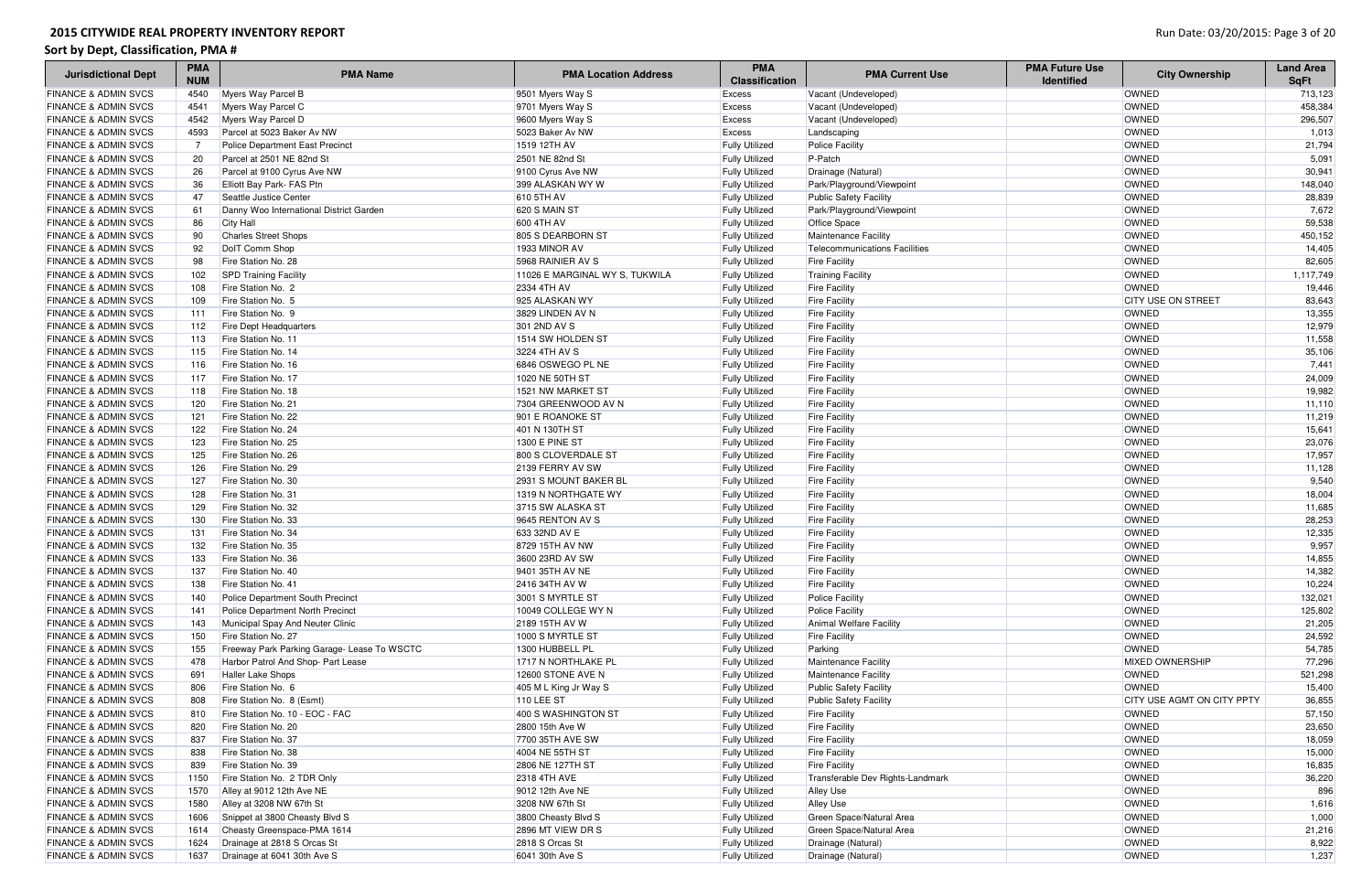| <b>Jurisdictional Dept</b>                                         | <b>PMA</b><br><b>NUM</b> | <b>PMA Name</b>                                                 | <b>PMA Location Address</b>                                 | <b>PMA</b><br><b>Classification</b>            | <b>PMA Current Use</b>                       | <b>PMA Future Use</b><br><b>Identified</b> | <b>City Ownership</b>                      | <b>Land Area</b><br><b>SqFt</b> |
|--------------------------------------------------------------------|--------------------------|-----------------------------------------------------------------|-------------------------------------------------------------|------------------------------------------------|----------------------------------------------|--------------------------------------------|--------------------------------------------|---------------------------------|
| <b>FINANCE &amp; ADMIN SVCS</b>                                    | 1641                     | Alley btwn 28th Ave S & S Morgan St                             | 2899 S MORGAN ST                                            | <b>Fully Utilized</b>                          | <b>Alley Use</b>                             |                                            | <b>OWNED</b>                               | 4,044                           |
| <b>FINANCE &amp; ADMIN SVCS</b>                                    | 1644                     | Parcel at 6555 25th Ave SW                                      | 6555 25th Ave SW                                            | <b>Fully Utilized</b>                          | Green Space/Natural Area                     |                                            | OWNED                                      | 10,879                          |
| <b>FINANCE &amp; ADMIN SVCS</b>                                    | 3677                     | West Seattle Shops - Police Horse Stables                       | 9200 8TH AV SW                                              | <b>Fully Utilized</b>                          | Maintenance Facility                         |                                            | OWNED                                      | 343,585                         |
| <b>FINANCE &amp; ADMIN SVCS</b>                                    | 3738                     | Drainage at 2398 NE 125th St                                    | 2398 NE 125th St                                            | <b>Fully Utilized</b>                          | Drainage (Natural)                           |                                            | OWNED                                      | 6,845                           |
| <b>FINANCE &amp; ADMIN SVCS</b>                                    | 3882                     | Good Shepherd Center                                            | 4649 Sunnyside Ave N                                        | <b>Fully Utilized</b>                          | Recreational Facility/Community Center       |                                            | <b>MIXED OWNERSHIP</b>                     | 182,409                         |
| <b>FINANCE &amp; ADMIN SVCS</b>                                    | 4031                     | <b>Police Department West Precinct</b>                          | 810 Virginia St                                             | <b>Fully Utilized</b>                          | <b>Police Facility</b>                       |                                            | OWNED                                      | 76,752                          |
| <b>FINANCE &amp; ADMIN SVCS</b>                                    | 4035                     | Seattle Municipal Tower (Part Ground Lease)                     | 700 5TH AV                                                  | <b>Fully Utilized</b>                          | Office Space                                 |                                            | <b>MIXED OWNERSHIP</b>                     | 61,882                          |
| <b>FINANCE &amp; ADMIN SVCS</b>                                    | 4042                     | Fire Station No. 13 (Use Agmt)                                  | 3601 BEACON AV S                                            | <b>Fully Utilized</b>                          | <b>Fire Facility</b>                         |                                            | <b>CITY USE AGMT ON CITY PPTY</b>          | 14,440                          |
| <b>FINANCE &amp; ADMIN SVCS</b>                                    | 4060                     | Northeast Telecom Site at Maple Leaf                            | 8526 ROOSEVELT WAY NE                                       | <b>Fully Utilized</b>                          | Telecommunications Facilities                |                                            | OWNED                                      | 2,573                           |
| <b>FINANCE &amp; ADMIN SVCS</b>                                    | 4062                     | Benaroya Hall (Ground Lease)                                    | 200 University St                                           | <b>Fully Utilized</b>                          | Cultural/Entertainment Facility              |                                            | OWNED                                      | 84,501                          |
| <b>FINANCE &amp; ADMIN SVCS</b>                                    | 4085                     | Airport Way Center                                              | 2203 AIRPORT WY S                                           | <b>Fully Utilized</b>                          | Maintenance Facility                         |                                            | OWNED                                      | 438,169                         |
| <b>FINANCE &amp; ADMIN SVCS</b>                                    | 4148                     | Ballard NSC (Use Agmt)                                          | 5604 22ND AV NW                                             | <b>Fully Utilized</b>                          | Neighborhood Service Center                  |                                            | CITY USE AGMT ON CITY PPTY                 | 3,100                           |
| <b>FINANCE &amp; ADMIN SVCS</b>                                    | 4169                     | 12th Avenue Arts - East Precinct Garage                         | 1624 12th Ave                                               | <b>Fully Utilized</b>                          | Parking                                      |                                            | OWNED                                      | 29,060                          |
| <b>FINANCE &amp; ADMIN SVCS</b>                                    | 4179                     | Ravine At S Barton E Duwamish                                   | 9199 36TH AV S                                              | <b>Fully Utilized</b>                          | Green Space/Natural Area                     |                                            | OWNED                                      | 11,555                          |
| <b>FINANCE &amp; ADMIN SVCS</b>                                    | 4268                     | <b>Hillside Gardens</b>                                         | 2598 MARTIN LUTHER KING JR WY S                             | <b>Fully Utilized</b>                          | P-Patch                                      |                                            | OWNED                                      | 20,882                          |
| <b>FINANCE &amp; ADMIN SVCS</b>                                    | 4271                     | Seapark Parking Garage                                          | 609 6TH AV                                                  | <b>Fully Utilized</b>                          | Parking                                      |                                            | OWNED                                      | 28,805                          |
| <b>FINANCE &amp; ADMIN SVCS</b>                                    | 4273                     | <b>SW Manning St Triangle</b>                                   | 3030 SW MANNING ST                                          | <b>Fully Utilized</b>                          | Green Space/Natural Area                     |                                            | OWNED                                      | 13,948                          |
| <b>FINANCE &amp; ADMIN SVCS</b>                                    | 4294                     | <b>Police Department Southwest Precinct</b>                     | 2300 SW WEBSTER ST                                          | <b>Fully Utilized</b>                          | <b>Police Facility</b>                       |                                            | OWNED                                      | 102,615                         |
| <b>FINANCE &amp; ADMIN SVCS</b>                                    | 4326                     | Joint Training Facility                                         | 9401 Myers Way S                                            | <b>Fully Utilized</b>                          | <b>Training Facility</b>                     |                                            | OWNED                                      | 545,293                         |
| <b>FINANCE &amp; ADMIN SVCS</b>                                    | 4344                     | Lake City Civic Core Plaza & Garage                             | 12509 28th Ave NE                                           | <b>Fully Utilized</b>                          | Parking                                      |                                            | OWNED                                      | 8,520                           |
| <b>FINANCE &amp; ADMIN SVCS</b>                                    | 4347                     | Pacific Place Garage- Condo Interest                            | 600 PINE ST (GARAGE)                                        | <b>Fully Utilized</b>                          | Parking                                      |                                            | OWNED                                      | 90,494                          |
| <b>FINANCE &amp; ADMIN SVCS</b>                                    | 4353                     | Pike Street Hillclimb Elevator & Skybridge                      | PIKE STREET & WESTERN AVE                                   | <b>Fully Utilized</b>                          | Multi-Use Trail                              |                                            | OWNED                                      | 741                             |
| <b>FINANCE &amp; ADMIN SVCS</b>                                    | 4390                     | Lake City NSC (Use Agmt)                                        | 12525 28TH AVE NE 2ND FLOOR                                 | <b>Fully Utilized</b>                          | Neighborhood Service Center                  |                                            | <b>CITY USE AGMT ON CITY PPTY</b><br>OWNED | 3,950                           |
| <b>FINANCE &amp; ADMIN SVCS</b><br><b>FINANCE &amp; ADMIN SVCS</b> | 4396                     | 9th and Lenora Condo Association- City Portion                  | 2021 9TH AVE, Basement and Floor 3<br>10801 ARROYO BEACH PL | <b>Fully Utilized</b>                          | Parking<br>Residential                       |                                            | OWNED                                      | 30,716                          |
| <b>FINANCE &amp; ADMIN SVCS</b>                                    | 4399                     | Arroyo Beach House                                              |                                                             | <b>Fully Utilized</b>                          |                                              |                                            | OWNED                                      | 10,480                          |
| <b>FINANCE &amp; ADMIN SVCS</b>                                    | 4501<br>4537             | Snippet at 3502 S Della St<br>West Seattle Radio Site- Use Agmt | 3502 S Della St<br>6915 36th Ave SW                         | <b>Fully Utilized</b><br><b>Fully Utilized</b> | Landscaping<br>Telecommunications Facilities |                                            | <b>CITY USE AGMT ON CITY PPTY</b>          | 1,632<br>300                    |
| <b>FINANCE &amp; ADMIN SVCS</b>                                    | 4550                     | Duwamish River Habitat Restoration                              | 10050 W Marginal PI S, Tukwila                              | <b>Fully Utilized</b>                          | Wildlife/Fish Habitat                        |                                            | <b>CITY USE AGMT ON CITY PPTY</b>          | 130,000                         |
| <b>FINANCE &amp; ADMIN SVCS</b>                                    | 4555                     | Southwest NSC (Use Agmt)                                        | 2801 SW Thistle St                                          | <b>Fully Utilized</b>                          | Neighborhood Service Center                  |                                            | CITY USE AGMT ON CITY PPTY                 | 400                             |
| <b>FINANCE &amp; ADMIN SVCS</b>                                    | 4594                     | Fire Station No. 32 Interim Location- Permit                    | 4731 40th Ave SW                                            | <b>Fully Utilized</b>                          | <b>Public Safety Facility</b>                |                                            | CITY USE AGMT ON CITY PPTY                 |                                 |
| <b>FINANCE &amp; ADMIN SVCS</b>                                    | 4596                     | Fire Station No. 29 Interim Location- Street Use                | 2101 Ferry Ave SW                                           | <b>Fully Utilized</b>                          | <b>Public Safety Facility</b>                |                                            | <b>CITY USE ON STREET</b>                  | 6,755                           |
| <b>FINANCE &amp; ADMIN SVCS</b>                                    | 87                       | Civic Square Block                                              | 600 3RD AV                                                  | Interim Use                                    | Vacant (Undeveloped)                         | Commercial Use                             | OWNED                                      | 57,310                          |
| <b>FINANCE &amp; ADMIN SVCS</b>                                    | 91                       | 3500 Interlake Ave N                                            | 3500 INTERLAKE AV N                                         | Interim Use                                    | Parking                                      | Drainage/Wastewater Use                    | OWNED                                      | 24,906                          |
| <b>FINANCE &amp; ADMIN SVCS</b>                                    | 144                      | Southeast Seattle Community Health Center                       | 4400 37TH AV S                                              | Interim Use                                    | <b>Human Services Facility</b>               |                                            | OWNED                                      | 41,661                          |
| <b>FINANCE &amp; ADMIN SVCS</b>                                    | 145                      | Greenwood Senior Center                                         | 525 N 85TH ST                                               | Interim Use                                    | Senior Services                              |                                            | OWNED                                      | 21,870                          |
| <b>FINANCE &amp; ADMIN SVCS</b>                                    | 146                      | Central Area Senior Center (CASC)                               | 500 30TH AV S                                               | Interim Use                                    | Human Services Facility                      |                                            | OWNED                                      | 57,598                          |
| <b>FINANCE &amp; ADMIN SVCS</b>                                    | 147                      | Northwest Senior Center                                         | 5431 32ND AV NW                                             | Interim Use                                    | Senior Services                              |                                            | OWNED                                      | 10,897                          |
| <b>FINANCE &amp; ADMIN SVCS</b>                                    | 148                      | Central Area Motivation Program                                 | 722 18TH AV                                                 | Interim Use                                    | Human Services Facility                      |                                            | OWNED                                      | 15,360                          |
| <b>FINANCE &amp; ADMIN SVCS</b>                                    | 149                      | South Park Community Service Ctr (MOB)                          | 8201 10TH AV S                                              | Interim Use                                    | Human Services Facility                      |                                            | OWNED                                      | 14,687                          |
| <b>FINANCE &amp; ADMIN SVCS</b>                                    | 2928                     | Central Youth and Family Services                               | 1901 MARTIN LUTHER KING JR WY S                             | Interim Use                                    | Human Services Facility                      |                                            | OWNED                                      | 36,203                          |
| <b>FINANCE &amp; ADMIN SVCS</b>                                    | 4580                     | 130 Aurora Stone Center                                         | 12801 Stone Ave N                                           | Interim Use                                    | Not available                                |                                            | OWNED                                      | 178,700                         |
| <b>FINANCE &amp; ADMIN SVCS</b>                                    | 119                      | Fire Station No. 20 (Former)                                    | 3205 13TH AV W                                              | Surplus                                        | <b>Fire Facility</b>                         |                                            | OWNED                                      | 6,000                           |
| <b>FINANCE &amp; ADMIN SVCS</b>                                    | 3640                     | Snippet at 156 MLK Jr Way - Lot 1                               | 158 MLK Jr Way                                              | Surplus                                        | Slope Protection                             |                                            | OWNED                                      | 1,117                           |
| <b>FINANCE &amp; ADMIN SVCS</b>                                    | 4324                     | Snippets at 596 MLK Jr Way S                                    | 520 Martin Luther King Jr Way                               | Surplus                                        | Landscaping                                  |                                            | OWNED                                      | 2,000                           |
| <b>FINANCE &amp; ADMIN SVCS</b>                                    | 4576                     | Snippet at 156 MLK Jr Way - Lot 2                               | 156 MLK Jr Way                                              | Surplus                                        | Slope Protection                             |                                            | OWNED                                      | 1,117                           |
| <b>FINANCE &amp; ADMIN SVCS</b>                                    | 4577                     | Snippet at 156 MLK Jr Way - Lot 3                               | 150 MLK Jr Way                                              | Surplus                                        | Slope Protection                             |                                            | OWNED                                      | 1,117                           |
| <b>FINANCE &amp; ADMIN SVCS</b>                                    | 139                      | SDOT Sign Manufacturing Shop                                    | 4200 AIRPORT WY S                                           | Underutilized                                  | Maintenance Facility                         |                                            | OWNED                                      | 199,667                         |
| <b>FINANCE &amp; ADMIN SVCS</b>                                    | 1460                     | Pike Place Market Parking PC-1 North                            | 1501 WESTERN AVE                                            | Underutilized                                  | Parking                                      |                                            | OWNED                                      | 30,857                          |
| <b>FINANCE &amp; ADMIN SVCS</b>                                    | 4520                     | Parcel at 1000 S Myrtle St                                      | 1000 S MYRTLE ST                                            | Underutilized                                  | Storage (Uncovered)                          |                                            | OWNED                                      | 19,322                          |
| <b>NEIGHBORHOODS</b>                                               | 768                      | Barton St Ppatch                                                | 34TH AV SW & SW BARTON ST                                   | <b>Fully Utilized</b>                          | P-Patch                                      |                                            | OWNED                                      | 12,231                          |
| <b>NEIGHBORHOODS</b>                                               | 1524                     | MAD PEA PPATCH: STREET USE                                      | 3000 E MERCER ST                                            | <b>Fully Utilized</b>                          | $P-Patch$                                    |                                            | <b>CITY USE ON STREET</b>                  | 2,186                           |
| <b>NEIGHBORHOODS</b>                                               | 1525                     | <b>BEACON BLUFF PPATCH: STREET USE</b>                          | 1201 15TH AV S                                              | <b>Fully Utilized</b>                          | $P-Patch$                                    |                                            | <b>CITY USE ON STREET</b>                  | 3,204                           |
| <b>NEIGHBORHOODS</b>                                               | 1526                     | LINDEN ORCHARD PPATCH (USE AGMT)                                | LINDEN AVE N & N 67TH ST                                    | <b>Fully Utilized</b>                          | P-Patch                                      |                                            | <b>CITY USE AGMT ON CITY PPTY</b>          | 6,832                           |
| NEIGHBORHOODS                                                      | 1527                     | LONGFELLOW CREEK PPATCH (USE AGMT)                              | 25TH AVE SW & SW THISTLE ST                                 | <b>Fully Utilized</b>                          | P-Patch                                      |                                            | CITY USE AGMT ON CITY PPTY                 | 9,958                           |
| NEIGHBORHOODS                                                      | 1528                     | <b>HAWKINS GARDEN PPATCH</b>                                    | 504 M L KING JR WY                                          | <b>Fully Utilized</b>                          | $P-Patch$                                    |                                            | <b>OWNED</b>                               | 8,617                           |
| <b>NEIGHBORHOODS</b>                                               | 1529                     | <b>BELLTOWN PPATCH (USE AGMT)</b>                               | <b>ELLIOTT AVE &amp; VINE ST</b>                            | <b>Fully Utilized</b>                          | $P-Patch$                                    |                                            | CITY USE AGMT ON CITY PPTY                 | 9,698                           |
| <b>NEIGHBORHOODS</b>                                               | 1530                     | THOMAS STREET GARDENS PPATCH (USE AGMT)                         | 1010 E THOMAS ST                                            | <b>Fully Utilized</b>                          | $P-Patch$                                    |                                            | CITY USE AGMT ON CITY PPTY                 | 5,264                           |
| <b>NEIGHBORHOODS</b>                                               | 1531                     | HILLSIDE GARDENS COMMUNITY GARDEN (USE AGMT)                    | MLK JR WY S & S MCCLELLAN ST                                | <b>Fully Utilized</b>                          | $P-Patch$                                    |                                            | <b>CITY USE AGMT ON CITY PPTY</b>          | 20,882                          |
| NEIGHBORHOODS                                                      | 1532                     | <b>YESLER FREEWAY GARDEN (STREET USE)</b>                       | S MAIN ST & I-5                                             | <b>Fully Utilized</b>                          | P-Patch                                      |                                            | <b>CITY USE ON STREET</b>                  | 9,881                           |
| NEIGHBORHOODS                                                      | 1533                     | <b>OXBOW PARK PPATCH (USE AGMT)</b>                             | 6400 CORSON AVE S                                           | <b>Fully Utilized</b>                          | $P-Patch$                                    |                                            | CITY USE AGMT ON CITY PPTY                 | 4,872                           |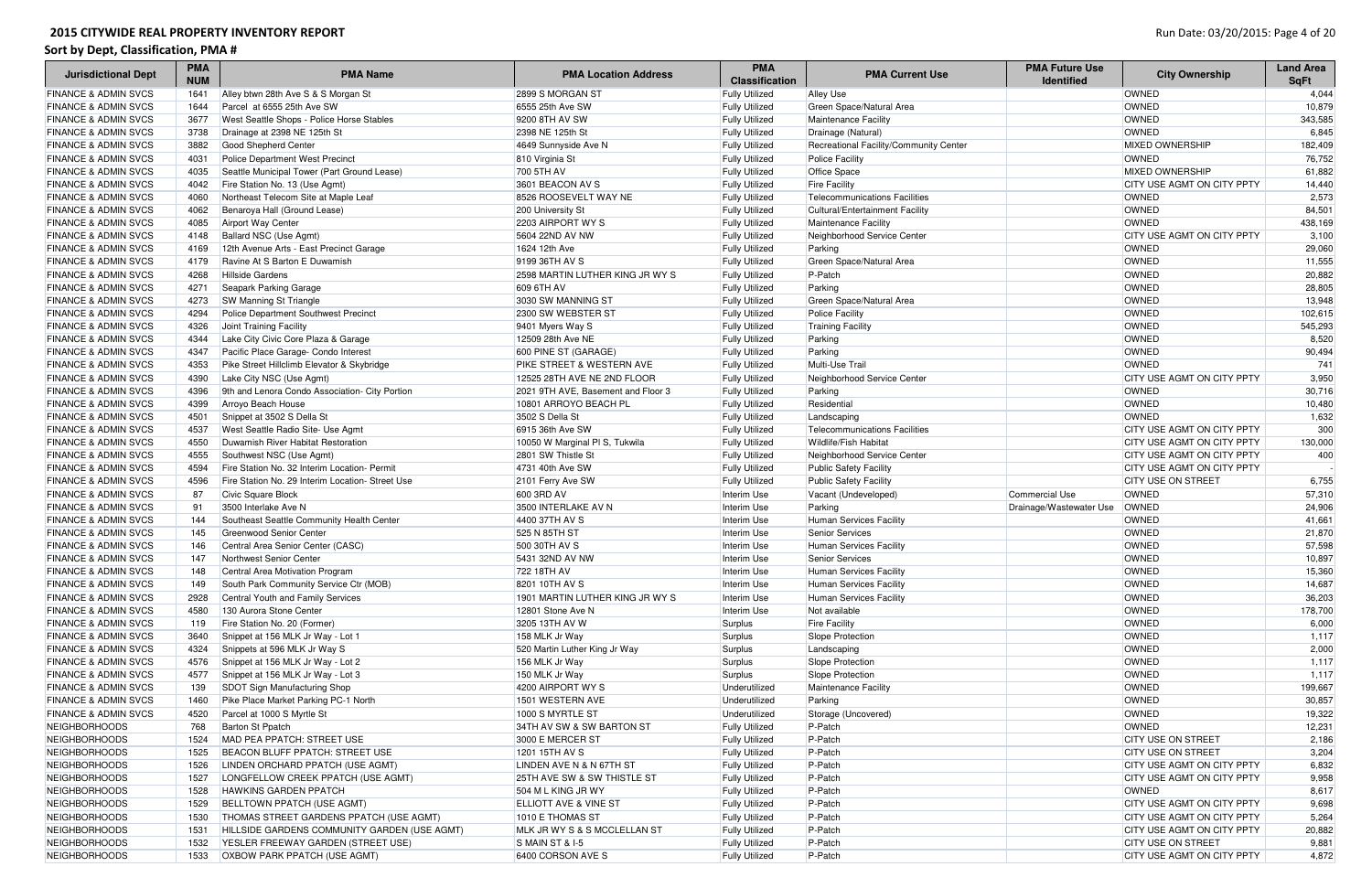| <b>Jurisdictional Dept</b>    | <b>PMA</b><br><b>NUM</b> | <b>PMA Name</b>                                       | <b>PMA Location Address</b>          | <b>PMA</b><br><b>Classification</b> | <b>PMA Current Use</b>           | <b>PMA Future Use</b><br><b>Identified</b> | <b>City Ownership</b>             | <b>Land Area</b><br><b>SqFt</b> |
|-------------------------------|--------------------------|-------------------------------------------------------|--------------------------------------|-------------------------------------|----------------------------------|--------------------------------------------|-----------------------------------|---------------------------------|
| NEIGHBORHOODS                 | 1535                     | Angel Morgan Ppatch: Part Street Use                  | 3956 S MORGAN ST                     | <b>Fully Utilized</b>               | P-Patch                          |                                            | <b>OWNED</b>                      | 14,250                          |
| NEIGHBORHOODS                 | 1536                     | <b>THYME PATCH PPATCH (USE AGMT)</b>                  | 2855 NW 58TH ST                      | <b>Fully Utilized</b>               | P-Patch                          |                                            | <b>CITY USE AGMT ON CITY PPTY</b> | 2,428                           |
| NEIGHBORHOODS                 | 1537                     | LINCOLN PARK PPATCH (USE AGMT)                        | 7400 FAUNTLEROY WY SW                | <b>Fully Utilized</b>               | $P-Patch$                        |                                            | <b>CITY USE AGMT ON CITY PPTY</b> | 13,320                          |
| NEIGHBORHOODS                 | 1539                     | MAPLE LEAF PPATCH (USE AGMT)                          | 5th Ave NE & NE 103rd                | <b>Fully Utilized</b>               | P-Patch                          |                                            | <b>CITY USE AGMT ON CITY PPTY</b> | 15,985                          |
| NEIGHBORHOODS                 | 1541                     | <b>SPRING STREET PPATCH</b>                           | 25TH AV & E SPRING ST                | <b>Fully Utilized</b>               | P-Patch                          |                                            | <b>OWNED</b>                      | 2,426                           |
| NEIGHBORHOODS                 | 1542                     | Hillman City Ppatch (Use Agmt & Lease)                | 4613 LUCILLE ST                      | <b>Fully Utilized</b>               | P-Patch                          |                                            | <b>MIXED OWNERSHIP</b>            | 18,511                          |
| NEIGHBORHOODS                 | 1545                     | Unpaving Paradise Ppatch (Use Agmt)                   | E JOHN & SUMMIT AVE E                | <b>Fully Utilized</b>               | P-Patch                          |                                            | CITY USE AGMT ON CITY PPTY        | 4,637                           |
| NEIGHBORHOODS                 | 1547                     | NEW HOLLY POWER GARDEN (USE AGMT)                     | 32ND AV S & S BRIGHTON ST            | <b>Fully Utilized</b>               | $P-Patch$                        |                                            | <b>CITY USE AGMT ON CITY PPTY</b> | 24,065                          |
| NEIGHBORHOODS                 | 1549                     | NEW HOLLY YOUTH & FAMILY GARDEN (USE AGMT)            | 32ND AVE S & S BRIGHTON ST           | <b>Fully Utilized</b>               | $P-Patch$                        |                                            | <b>CITY USE AGMT ON CITY PPTY</b> | 10,643                          |
| NEIGHBORHOODS                 | 1558                     | KIRKE PARK PPATCH (Use Agmt)                          | 7028 9TH AVE NW                      | <b>Fully Utilized</b>               | P-Patch                          |                                            | CITY USE AGMT ON CITY PPTY        | 5,009                           |
| NEIGHBORHOODS                 | 1560                     | MAGNOLIA MANOR PPATCH (Use Agmt)                      | 3500 28TH AVE W                      | <b>Fully Utilized</b>               | $P-Patch$                        |                                            | <b>CITY USE AGMT ON CITY PPTY</b> | 15,586                          |
| <b>NEIGHBORHOODS</b>          | 1561                     | BEACON FOOD FOREST (Use Agmt)                         | 15TH AVE S & S DAKOTA ST             | <b>Fully Utilized</b>               | $P-Patch$                        |                                            | <b>CITY USE AGMT ON CITY PPTY</b> | 26,989                          |
| NEIGHBORHOODS                 | 1562                     | UpGarden PPATCH (Use Agmt)                            | 300 MERCER ST                        | <b>Fully Utilized</b>               | P-Patch                          |                                            | <b>CITY USE AGMT ON CITY PPTY</b> | 104,408                         |
| NEIGHBORHOODS                 | 1564                     | HORIUCHI PARK PPATCH (Use Agmt)                       | <b>BOREN AVE &amp; YESLER WY</b>     | <b>Fully Utilized</b>               | P-Patch                          |                                            | CITY USE AGMT ON CITY PPTY        | 2,399                           |
| NEIGHBORHOODS                 | 1565                     | <b>WESTCREST PPATCH (Use Agmt)</b>                    | 8TH AV SW & SW HENDERSON ST          | <b>Fully Utilized</b>               | $P-Patch$                        |                                            | CITY USE AGMT ON CITY PPTY        | 55,054                          |
| NEIGHBORHOODS                 | 4086                     | INTERBAY PPATCH (USE AGMT)                            | 2451 15TH AV W                       | <b>Fully Utilized</b>               | P-Patch                          |                                            | <b>CITY USE AGMT ON CITY PPTY</b> | 83,648                          |
| NEIGHBORHOODS                 | 4087                     | CASCADE PPATCH (USE AGMT)                             | MINOR AVE N & THOMAS ST              | <b>Fully Utilized</b>               | P-Patch                          |                                            | <b>CITY USE AGMT ON CITY PPTY</b> | 10,898                          |
| NEIGHBORHOODS                 | 4088                     | <b>BRADNER GARDENS PPATCH (USE AGMT)</b>              | 1750 S BRADNER PL                    | <b>Fully Utilized</b>               | P-Patch                          |                                            | <b>CITY USE AGMT ON CITY PPTY</b> | 26,901                          |
| NEIGHBORHOODS                 | 4089                     | COLMAN PPATCH (USE AGMT)                              | 1716 32ND AV S                       | <b>Fully Utilized</b>               | P-Patch                          |                                            | <b>CITY USE AGMT ON CITY PPTY</b> | 21,097                          |
| NEIGHBORHOODS                 | 4090                     | EVANSTON PPATCH (USE AGMT)                            | 604 N 101st ST                       | <b>Fully Utilized</b>               | P-Patch                          |                                            | <b>CITY USE AGMT ON CITY PPTY</b> | 17,594                          |
| NEIGHBORHOODS                 | 4091                     | SNOQUALMIE PPATCH (USE AGMT)                          | 4549 13TH AV S                       | <b>Fully Utilized</b>               | $P-Patch$                        |                                            | <b>CITY USE AGMT ON CITY PPTY</b> | 25,621                          |
| NEIGHBORHOODS                 | 4092                     | <b>THISTLE PPATCH (USE AGMT)</b>                      | ML KING JR WY S & S CLOVERDALE ST    | <b>Fully Utilized</b>               | $P-Patch$                        |                                            | <b>CITY USE AGMT ON CITY PPTY</b> | 93,327                          |
| NEIGHBORHOODS                 | 4093                     | MAA NYEI LAI NDEIC PPATCH (USE AGMT)                  | 4913 COLUMBIA DR S                   | <b>Fully Utilized</b>               | P-Patch                          |                                            | CITY USE AGMT ON CITY PPTY        | 59,083                          |
| NEIGHBORHOODS                 | 4094                     | GOOD SHEPHERD PPATCH (USE AGMT)                       | 4618 BAGLEY AVE N                    | <b>Fully Utilized</b>               | P-Patch                          |                                            | <b>CITY USE AGMT ON CITY PPTY</b> | 10,837                          |
| NEIGHBORHOODS                 | 4095                     | EASTLAKE PPATCH (USE AGMT)                            | 2900 FAIRVIEW AVE E                  | <b>Fully Utilized</b>               | P-Patch                          |                                            | <b>CITY USE AGMT ON CITY PPTY</b> | 6,984                           |
| NEIGHBORHOODS                 | 4096                     | JACKSON PARK PPATCH (USE AGMT)                        | 13049 10TH AV NE                     | <b>Fully Utilized</b>               | P-Patch                          |                                            | CITY USE AGMT ON CITY PPTY        | 17,892                          |
| NEIGHBORHOODS                 | 4097                     | DELRIDGE PPATCH (USE AGMT)                            | 5078 25TH AVE SW                     | <b>Fully Utilized</b>               | P-Patch                          |                                            | CITY USE AGMT ON CITY PPTY        | 24,507                          |
| NEIGHBORHOODS                 | 4103                     | <b>SQUIRE PARK PPATCH</b>                             | 14TH AVE & E FIR ST                  | <b>Fully Utilized</b>               | $P-Patch$                        |                                            | <b>OWNED</b>                      | 6,148                           |
| NEIGHBORHOODS                 | 4112                     | JUDKINS PPATCH (PART LEASE)                           | 24TH AVE S & S NORMAN ST             | <b>Fully Utilized</b>               | P-Patch                          |                                            | <b>MIXED OWNERSHIP</b>            | 11,471                          |
| NEIGHBORHOODS                 | 4115                     | <b>RAVENNA PPATCH: STREET USE</b>                     | 5200 RAVENNA AVE NE                  | <b>Fully Utilized</b>               | P-Patch                          |                                            | <b>CITY USE ON STREET</b>         | 4,542                           |
| NEIGHBORHOODS                 | 4116                     | <b>ESTELLE ST PPATCH: STREET USE</b>                  | 3400 RAINIER AVE S                   | <b>Fully Utilized</b>               | P-Patch                          |                                            | <b>CITY USE ON STREET</b>         | 13,814                          |
| NEIGHBORHOODS                 | 4117                     | PHINNEY RIDGE PPATCH: STREET USE                      | 5926 3RD AV NW                       | <b>Fully Utilized</b>               | P-Patch                          |                                            | <b>CITY USE ON STREET</b>         | 8,133                           |
| NEIGHBORHOODS                 | 4123                     | QUEEN ANNE PPATCH (USE AGMT)                          | 3RD AVE N & LYNN ST                  | <b>Fully Utilized</b>               | $P-Patch$                        |                                            | <b>CITY USE AGMT ON CITY PPTY</b> | 16,244                          |
| NEIGHBORHOODS                 | 4254                     | MARRA FARM PPATCH (USE AGMT)                          | 9026 4TH AV S                        | <b>Fully Utilized</b>               | P-Patch                          |                                            | <b>CITY USE AGMT ON CITY PPTY</b> | 12,682                          |
| NEIGHBORHOODS                 | 4275                     | COURTLAND PLACE PPATCH : STREET USE                   | 3600 36TH AV S                       | <b>Fully Utilized</b>               | P-Patch                          |                                            | <b>CITY USE ON STREET</b>         | 6,509                           |
| NEIGHBORHOODS                 | 4290                     | <b>ROOSEVELT PPATCH</b>                               | 7012 12TH AVE NE                     | <b>Fully Utilized</b>               | $P-Patch$                        |                                            | <b>OWNED</b>                      | 6,861                           |
| <b>NEIGHBORHOODS</b>          | 4291                     | MAGNUSON PARK COMMUNITY GARDEN & PPATCH (USE AGMT)    | SANDPOINT WY NE & NE 70TH ST         | <b>Fully Utilized</b>               | P-Patch                          |                                            | CITY USE AGMT ON CITY PPTY        | 156,547                         |
| <b>NEIGHBORHOODS</b>          | 4293                     | <b>PELICAN TEA PPATCH: STREET USE</b>                 | 1909 E ROY ST (ALLEY)                | <b>Fully Utilized</b>               | $P-Patch$                        |                                            | <b>CITY USE ON STREET</b>         | 1,536                           |
| NEIGHBORHOODS                 | 4320                     | QUEEN PEA PPATCH (USE AGMT)                           | <b>5TH AVE N &amp; HOWE ST</b>       | <b>Fully Utilized</b>               | $P-Patch$                        |                                            | <b>CITY USE AGMT ON CITY PPTY</b> | 5,121                           |
| <b>NEIGHBORHOODS</b>          | 4322                     | <b>PICARDO FARM PPATCH (USE AGMT)</b>                 | 8040 25TH AV NE                      | <b>Fully Utilized</b>               | P-Patch                          |                                            | <b>CITY USE AGMT ON CITY PPTY</b> | 134,774                         |
| <b>NEIGHBORHOODS</b>          | 4343                     | <b>BRANDON ORCHARD PPATCH</b>                         | 4625 S BRANDON ST                    | <b>Fully Utilized</b>               | P-Patch                          |                                            | <b>OWNED</b>                      | 2,581                           |
| <b>NEIGHBORHOODS</b>          | 4544                     | Howell Collective (Use Agmt)                          | 16th Ave E & E Howell                | <b>Fully Utilized</b>               | P-Patch                          |                                            | <b>CITY USE AGMT ON CITY PPTY</b> | 4,295                           |
| <b>NEIGHBORHOODS</b>          | 4545                     | Bitterlake Reservoir Ppatch (Use Agmt)                | N 143rd St & Linden Ave N            | <b>Fully Utilized</b>               | P-Patch                          |                                            | <b>CITY USE AGMT ON CITY PPTY</b> | 16,664                          |
| <b>NEIGHBORHOODS</b>          | 4547                     | Greenwood Station Ppatch (Use Agmt)                   | <b>FREMONT AVE N &amp; N 89TH ST</b> | <b>Fully Utilized</b>               | $P-Patch$                        |                                            | CITY USE AGMT ON CITY PPTY        | 5,517                           |
| NEIGHBORHOODS                 | 4548                     | John C. Little Park Ppatch (Use Agmt)                 | 37th Ave S & S Willow                | <b>Fully Utilized</b>               | $P-Patch$                        |                                            | <b>CITY USE AGMT ON CITY PPTY</b> | 8,923                           |
| <b>OFFICE OF HOUSING</b>      | 191                      | <b>YESLER-ATLANTIC PARCEL 7B</b>                      | 1415 E YESLER WY                     | Excess                              | Vacant (Undeveloped)             |                                            | <b>OWNED</b>                      | 4,083                           |
| <b>OFFICE OF HOUSING</b>      | 192                      | <b>YESLER-ATLANTIC PARCEL 56</b>                      | 1429 S JACKSON ST                    | <b>Excess</b>                       | Vacant (Undeveloped)             |                                            | OWNED                             | 4,925                           |
| <b>OFFICE OF HOUSING</b>      | 4079                     | OH PROPERTY: LEASED OUT FOR PARKING                   | 199 6TH AV S                         | <b>Excess</b>                       | Parking                          | <b>Housing Site</b>                        | OWNED                             | 7,203                           |
| <b>OFFICE OF HOUSING</b>      | 1164                     | Scargo Hotel TDR Only                                 | 2209 1st Ave                         | <b>Fully Utilized</b>               | Transferable Dev Rights-Housing  |                                            | <b>OWNED</b>                      | 3,900                           |
| <b>OFFICE OF HOUSING</b>      | 1471                     | <b>PATHWAY SET ASIDE FROM YESLER-ATLANTIC PROJECT</b> | 2098 S LANE ST                       | <b>Fully Utilized</b>               | Multi-Use Trail                  |                                            | <b>OWNED</b>                      | 2,402                           |
| <b>OFFICE OF HOUSING</b>      | 4274                     | SAND POINT: HOUSING PTN OF FORMER NAVY FACILITY       | 6800 SAND POINT WY NE                | <b>Fully Utilized</b>               | <b>Housing Site</b>              |                                            | OWNED                             | 659,047                         |
| <b>PARKS &amp; RECREATION</b> | 9040                     | <b>RED BARN RANCH</b>                                 | 17601 SE LAKE MONEYSMITH RD          | Excess                              | Park/Playground/Viewpoint        |                                            | <b>OWNED</b>                      | 1,723,233                       |
| <b>PARKS &amp; RECREATION</b> | 43                       | Horiuchi Park                                         | 156 Boren Ave                        | <b>Fully Utilized</b>               | Mini Parks/Pocket Parks          |                                            | <b>OWNED</b>                      | 12,503                          |
| <b>PARKS &amp; RECREATION</b> | 80                       | <b>RICHEY VIEWPOINT</b>                               | 3399 BEACH DR SW                     | <b>Fully Utilized</b>               | Neighborhood Parks               |                                            | OWNED                             | 498,831                         |
| <b>PARKS &amp; RECREATION</b> | 114                      | JEFFERSON PARK & COMMUNITY CENTER (PART MOA W/SPU)    | 4101 BEACON AV S                     | <b>Fully Utilized</b>               | Regional Parks/Large Urban Parks |                                            | OWNED                             | 506,016                         |
| <b>PARKS &amp; RECREATION</b> | 200                      | <b>WOODLAND PARK ZOO</b>                              | 5500 PHINNEY AV N                    | <b>Fully Utilized</b>               | Regional Parks/Large Urban Parks |                                            | <b>OWNED</b>                      | 3,958,970                       |
| <b>PARKS &amp; RECREATION</b> | 234                      | <b>SW QUEEN ANNE GREENBELT</b>                        | VAN BUREN AV W                       | <b>Fully Utilized</b>               | Greenbelts/Natural Area          |                                            | OWNED                             | 550,371                         |
| <b>PARKS &amp; RECREATION</b> | 237                      | <b>PELLY PLACE NATURAL AREA</b>                       | 6770 MURRAY AV SW                    | <b>Fully Utilized</b>               | Greenbelts/Natural Area          |                                            | OWNED                             | 44,779                          |
| <b>PARKS &amp; RECREATION</b> | 238                      | <b>BLUE RIDGE CIRCLE</b>                              | 1899 NW BLUE RIDGE DR                | <b>Fully Utilized</b>               | Mini Parks/Pocket Parks          |                                            | OWNED                             | 4,276                           |
| <b>PARKS &amp; RECREATION</b> | 239                      | <b>BLUE RIDGE PLACE</b>                               | 1999 NW MILFORD WY                   | <b>Fully Utilized</b>               | Mini Parks/Pocket Parks          |                                            | OWNED                             | 8,442                           |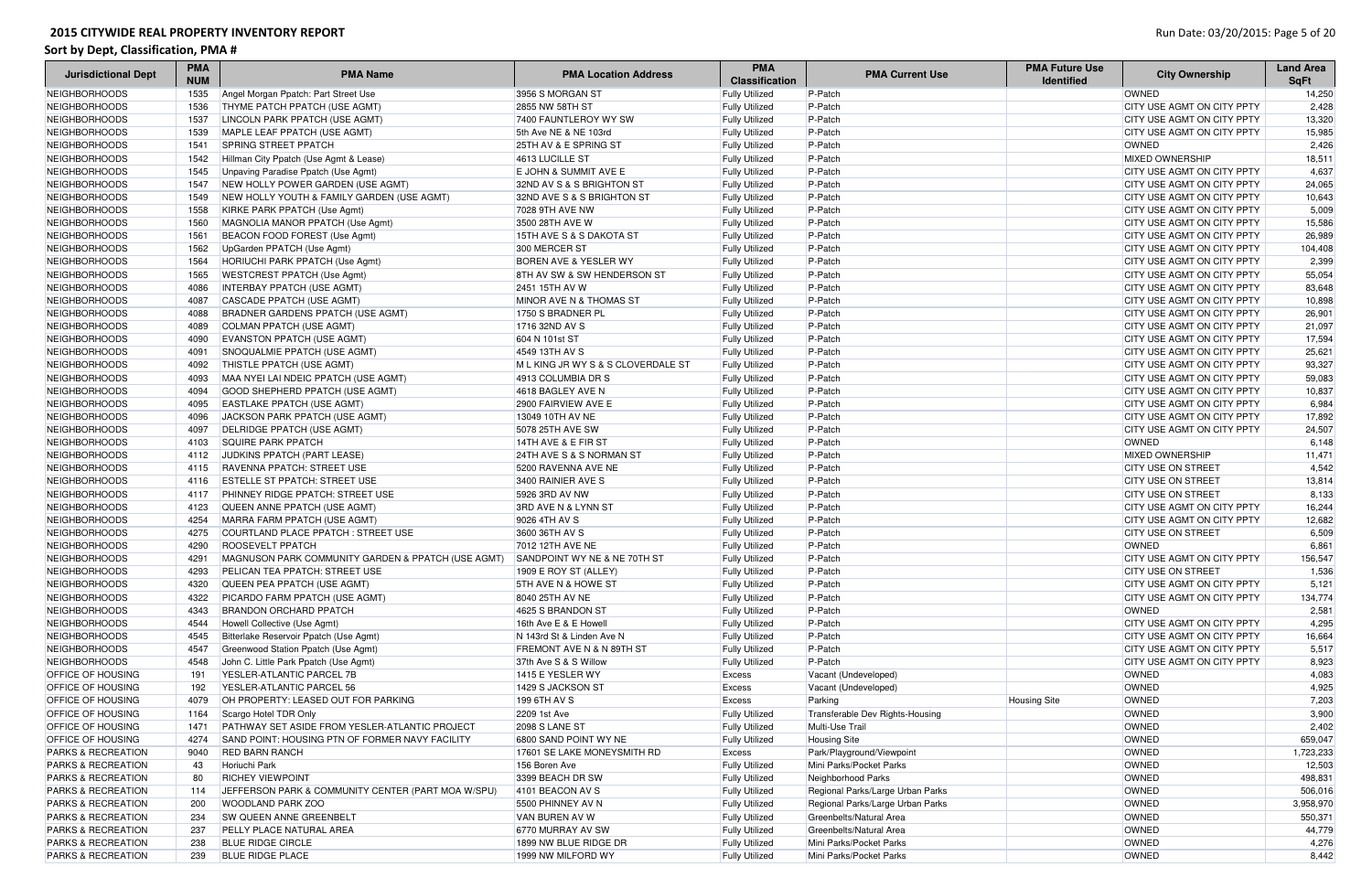| <b>Jurisdictional Dept</b>    | <b>PMA</b><br><b>NUM</b> | <b>PMA Name</b>                                    | <b>PMA Location Address</b>           | <b>PMA</b><br><b>Classification</b> | <b>PMA Current Use</b>                    | <b>PMA Future Use</b><br><b>Identified</b> | <b>City Ownership</b>  | <b>Land Area</b><br><b>SqFt</b> |
|-------------------------------|--------------------------|----------------------------------------------------|---------------------------------------|-------------------------------------|-------------------------------------------|--------------------------------------------|------------------------|---------------------------------|
| <b>PARKS &amp; RECREATION</b> | 240                      | CARKEEK PARK (METRO OWNS PTN)                      | 950 CARKEEK PARK RD                   | <b>Fully Utilized</b>               | Special-Use Parks/Specialty Gardens/ELC's |                                            | <b>MIXED OWNERSHIP</b> | 7,401,940                       |
| <b>PARKS &amp; RECREATION</b> | 241                      | <b>B. F. DAY PLAYGROUND</b>                        | 4020 FREMONT AV N                     | <b>Fully Utilized</b>               | <b>Recreation Areas</b>                   |                                            | <b>OWNED</b>           | 102,840                         |
| <b>PARKS &amp; RECREATION</b> | 242                      | <b>GILMAN PLAYGROUND</b>                           | 923 NW 54TH ST                        | <b>Fully Utilized</b>               | <b>Recreation Areas</b>                   |                                            | <b>OWNED</b>           | 170,352                         |
| <b>PARKS &amp; RECREATION</b> | 243                      | GOLDEN GARDENS PARK (PART LEASE, ESMT)             | <b>SEAVIEW AV NW &amp; NW 88TH ST</b> | <b>Fully Utilized</b>               | Regional Parks/Large Urban Parks          |                                            | <b>MIXED OWNERSHIP</b> | 4,324,211                       |
| <b>PARKS &amp; RECREATION</b> | 244                      | <b>ALBERT DAVIS PARK</b>                           | 12526 27TH AV NE                      | <b>Fully Utilized</b>               | Neighborhood Parks                        |                                            | <b>OWNED</b>           | 60,205                          |
| <b>PARKS &amp; RECREATION</b> | 245                      | GREENWOOD TRIANGLE                                 | 3RD AV NW & NW 55TH ST                | <b>Fully Utilized</b>               | Mini Parks/Pocket Parks                   |                                            | <b>OWNED</b>           | 4,503                           |
| <b>PARKS &amp; RECREATION</b> | 246                      | KIWANIS MEMORIAL PRESERVE PARK                     | 33RD AV W & W FORT ST                 | <b>Fully Utilized</b>               | Green Space/Natural Area                  |                                            | <b>OWNED</b>           | 395,948                         |
| <b>PARKS &amp; RECREATION</b> | 247                      | <b>NORTH BEACH PARK &amp; NATURAL AREA</b>         | 9199 26TH PL NW                       | <b>Fully Utilized</b>               | Greenbelts/Natural Area                   |                                            | OWNED                  | 358,834                         |
| <b>PARKS &amp; RECREATION</b> | 248                      | <b>ROSS PLAYGROUND (PART LEASE)</b>                | 325 NW 44TH ST                        | <b>Fully Utilized</b>               | <b>Recreation Areas</b>                   |                                            | <b>MIXED OWNERSHIP</b> | 102,326                         |
| <b>PARKS &amp; RECREATION</b> | 249                      | <b>SALMON BAY PARK</b>                             | 2001 NW CANOE PL                      | <b>Fully Utilized</b>               | Neighborhood Parks                        |                                            | <b>OWNED</b>           | 122,884                         |
| <b>PARKS &amp; RECREATION</b> | 250                      | <b>SANDEL PLAYGROUND</b>                           | 113 NW 92ND ST                        | <b>Fully Utilized</b>               | Neighborhood Parks                        |                                            | OWNED                  | 161,891                         |
| <b>PARKS &amp; RECREATION</b> | 251                      | <b>SOUNDVIEW PLAYFIELD</b>                         | 1590 NW 90TH ST                       | <b>Fully Utilized</b>               | <b>Recreation Areas</b>                   |                                            | OWNED                  | 457,995                         |
| <b>PARKS &amp; RECREATION</b> | 252                      | <b>SUNSET HILL PARK</b>                            | 7531 34TH AV NW                       | <b>Fully Utilized</b>               | Neighborhood Parks                        |                                            | OWNED                  | 117,486                         |
| <b>PARKS &amp; RECREATION</b> | 253                      | <b>BERGEN PLACE</b>                                | 5420 22ND AV NW                       | <b>Fully Utilized</b>               | Mini Parks/Pocket Parks                   |                                            | OWNED                  | 6,893                           |
| <b>PARKS &amp; RECREATION</b> | 254                      | <b>RAVENNA RAVINE</b>                              | 6299 24TH AV NE                       | <b>Fully Utilized</b>               | Greenbelts/Natural Area                   |                                            | OWNED                  | 27,326                          |
| <b>PARKS &amp; RECREATION</b> | 256                      | LANGSTON HUGHES CULTURAL ARTS CENTER               | 104 17TH AV S                         | <b>Fully Utilized</b>               | Cultural/Entertainment Facility           |                                            | <b>OWNED</b>           | 52,604                          |
| <b>PARKS &amp; RECREATION</b> | 257                      | <b>WEST CENTRAL GROUNDS MAINTENANCE</b>            | 1920 1ST W                            | <b>Fully Utilized</b>               | Maintenance Facility                      |                                            | OWNED                  | 49,555                          |
| <b>PARKS &amp; RECREATION</b> | 258                      | CHEASTY GREENSPACE: CHEASTY BOULEVARD              | 4099 CHEASTY BLVD S                   | <b>Fully Utilized</b>               | Greenbelts/Natural Area                   |                                            | OWNED                  | 1,653,159                       |
| <b>PARKS &amp; RECREATION</b> | 260                      | DUWAMISH HEAD GREENSPACE: COLLEGE STREET RAVINE    | 2263 50TH AV SW                       | <b>Fully Utilized</b>               | Greenbelts/Natural Area                   |                                            | <b>OWNED</b>           | 96,858                          |
| <b>PARKS &amp; RECREATION</b> | 262                      | KUBOTA GARDENS NATURAL AREA (PART ESMT)            | 9799 RENTON AV S                      | <b>Fully Utilized</b>               | Greenbelts/Natural Area                   |                                            | <b>MIXED OWNERSHIP</b> | 759,290                         |
| <b>PARKS &amp; RECREATION</b> | 263                      | <b>LESCHI NATURAL AREA</b>                         | 3525 E Terrace St                     | <b>Fully Utilized</b>               | Greenbelts/Natural Area                   |                                            | OWNED                  | 155,479                         |
| <b>PARKS &amp; RECREATION</b> | 264                      | LONGFELLOW CREEK GREENSPACE: NORTH                 | 2698 SW NEVADA ST                     | <b>Fully Utilized</b>               | Greenbelts/Natural Area                   |                                            | OWNED                  | 256,344                         |
| <b>PARKS &amp; RECREATION</b> | 265                      | LONGFELLOW CREEK GREENSPACE: CENTRAL               | 6099 26th AV SW                       | <b>Fully Utilized</b>               | Greenbelts/Natural Area                   |                                            | OWNED                  | 2,630,200                       |
| <b>PARKS &amp; RECREATION</b> | 267                      | LONGFELLOW CREEK GREENSPACE: SOUTH                 | 22ND AV SW & SW HENDERSON             | <b>Fully Utilized</b>               | Greenbelts/Natural Area                   |                                            | OWNED                  | 152,269                         |
| <b>PARKS &amp; RECREATION</b> | 268                      | ME-KWA-MOOKS: NORTH BLUFF NATURAL AREA (PART ESMT) | 4298 AIKENS AV SW                     | <b>Fully Utilized</b>               | Greenbelts/Natural Area                   |                                            | <b>MIXED OWNERSHIP</b> | 129,523                         |
| <b>PARKS &amp; RECREATION</b> | 269                      | CHEASTY GREENSPACE: MT VIEW                        | 2701 S ALASKA ST                      | <b>Fully Utilized</b>               | Greenbelts/Natural Area                   |                                            | <b>OWNED</b>           | 72,220                          |
| <b>PARKS &amp; RECREATION</b> | 271                      | NORTH BEACH RAVINE: 30TH NW NATURAL AREA           | 2899 NW 92ND ST                       | <b>Fully Utilized</b>               | Greenbelts/Natural Area                   |                                            | <b>OWNED</b>           | 59,976                          |
| <b>PARKS &amp; RECREATION</b> | 274                      | PIERS 62 AND 63 (PART LEASE)                       | 1951 ALASKA WY                        | <b>Fully Utilized</b>               | Downtown Parks                            |                                            | <b>MIXED OWNERSHIP</b> | 87,858                          |
| <b>PARKS &amp; RECREATION</b> | 275                      | CARKEEK PARK: PIPER'S CREEK NATURAL AREA           | <b>E OF CARKEEK PARK</b>              | <b>Fully Utilized</b>               | Greenbelts/Natural Area                   |                                            | <b>OWNED</b>           | 478,964                         |
| <b>PARKS &amp; RECREATION</b> | 277                      | <b>MOCK CREEK RAVINE</b>                           | 3599 NE 97TH ST                       | <b>Fully Utilized</b>               | Greenbelts/Natural Area                   |                                            | <b>OWNED</b>           | 44,103                          |
| <b>PARKS &amp; RECREATION</b> | 278                      | <b>WOLF CREEK RAVINE NATURAL AREA</b>              | 2299 3RD AV N                         | <b>Fully Utilized</b>               | Greenbelts/Natural Area                   |                                            | <b>OWNED</b>           | 59,633                          |
| <b>PARKS &amp; RECREATION</b> | 279                      | NORTHEAST QUEEN ANNE GREENBELT                     | <b>AURORA AV N</b>                    | <b>Fully Utilized</b>               | Greenbelts/Natural Area                   |                                            | <b>OWNED</b>           | 415,054                         |
| <b>PARKS &amp; RECREATION</b> | 281                      | 12TH W AND W HOWE PLAY PARK                        | 1997 12TH AV W                        | <b>Fully Utilized</b>               | Mini Parks/Pocket Parks                   |                                            | OWNED                  | 49,285                          |
| <b>PARKS &amp; RECREATION</b> | 282                      | W DUWAMISH GREENSPACE: SPOKANE ST                  | 7099 HIGHLAND PARK WY SW              | <b>Fully Utilized</b>               | Greenbelts/Natural Area                   |                                            | OWNED                  | 2,538,390                       |
| <b>PARKS &amp; RECREATION</b> | 283                      | E DUWAMISH GREENSPACE: I-90                        | <b>S BAYVIEW ST</b>                   | <b>Fully Utilized</b>               | Greenbelts/Natural Area                   |                                            | OWNED                  | 269,189                         |
| <b>PARKS &amp; RECREATION</b> | 284                      | DUWAMISH HEAD GREENSPACE: ADMIRAL WAY              | 3600 ADMIRAL WY SW                    | <b>Fully Utilized</b>               | Greenbelts/Natural Area                   |                                            | OWNED                  | 782,995                         |
| <b>PARKS &amp; RECREATION</b> | 285                      | <b>HELENE MADISON SWIMMING POOL</b>                | 13401 MERIDIAN AV N                   | <b>Fully Utilized</b>               | Neighborhood Parks                        |                                            | OWNED                  | 183,332                         |
| <b>PARKS &amp; RECREATION</b> | 286                      | <b>LICTON SPRINGS PARK</b>                         | 9536 Ashworth Ave N                   | <b>Fully Utilized</b>               | Neighborhood Parks                        |                                            | OWNED                  | 328,829                         |
| <b>PARKS &amp; RECREATION</b> | 287                      | FROULA PLAYGROUND (incl use agmt w/SPU)            | 7200 12TH AV NE                       | <b>Fully Utilized</b>               | Park/Playground/Viewpoint                 |                                            | OWNED                  | 115,517                         |
| <b>PARKS &amp; RECREATION</b> | 288                      | BITTER LAKE PLAYFIELD & COMMUNITY CENTER           | 13052 GREENWOOD AV N                  | <b>Fully Utilized</b>               | <b>Recreation Areas</b>                   |                                            | OWNED                  | 325,739                         |
| <b>PARKS &amp; RECREATION</b> | 289                      | LOYAL HEIGHTS COMMUNITY CENTER                     | 2023 NW 77TH ST                       | <b>Fully Utilized</b>               | <b>Recreation Areas</b>                   |                                            | OWNED                  | 291,082                         |
| <b>PARKS &amp; RECREATION</b> | 290                      | <b>STURTEVANT RAVINE</b>                           | 9399 STURTEVANT AV S                  | <b>Fully Utilized</b>               | Greenbelts/Natural Area                   |                                            | <b>OWNED</b>           | 107,278                         |
| <b>PARKS &amp; RECREATION</b> | 291                      | MINERAL SPRINGS PARK                               | 1500 N 105th St                       | <b>Fully Utilized</b>               | Neighborhood Parks                        |                                            | OWNED                  | 173,128                         |
| <b>PARKS &amp; RECREATION</b> | 292                      | LOWER WOODLAND PARK                                | 4428 PHINNEY AV N                     | <b>Fully Utilized</b>               | Special-Use Parks/Specialty Gardens/ELC's |                                            | OWNED                  | 4,153,945                       |
| <b>PARKS &amp; RECREATION</b> | 293                      | <b>GAS WORKS PARK</b>                              | 2101 N NORTHLAKE WY                   | <b>Fully Utilized</b>               | Regional Parks/Large Urban Parks          |                                            | OWNED                  | 864,826                         |
| <b>PARKS &amp; RECREATION</b> | 295                      | CORMORANT COVE                                     | 3701 BEACH DR SW                      | <b>Fully Utilized</b>               | Mini Parks/Pocket Parks                   |                                            | OWNED                  | 85,672                          |
| <b>PARKS &amp; RECREATION</b> | 296                      | MADISON HILLSIDE                                   | 3001 E MADISON ST                     | <b>Fully Utilized</b>               | Mini Parks/Pocket Parks                   |                                            | OWNED                  | 14,386                          |
| <b>PARKS &amp; RECREATION</b> | 297                      | <b>LITTLE BROOK PARK</b>                           | 14043 32nd Ave NE                     | <b>Fully Utilized</b>               | Mini Parks/Pocket Parks                   |                                            | OWNED                  | 37,637                          |
| <b>PARKS &amp; RECREATION</b> | 298                      | MARVIN GARDENS                                     | 22ND AV NW & BALLARD AV NW            | <b>Fully Utilized</b>               | Mini Parks/Pocket Parks                   |                                            | OWNED                  | 4,484                           |
| <b>PARKS &amp; RECREATION</b> | 300                      | <b>ORCHARD ST RAVINE</b>                           | 7199 38TH AV SW                       | <b>Fully Utilized</b>               | Greenbelts/Natural Area                   |                                            | OWNED                  | 67,795                          |
| <b>PARKS &amp; RECREATION</b> | 301                      | LLANDOVER WOODS                                    | 14499 3RD AV NW                       | <b>Fully Utilized</b>               | Greenbelts/Natural Area                   |                                            | OWNED                  | 395,874                         |
| <b>PARKS &amp; RECREATION</b> | 303                      | <b>BAYVIEW PLAYGROUND</b>                          | 2614 24TH AV W                        | <b>Fully Utilized</b>               | <b>Recreation Areas</b>                   |                                            | OWNED                  | 201,449                         |
| <b>PARKS &amp; RECREATION</b> | 304                      | <b>BHY KRACKE PARK</b>                             | 1200 BLOCK OF 5TH AV N                | <b>Fully Utilized</b>               | Neighborhood Parks                        |                                            | OWNED                  | 66,608                          |
| <b>PARKS &amp; RECREATION</b> | 305                      | <b>CARLETON CENTER STRIP</b>                       | 2399 ROSEMONT PL W                    | <b>Fully Utilized</b>               | Mini Parks/Pocket Parks                   |                                            | <b>OWNED</b>           | 3,813                           |
| <b>PARKS &amp; RECREATION</b> | 306                      | <b>CITY HALL PARK</b>                              | <b>3RD AV &amp; JEFFERSON ST</b>      | <b>Fully Utilized</b>               | Downtown Parks                            |                                            | <b>OWNED</b>           | 56,880                          |
| <b>PARKS &amp; RECREATION</b> | 307                      | <b>GREEN LAKE PARK &amp; COMMUNITY CENTER</b>      | 7201 E GREEN LAKE DR N                | <b>Fully Utilized</b>               | Regional Parks/Large Urban Parks          |                                            | OWNED                  | 14,140,782                      |
| <b>PARKS &amp; RECREATION</b> | 308                      | COMMODORE PARK (PART LEASE)                        | 3350 W COMMODORE WY                   | <b>Fully Utilized</b>               | <b>Community Parks</b>                    |                                            | <b>MIXED OWNERSHIP</b> | 196,502                         |
| <b>PARKS &amp; RECREATION</b> | 309                      | <b>DENNY PARK</b>                                  | 100 DEXTER AV N                       | <b>Fully Utilized</b>               | Downtown Parks                            |                                            | <b>OWNED</b>           | 201,528                         |
| <b>PARKS &amp; RECREATION</b> | 310                      | <b>DISCOVERY PARK</b>                              | 3801 Discovery Park Boulevard         | <b>Fully Utilized</b>               | Special-Use Parks/Specialty Gardens/ELC's |                                            | OWNED                  | 21,819,527                      |
| <b>PARKS &amp; RECREATION</b> | 311                      | <b>MYRTLE EDWARDS PARK</b>                         | 3130 ALASKAN WY                       | <b>Fully Utilized</b>               | Regional Parks/Large Urban Parks          |                                            | OWNED                  | 209,107                         |
|                               |                          |                                                    |                                       |                                     |                                           |                                            |                        |                                 |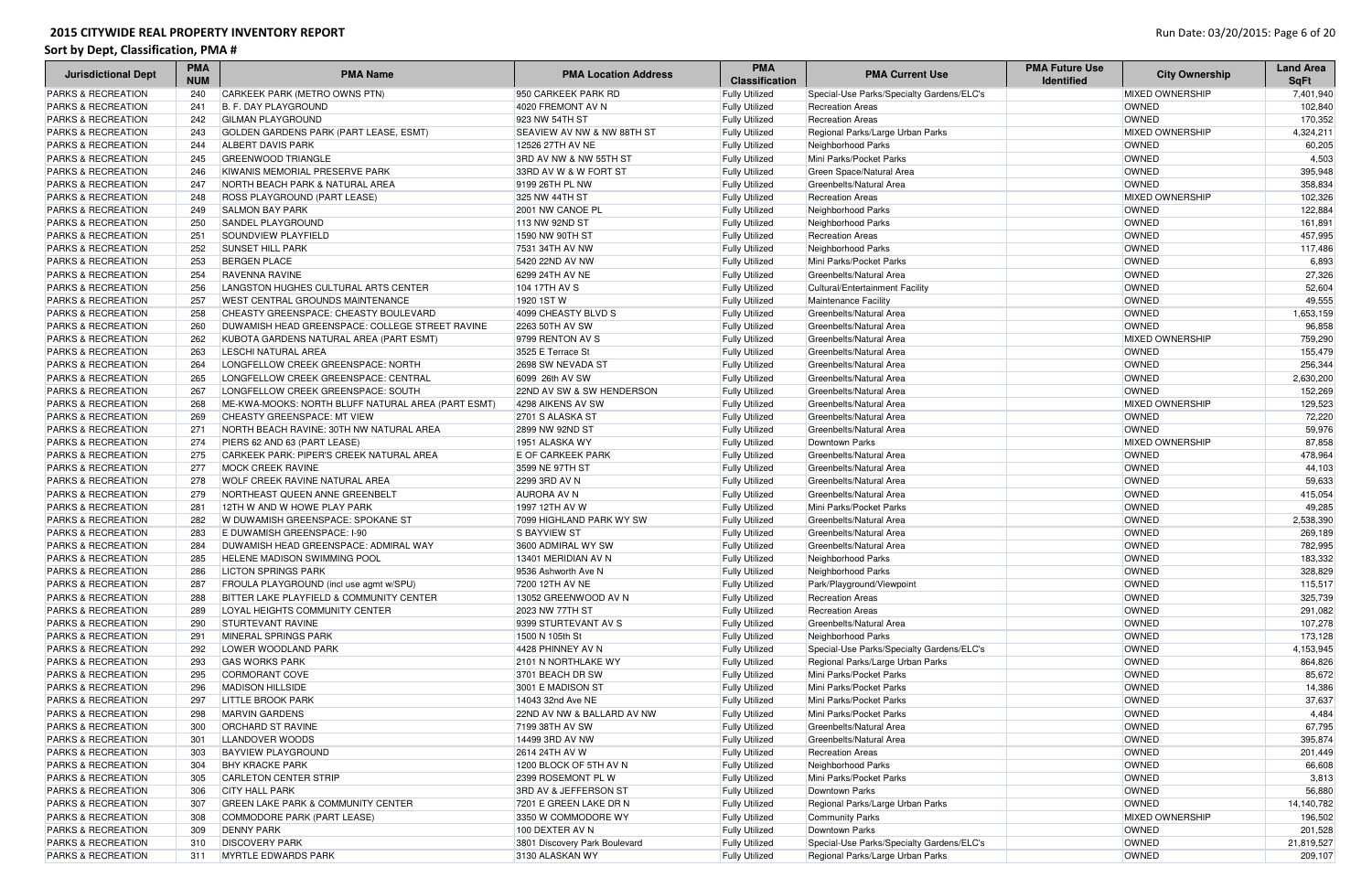| <b>Jurisdictional Dept</b>    | <b>PMA</b><br><b>NUM</b> | <b>PMA Name</b>                                     | <b>PMA Location Address</b>            | <b>PMA</b><br><b>Classification</b> | <b>PMA Current Use</b>                    | <b>PMA Future Use</b><br><b>Identified</b> | <b>City Ownership</b>  | <b>Land Area</b><br><b>SqFt</b> |
|-------------------------------|--------------------------|-----------------------------------------------------|----------------------------------------|-------------------------------------|-------------------------------------------|--------------------------------------------|------------------------|---------------------------------|
| <b>PARKS &amp; RECREATION</b> | 312                      | Jim Ellis Freeway Park: Air Rights                  | 1227 9TH AV                            | <b>Fully Utilized</b>               | Downtown Parks                            |                                            | OWNED                  | 225,476                         |
| <b>PARKS &amp; RECREATION</b> | 313                      | <b>INTERBAY GOLF COURSE</b>                         | 3027 17TH AV W                         | <b>Fully Utilized</b>               | Regional Parks/Large Urban Parks          |                                            | <b>OWNED</b>           | 1,854,626                       |
| <b>PARKS &amp; RECREATION</b> | 314                      | <b>KINNEAR PARK</b>                                 | 981 W PROSPECT                         | <b>Fully Utilized</b>               | Neighborhood Parks                        |                                            | <b>OWNED</b>           | 614,688                         |
| <b>PARKS &amp; RECREATION</b> | 315                      | KINNEAR PLACE                                       | 799 QUEEN ANNE AV N                    | <b>Fully Utilized</b>               | Mini Parks/Pocket Parks                   |                                            | <b>OWNED</b>           | 4,040                           |
| <b>PARKS &amp; RECREATION</b> | 316                      | <b>LAWTON PARK</b>                                  | 400 WILLIAMS AV W                      | <b>Fully Utilized</b>               | <b>Recreation Areas</b>                   |                                            | OWNED                  | 414,340                         |
| <b>PARKS &amp; RECREATION</b> | 317                      | <b>MAGNOLIA PARK</b>                                | 1461 MAGNOLIA BL W                     | <b>Fully Utilized</b>               | <b>Community Parks</b>                    |                                            | OWNED                  | 655,661                         |
| <b>PARKS &amp; RECREATION</b> | 318                      | <b>ELLA BAILEY PARK</b>                             | 2418 28TH AV W                         | <b>Fully Utilized</b>               | Neighborhood Parks                        |                                            | OWNED                  | 106,292                         |
| <b>PARKS &amp; RECREATION</b> | 319                      | W MAGNOLIA PLAYFIELD & COMMUNITY CENTER (PT LEASE)  | 2550 34TH W                            | <b>Fully Utilized</b>               | <b>Community Parks</b>                    |                                            | <b>MIXED OWNERSHIP</b> | 1,024,659                       |
| <b>PARKS &amp; RECREATION</b> | 320                      | <b>MARSHALL PARK</b>                                | 799 W HIGHLAND DR                      | <b>Fully Utilized</b>               | Neighborhood Parks                        |                                            | OWNED                  | 34,091                          |
| <b>PARKS &amp; RECREATION</b> | 321                      | <b>MAYFAIR PARK</b>                                 | 2600 2ND AV N                          | <b>Fully Utilized</b>               | Neighborhood Parks                        |                                            | OWNED                  | 42,494                          |
| <b>PARKS &amp; RECREATION</b> | 322                      | <b>OBSERVATORY COURTS</b>                           | <b>110 LEE ST</b>                      | <b>Fully Utilized</b>               | Mini Parks/Pocket Parks                   |                                            | OWNED                  | 36,855                          |
| <b>PARKS &amp; RECREATION</b> | 323                      | <b>OCCIDENTAL SQUARE</b>                            | <b>OCCIDENTAL AV S &amp; S MAIN ST</b> | <b>Fully Utilized</b>               | Downtown Parks                            |                                            | OWNED                  | 26,624                          |
| <b>PARKS &amp; RECREATION</b> | 324                      | <b>PARSONS GARDENS</b>                              | 7TH AV W & W HIGHLAND DR               | <b>Fully Utilized</b>               | Special-Use Parks/Specialty Gardens/ELC's |                                            | OWNED                  | 19,251                          |
| <b>PARKS &amp; RECREATION</b> | 325                      | <b>PIONEER SQUARE</b>                               | 303 2ND AV S                           | <b>Fully Utilized</b>               | Downtown Parks                            |                                            | OWNED                  | 13,850                          |
| <b>PARKS &amp; RECREATION</b> | 326                      | <b>PREFONTAINE PLACE</b>                            | 3RD AV & YESLER WY                     | <b>Fully Utilized</b>               | Downtown Parks                            |                                            | OWNED                  | 2,263                           |
| <b>PARKS &amp; RECREATION</b> | 327                      | <b>JACKSON PARK GOLF COURSE</b>                     | 1000 NE 135TH ST                       | <b>Fully Utilized</b>               | Regional Parks/Large Urban Parks          |                                            | <b>OWNED</b>           | 6,994,333                       |
| <b>PARKS &amp; RECREATION</b> | 328                      | QUEEN ANNE BOULEVARD                                | 999 W ARMOUR ST                        | <b>Fully Utilized</b>               | Boulevards/Green Sts/Greenways/Trails     |                                            | <b>OWNED</b>           | 1,260,649                       |
| <b>PARKS &amp; RECREATION</b> | 329                      | E QUEEN ANNE PLAYGROUND                             | 1912 WARREN AV N                       | <b>Fully Utilized</b>               | <b>Recreation Areas</b>                   |                                            | <b>OWNED</b>           | 60,031                          |
| <b>PARKS &amp; RECREATION</b> | 330                      | W QUEEN ANNE PLAYFIELD                              | 1901 1ST AV W                          | <b>Fully Utilized</b>               | <b>Recreation Areas</b>                   |                                            | OWNED                  | 268,209                         |
| <b>PARKS &amp; RECREATION</b> | 331                      | <b>DAVID RODGERS PARK</b>                           | 2625 1ST AV W                          | <b>Fully Utilized</b>               | Neighborhood Parks                        |                                            | OWNED                  | 409,420                         |
| <b>PARKS &amp; RECREATION</b> | 332                      | <b>WESTLAKE PARK</b>                                | 401 Pine St                            | <b>Fully Utilized</b>               | Downtown Parks                            |                                            | OWNED                  | 21,338                          |
| <b>PARKS &amp; RECREATION</b> | 333                      | LAKE CITY MEMORIAL TRIANGLE                         | LAKE CITY WY NE & NE 31ST ST           | <b>Fully Utilized</b>               | Mini Parks/Pocket Parks                   |                                            | OWNED                  | 234                             |
| <b>PARKS &amp; RECREATION</b> | 334                      | <b>WESTLAKE SQUARE</b>                              | 2420 7TH AV W                          | <b>Fully Utilized</b>               | Downtown Parks                            |                                            | OWNED                  | 468                             |
| <b>PARKS &amp; RECREATION</b> | 335                      | SEATTLE AQUARIUM (PART LEASE)                       | 1483 ALASKAN WY                        | <b>Fully Utilized</b>               | Regional Parks/Large Urban Parks          |                                            | <b>MIXED OWNERSHIP</b> | 203,341                         |
| <b>PARKS &amp; RECREATION</b> | 336                      | <b>REGRADE PARK</b>                                 | 3RD AV & BELL ST                       | <b>Fully Utilized</b>               | Downtown Parks                            |                                            | <b>OWNED</b>           | 12,960                          |
| <b>PARKS &amp; RECREATION</b> | 337                      | QUEEN ANNE SWIMMING POOL & COMMUNITY CENTER         | 1920 1ST AV W                          | <b>Fully Utilized</b>               | Recreational Facility/Community Center    |                                            | OWNED                  | 43,544                          |
| <b>PARKS &amp; RECREATION</b> | 338                      | <b>VICTOR STEINBRUECK PARK (PART ESMT)</b>          | <b>WESTERN AV &amp; VIRGINIA ST</b>    | <b>Fully Utilized</b>               | Downtown Parks                            |                                            | <b>MIXED OWNERSHIP</b> | 34,520                          |
| <b>PARKS &amp; RECREATION</b> | 339                      | MCGRAW SQUARE/MCGRAW PLACE                          | <b>STEWART ST &amp; WESTLAKE AV</b>    | <b>Fully Utilized</b>               | Downtown Parks                            |                                            | <b>OWNED</b>           | 646                             |
| <b>PARKS &amp; RECREATION</b> | 340                      | LAURELHURST PLAYFIELD & COMMUNITY CENTER            | 4554 NE 41ST ST                        | <b>Fully Utilized</b>               | <b>Recreation Areas</b>                   |                                            | OWNED                  | 576,497                         |
| <b>PARKS &amp; RECREATION</b> | 342                      | <b>KERRY PARK AND VIEWPOINT</b>                     | <b>2ND AV W &amp; W HIGHLAND DR</b>    | <b>Fully Utilized</b>               | Neighborhood Parks                        |                                            | OWNED                  | 68,666                          |
| <b>PARKS &amp; RECREATION</b> | 343                      | <b>THORNDYKE PARK</b>                               | 2333 W BOSTON ST                       | <b>Fully Utilized</b>               | Neighborhood Parks                        |                                            | OWNED                  | 59,700                          |
| <b>PARKS &amp; RECREATION</b> | 344                      | LAKE UNION PARK (PART LEASE)                        | 860 Terry Av N                         | <b>Fully Utilized</b>               | Regional Parks/Large Urban Parks          |                                            | <b>MIXED OWNERSHIP</b> | 433,103                         |
| <b>PARKS &amp; RECREATION</b> | 345                      | <b>POWELL BARNETT PARK</b>                          | 2760 E ALDER ST                        | <b>Fully Utilized</b>               | Neighborhood Parks                        |                                            | OWNED                  | 189,779                         |
| <b>PARKS &amp; RECREATION</b> | 346                      | <b>BELMONT PLACE</b>                                | 799 BELMONT PL E                       | <b>Fully Utilized</b>               | Mini Parks/Pocket Parks                   |                                            | OWNED                  | 761                             |
| <b>PARKS &amp; RECREATION</b> | 347                      | <b>MATTHEWS BEACH PARK</b>                          | 9300 51ST AV NE                        | <b>Fully Utilized</b>               | Community Parks                           |                                            | OWNED                  | 956,042                         |
| <b>PARKS &amp; RECREATION</b> | 350                      | CASCADE PLAYGROUND (PART LEASE)                     | 333 PONTIUS AV N                       | <b>Fully Utilized</b>               | Neighborhood Parks                        |                                            | <b>MIXED OWNERSHIP</b> | 88,454                          |
| PARKS & RECREATION            | 351                      | <b>FIREHOUSE MINI PARK</b>                          | 712 18TH AV                            | <b>Fully Utilized</b>               | Neighborhood Parks                        |                                            | OWNED                  | 14,507                          |
| <b>PARKS &amp; RECREATION</b> | 352                      | MEADOWBROOK PLAYFIELD & COMMUNITY CENTER            | 10750 30TH AV NE                       | <b>Fully Utilized</b>               | <b>Recreation Areas</b>                   |                                            | OWNED                  | 803,843                         |
| <b>PARKS &amp; RECREATION</b> | 353                      | GARFIELD PLAYFIELD & COMMUNITY CENTER               | 500 23RD AV E                          | <b>Fully Utilized</b>               | <b>Recreation Areas</b>                   |                                            | OWNED                  | 402,223                         |
| <b>PARKS &amp; RECREATION</b> | 354                      | GRAND ARMY OF THE REPUBLIC CEMETERY                 | 1200 E Howe St                         | <b>Fully Utilized</b>               | Neighborhood Parks                        |                                            | OWNED                  | 124,541                         |
| <b>PARKS &amp; RECREATION</b> | 356                      | <b>HARRISON RIDGE GREENBELT</b>                     | 3207 E DENNY WY                        | <b>Fully Utilized</b>               | Greenbelts/Natural Area                   |                                            | <b>OWNED</b>           | 162,660                         |
| <b>PARKS &amp; RECREATION</b> | 357                      | <b>PRENTIS I. FRAZIER PARK</b>                      | <b>HARRISON ST</b>                     | <b>Fully Utilized</b>               | Neighborhood Parks                        |                                            | OWNED                  | 15,895                          |
| <b>PARKS &amp; RECREATION</b> | 358                      | <b>HING HAY PARK</b>                                | MAYNARD AV S & S KING ST               | <b>Fully Utilized</b>               | Downtown Parks                            |                                            | OWNED                  | 27,724                          |
| <b>PARKS &amp; RECREATION</b> | 359                      | <b>HOWELL PARK</b>                                  | <b>HOWELL PL</b>                       | <b>Fully Utilized</b>               | Mini Parks/Pocket Parks                   |                                            | OWNED                  | 37,590                          |
| <b>PARKS &amp; RECREATION</b> | 361                      | <b>NORTHACRES PARK</b>                              | 12530 3RD AV NE                        | <b>Fully Utilized</b>               | <b>Recreation Areas</b>                   |                                            | OWNED                  | 900,427                         |
| <b>PARKS &amp; RECREATION</b> | 362                      | <b>BOREN PARK</b>                                   | <b>INTERLAKEN BL</b>                   | <b>Fully Utilized</b>               | Neighborhood Parks                        |                                            | OWNED                  | 315,079                         |
| <b>PARKS &amp; RECREATION</b> | 363                      | <b>FLO WARE PARK</b>                                | 2800 S JACKSON ST                      | <b>Fully Utilized</b>               | Neighborhood Parks                        |                                            | OWNED                  | 21,522                          |
| <b>PARKS &amp; RECREATION</b> | 364                      | <b>INTERNATIONAL CHILDRENS PARK</b>                 | <b>700 S LANE</b>                      | <b>Fully Utilized</b>               | Downtown Parks                            |                                            | OWNED                  | 9,987                           |
| <b>PARKS &amp; RECREATION</b> | 365                      | <b>LAKEVIEW PARK</b>                                | LAKE WASHINGTON BL E                   | <b>Fully Utilized</b>               | Neighborhood Parks                        |                                            | OWNED                  | 196,007                         |
| <b>PARKS &amp; RECREATION</b> | 366                      | <b>LAKEVIEW PLACE</b>                               | 1042 LAKEVIEW BL E                     | <b>Fully Utilized</b>               | Mini Parks/Pocket Parks                   |                                            | OWNED                  | 180                             |
| <b>PARKS &amp; RECREATION</b> | 367                      | <b>LESCHI PARK</b>                                  | 100 LAKESIDE AV S                      | <b>Fully Utilized</b>               | Neighborhood Parks                        |                                            | OWNED                  | 749,175                         |
| <b>PARKS &amp; RECREATION</b> | 369                      | <b>MADISON PARK</b>                                 | 1898 43RD AV E                         | <b>Fully Utilized</b>               | <b>Community Parks</b>                    |                                            | OWNED                  | 556,100                         |
| <b>PARKS &amp; RECREATION</b> | 370                      | <b>MADRONA PARK</b>                                 | 853 LAKE WASHINGTON BL                 | <b>Fully Utilized</b>               | <b>Community Parks</b>                    |                                            | OWNED                  | 1,375,724                       |
| <b>PARKS &amp; RECREATION</b> | 371                      | MADRONA PLAYGROUND                                  | 917 34th Ave                           | <b>Fully Utilized</b>               | <b>Recreation Areas</b>                   |                                            | OWNED                  | 77,013                          |
| <b>PARKS &amp; RECREATION</b> | 372                      | <b>HORACE MCCURDY PARK</b>                          | 2498 E LAKE WASHINGTON BL              | <b>Fully Utilized</b>               | Neighborhood Parks                        |                                            | OWNED                  | 64,910                          |
| <b>PARKS &amp; RECREATION</b> | 373                      | MILLER (PENDLETON-MILLER) PLAYFIELD / COMMUNITY CTR | 301 20TH AV E                          | <b>Fully Utilized</b>               | <b>Recreation Areas</b>                   |                                            | OWNED                  | 329,291                         |
| <b>PARKS &amp; RECREATION</b> | 374                      | E MONTLAKE PARK (PART LEASE)                        | 2802 E Park Dr E                       | <b>Fully Utilized</b>               | Neighborhood Parks                        |                                            | <b>MIXED OWNERSHIP</b> | 331,059                         |
| <b>PARKS &amp; RECREATION</b> | 375                      | W MONTLAKE PARK                                     | 2899 W PARK DR E                       | <b>Fully Utilized</b>               | Neighborhood Parks                        |                                            | OWNED                  | 122,893                         |
| <b>PARKS &amp; RECREATION</b> | 376                      | MONTLAKE PLAYFIELD & COMMUNITY CENTER               | 1618 E CALHOUN ST                      | <b>Fully Utilized</b>               | <b>Recreation Areas</b>                   |                                            | OWNED                  | 1,168,382                       |
| <b>PARKS &amp; RECREATION</b> | 377                      | SOUTH PASSAGE POINT PARK (PART LEASE)               | <b>FAIRVIEW AV E</b>                   | <b>Fully Utilized</b>               | Mini Parks/Pocket Parks                   |                                            | <b>MIXED OWNERSHIP</b> | 39,209                          |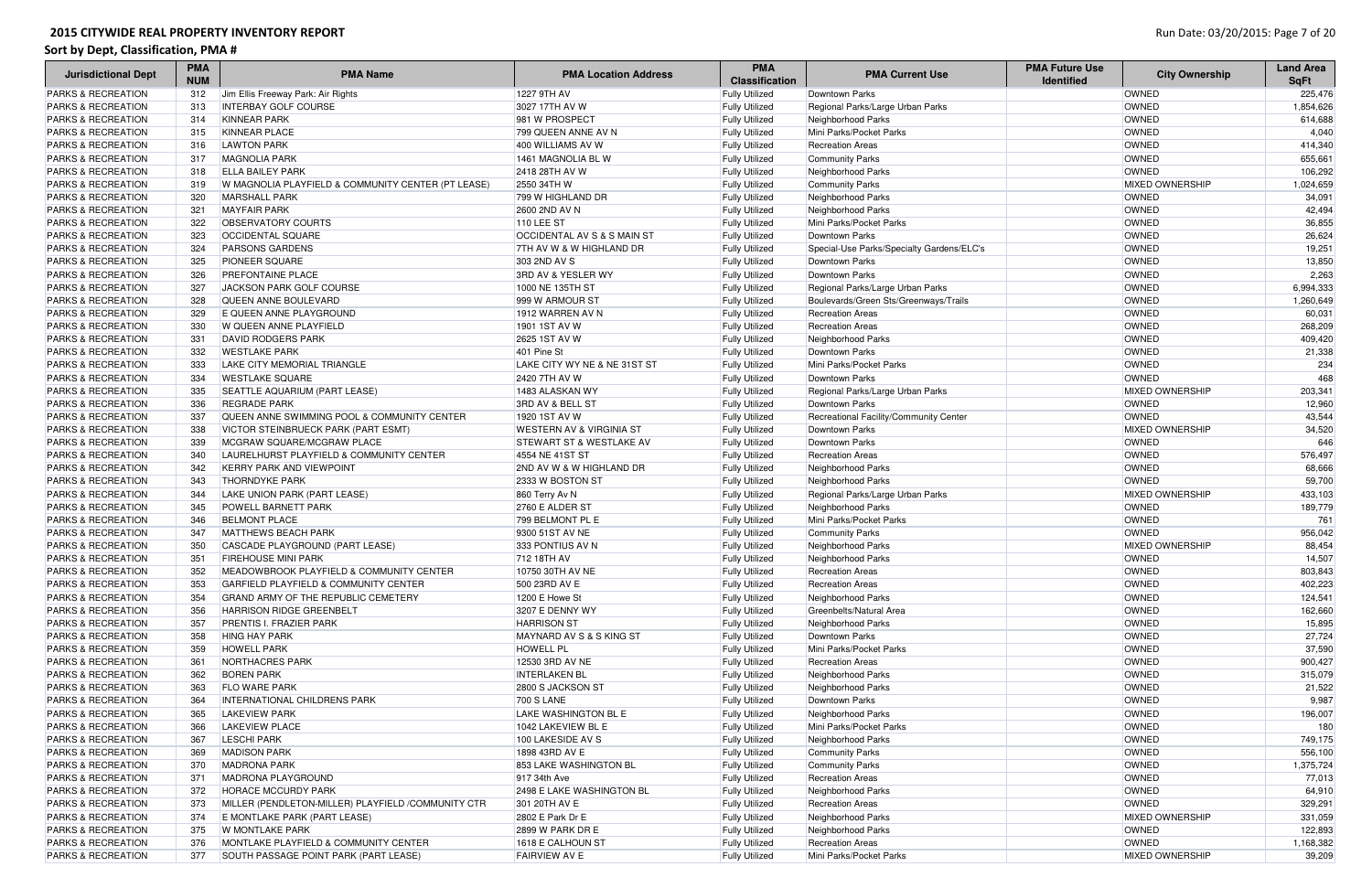| <b>Jurisdictional Dept</b>    | <b>PMA</b><br><b>NUM</b> | <b>PMA Name</b>                                             | <b>PMA Location Address</b>      | <b>PMA</b><br><b>Classification</b>            | <b>PMA Current Use</b>                    | <b>PMA Future Use</b><br><b>Identified</b> | <b>City Ownership</b>  | <b>Land Area</b><br><b>SqFt</b> |
|-------------------------------|--------------------------|-------------------------------------------------------------|----------------------------------|------------------------------------------------|-------------------------------------------|--------------------------------------------|------------------------|---------------------------------|
| <b>PARKS &amp; RECREATION</b> | 378                      | <b>PEPPIS PLAYGROUND</b>                                    | 3233 E SPRUCE                    | <b>Fully Utilized</b>                          | Neighborhood Parks                        |                                            | OWNED                  | 108,705                         |
| <b>PARKS &amp; RECREATION</b> | 379                      | <b>ROANOKE PARK</b>                                         | 10TH AV E & E ROANOKE ST         | <b>Fully Utilized</b>                          | Neighborhood Parks                        |                                            | OWNED                  | 94,016                          |
| <b>PARKS &amp; RECREATION</b> | 380                      | <b>ROGERS PLAYGROUND</b>                                    | 2516 EASTLAKE AV E               | <b>Fully Utilized</b>                          | <b>Recreation Areas</b>                   |                                            | OWNED                  | 83,663                          |
| <b>PARKS &amp; RECREATION</b> | 381                      | <b>SPRING STREET MINI PARK</b>                              | 15TH AV E & E SPRING ST          | <b>Fully Utilized</b>                          | Neighborhood Parks                        |                                            | OWNED                  | 14,297                          |
| <b>PARKS &amp; RECREATION</b> | 382                      | <b>PINEHURST PLAYGROUND</b>                                 | 12029 14TH AV NE                 | <b>Fully Utilized</b>                          | <b>Recreation Areas</b>                   |                                            | OWNED                  | 54,831                          |
| <b>PARKS &amp; RECREATION</b> | 383                      | <b>SUMMIT PLACE</b>                                         | BELMONT AV E & E BELLEVUE PL     | <b>Fully Utilized</b>                          | Mini Parks/Pocket Parks                   |                                            | OWNED                  | 767                             |
| <b>PARKS &amp; RECREATION</b> | 384                      | <b>TASHKENT PARK</b>                                        | 511 BOYLSTON AV E                | <b>Fully Utilized</b>                          | Neighborhood Parks                        |                                            | OWNED                  | 20,514                          |
| <b>PARKS &amp; RECREATION</b> | 385                      | <b>WILLIAM GROSE PARK</b>                                   | 1814 30TH AV E                   | <b>Fully Utilized</b>                          | Mini Parks/Pocket Parks                   |                                            | OWNED                  | 18,038                          |
| <b>PARKS &amp; RECREATION</b> | 386                      | <b>THOMAS STREET MINI PARK</b>                              | BELLEVUE AV E & E THOMAS ST      | <b>Fully Utilized</b>                          | Mini Parks/Pocket Parks                   |                                            | OWNED                  | 10,782                          |
| <b>PARKS &amp; RECREATION</b> | 387                      | <b>PLUM TREE PARK</b>                                       | 1717 26TH AV                     | <b>Fully Utilized</b>                          | Neighborhood Parks                        |                                            | OWNED                  | 14,402                          |
| <b>PARKS &amp; RECREATION</b> | 388                      | <b>RAVENNA BOULEVARD</b>                                    | NE Rav Blvd, Grnlk Wy/20th NE    | <b>Fully Utilized</b>                          | Boulevards/Green Sts/Greenways/Trails     |                                            | OWNED                  | 276,553                         |
| <b>PARKS &amp; RECREATION</b> | 390                      | <b>PRATT PARK</b>                                           | 1800 S MAIN ST                   | <b>Fully Utilized</b>                          | <b>Community Parks</b>                    |                                            | OWNED                  | 237,925                         |
| <b>PARKS &amp; RECREATION</b> | 391                      | <b>RAVENNA PARK</b>                                         | <b>RAVENNA AV NE</b>             | <b>Fully Utilized</b>                          | <b>Recreation Areas</b>                   |                                            | OWNED                  | 2,134,685                       |
| <b>PARKS &amp; RECREATION</b> | 392                      | <b>FRINK PARK</b>                                           | 34TH AV S                        | <b>Fully Utilized</b>                          | Greenbelts/Natural Area                   |                                            | OWNED                  | 727,960                         |
| <b>PARKS &amp; RECREATION</b> | 393                      | <b>WASHINGTON PARK ARBORETUM</b>                            | <b>LAKE WASHINGTON BL</b>        | <b>Fully Utilized</b>                          | Special-Use Parks/Specialty Gardens/ELC's |                                            | OWNED                  | 8,019,599                       |
| <b>PARKS &amp; RECREATION</b> | 394                      | SACAJAWEA PLAYGROUND                                        | 1726 NE 94TH ST                  | <b>Fully Utilized</b>                          | Neighborhood Parks                        |                                            | OWNED                  | 112,336                         |
| <b>PARKS &amp; RECREATION</b> | 395                      | DR. BLANCHE LAVIZZO PARK                                    | 2200 S JACKSON ST                | <b>Fully Utilized</b>                          | Neighborhood Parks                        |                                            | OWNED                  | 96,023                          |
| <b>PARKS &amp; RECREATION</b> | 397                      | JUDKINS PARK AND PLAYFIELD (PART LEASE)                     | 2150 S NORMAN                    | <b>Fully Utilized</b>                          | <b>Recreation Areas</b>                   |                                            | <b>MIXED OWNERSHIP</b> | 806,586                         |
|                               |                          |                                                             |                                  |                                                |                                           |                                            |                        |                                 |
| <b>PARKS &amp; RECREATION</b> | 398                      | <b>WARREN G MAGNUSON PARK</b>                               | 6500 SAND POINT WY NE            | <b>Fully Utilized</b>                          | Regional Parks/Large Urban Parks          |                                            | OWNED                  | 8,483,114                       |
| <b>PARKS &amp; RECREATION</b> | 399                      | <b>VOLUNTEER PARK</b>                                       | 1400 E PROSPECT ST               | <b>Fully Utilized</b>                          | Regional Parks/Large Urban Parks          |                                            | OWNED                  | 2,104,397                       |
| <b>PARKS &amp; RECREATION</b> | 400                      | <b>BEACON HILL PLAYGROUND</b>                               | 1902 13TH AV S                   | <b>Fully Utilized</b>                          | <b>Recreation Areas</b>                   |                                            | OWNED                  | 128,755                         |
| <b>PARKS &amp; RECREATION</b> | 401                      | <b>BRADNER GARDENS PARK</b>                                 | 1730 S BRADNER PL                | <b>Fully Utilized</b>                          | Neighborhood Parks                        |                                            | OWNED                  | 68,041                          |
| <b>PARKS &amp; RECREATION</b> | 403                      | <b>Othello Park</b>                                         | 4351 S Othello St                | <b>Fully Utilized</b>                          | Neighborhood Parks                        |                                            | OWNED                  | 277,607                         |
| <b>PARKS &amp; RECREATION</b> | 404                      | <b>CLEVELAND PLAYFIELD</b>                                  | 5511 15TH AV S                   | <b>Fully Utilized</b>                          | <b>Recreation Areas</b>                   |                                            | OWNED                  | 112,269                         |
| <b>PARKS &amp; RECREATION</b> | 405                      | <b>COLMAN PARK</b>                                          | 1800 LAKE WASHINGTON BL S        | <b>Fully Utilized</b>                          | Neighborhood Parks                        |                                            | OWNED                  | 1,285,709                       |
| <b>PARKS &amp; RECREATION</b> | 406                      | <b>COLMAN PLAYGROUND</b>                                    | 1740 23rd Ave S                  | <b>Fully Utilized</b>                          | <b>Recreation Areas</b>                   |                                            | OWNED                  | 121,974                         |
| <b>PARKS &amp; RECREATION</b> | 408                      | <b>DEARBORN PARK</b>                                        | 30TH AV S & S BRANDON ST         | <b>Fully Utilized</b>                          | Neighborhood Parks                        |                                            | OWNED                  | 383,508                         |
| <b>PARKS &amp; RECREATION</b> | 409                      | <b>GENESEE PARK &amp; PLAYFIELD / RAINIER COMMUNITY CTR</b> | 4420 S GENESEE ST                | <b>Fully Utilized</b>                          | <b>Recreation Areas</b>                   |                                            | OWNED                  | 2,512,383                       |
| <b>PARKS &amp; RECREATION</b> | 410                      | GEORGETOWN PLAYFIELD (PART LEASE)                           | 750 S HOMER ST                   | <b>Fully Utilized</b>                          | <b>Recreation Areas</b>                   |                                            | <b>MIXED OWNERSHIP</b> | 230,184                         |
| <b>PARKS &amp; RECREATION</b> | 411                      | LAKERIDGE PARK                                              | 10145 RAINIER AV S               | <b>Fully Utilized</b>                          | Greenbelts/Natural Area                   |                                            | OWNED                  | 1,543,316                       |
| <b>PARKS &amp; RECREATION</b> | 412                      | LAKE WASHINGTON BOULEVARD NORTH                             | 2521 LAKE PARK DR S              | <b>Fully Utilized</b>                          | Boulevards/Green Sts/Greenways/Trails     |                                            | OWNED                  | 1,520,251                       |
| <b>PARKS &amp; RECREATION</b> | 413                      | LAKE WASHINGTON BOULEVARD SOUTH                             | LAKE WA BLVD S OF ANDOVER ST     | <b>Fully Utilized</b>                          | Boulevards/Green Sts/Greenways/Trails     |                                            | OWNED                  | 1,914,084                       |
| <b>PARKS &amp; RECREATION</b> | 414                      | LAKEWOOD PLAYGROUND                                         | 50TH AV S & S ANGELINE ST        | <b>Fully Utilized</b>                          | <b>Recreation Areas</b>                   |                                            | OWNED                  | 85,908                          |
| <b>PARKS &amp; RECREATION</b> | 415                      | <b>KUBOTA GARDENS</b>                                       | 9817 55TH S                      | <b>Fully Utilized</b>                          | Special-Use Parks/Specialty Gardens/ELC's |                                            | OWNED                  | 854,482                         |
| <b>PARKS &amp; RECREATION</b> | 416                      | THORNTON CREEK (NORTH BRANCH) (PART ESMT)                   | LAKE CITY WY NE                  | <b>Fully Utilized</b>                          | Greenbelts/Natural Area                   |                                            | <b>MIXED OWNERSHIP</b> | 572,554                         |
| <b>PARKS &amp; RECREATION</b> | 418                      | MAPLE WOOD PLAYFIELD (PART ESMT)                            | 4801 CORSON AV S                 | <b>Fully Utilized</b>                          | <b>Recreation Areas</b>                   |                                            | <b>MIXED OWNERSHIP</b> | 687,147                         |
| PARKS & RECREATION            |                          | 419 MT BAKER PARK                                           | 2521 LAKE PARK DR S              | <b>Fully Utilized</b>                          | <b>Community Parks</b>                    |                                            | OWNED                  | 447,757                         |
| <b>PARKS &amp; RECREATION</b> | 420                      | <b>PRITCHARD ISLAND BEACH</b>                               | 8400 55TH AV S                   | <b>Fully Utilized</b>                          | <b>Community Parks</b>                    |                                            | OWNED                  | 584,033                         |
| <b>PARKS &amp; RECREATION</b> | 421                      | <b>CHINOOK BEACH PARK</b>                                   | 95XX RAINIER AVE S               | <b>Fully Utilized</b>                          | Mini Parks/Pocket Parks                   |                                            | OWNED                  | 104,326                         |
| <b>PARKS &amp; RECREATION</b> | 422                      | <b>RAINIER BEACH PLAYFIELD</b>                              | 8825 RAINIER AV S                | <b>Fully Utilized</b>                          | <b>Recreation Areas</b>                   |                                            | OWNED                  | 412,426                         |
| <b>PARKS &amp; RECREATION</b> | 423                      | <b>RAINIER PLAYFIELD</b>                                    | 3701 S OREGON ST                 | <b>Fully Utilized</b>                          | <b>Recreation Areas</b>                   |                                            | OWNED                  | 413,270                         |
| <b>PARKS &amp; RECREATION</b> | 424                      | UNIVERSITY CIRCLE                                           | UNIVERSITY CIRCLE NE             | <b>Fully Utilized</b>                          | Mini Parks/Pocket Parks                   |                                            | OWNED                  | 8,211                           |
| <b>PARKS &amp; RECREATION</b> | 425                      | STAN SAYRES PARK AND PITS                                   | 3800 LAKE WASHINGTON BL S        | <b>Fully Utilized</b>                          | <b>Community Parks</b>                    |                                            | OWNED                  | 826,663                         |
| <b>PARKS &amp; RECREATION</b> | 426                      | <b>AMY YEE TENNIS CENTER</b>                                | 2000 Martin Luther King Jr Way S | <b>Fully Utilized</b>                          | <b>Community Parks</b>                    |                                            | OWNED                  | 368,375                         |
| <b>PARKS &amp; RECREATION</b> | 428                      | <b>SEWARD PARK</b>                                          | 5900 LAKE WASHINGTON BLVD S      | <b>Fully Utilized</b>                          | Special-Use Parks/Specialty Gardens/ELC's |                                            | OWNED                  | 12,907,136                      |
| <b>PARKS &amp; RECREATION</b> | 429                      | JOHN C. LITTLE, SR. PARK                                    | 6961 37TH AVE S                  | <b>Fully Utilized</b>                          | Neighborhood Parks                        |                                            | OWNED                  | 245,863                         |
| <b>PARKS &amp; RECREATION</b> | 430                      | E DUWAMISH GREENSPACE: BEACON AVE S                         | 2799 12TH AV S                   | <b>Fully Utilized</b>                          | Greenbelts/Natural Area                   |                                            | OWNED                  | 553,043                         |
| <b>PARKS &amp; RECREATION</b> | 431                      | VAN ASSELT PLAYGROUND & COMMUNITY CENTER                    | 2820 S MYRTLE ST                 |                                                | <b>Recreation Areas</b>                   |                                            | OWNED                  | 393,236                         |
| <b>PARKS &amp; RECREATION</b> | 432                      | MARTHA WASHINGTON PARK                                      | 6612 57TH AV S                   | <b>Fully Utilized</b><br><b>Fully Utilized</b> | Neighborhood Parks                        |                                            | OWNED                  | 417,183                         |
| <b>PARKS &amp; RECREATION</b> |                          | DR. JOSE RIZAL PARK                                         | 1111 12TH AV S                   |                                                |                                           |                                            | OWNED                  |                                 |
|                               | 433                      |                                                             |                                  | <b>Fully Utilized</b>                          | Neighborhood Parks                        |                                            |                        | 416,913                         |
| <b>PARKS &amp; RECREATION</b> | 434                      | RAINIER BEACH COMMUNITY CENTER (PART PARTIAL INT)           | RAINIER AV S & S HENDERSON ST    | <b>Fully Utilized</b>                          | Recreational Facility/Community Center    |                                            | <b>MIXED OWNERSHIP</b> | 195,167                         |
| <b>PARKS &amp; RECREATION</b> | 435                      | UNIVERSITY PLAYGROUND                                       | 9TH AV NE & NE 50TH ST           | <b>Fully Utilized</b>                          | <b>Recreation Areas</b>                   |                                            | OWNED                  | 119,714                         |
| <b>PARKS &amp; RECREATION</b> | 436                      | <b>BENEFIT PLAYGROUND</b>                                   | 9320 38TH AV S                   | <b>Fully Utilized</b>                          | Neighborhood Parks                        |                                            | OWNED                  | 96,006                          |
| <b>PARKS &amp; RECREATION</b> | 438                      | <b>VICTORY HEIGHTS PLAYGROUND</b>                           | 1747 NE 106TH ST                 | <b>Fully Utilized</b>                          | Neighborhood Parks                        |                                            | OWNED                  | 67,577                          |
| <b>PARKS &amp; RECREATION</b> | 439                      | <b>HUTCHINSON COMMUNITY CENTER &amp; PLAYGROUND</b>         | 5801 S PILGRIM                   | <b>Fully Utilized</b>                          | <b>Recreation Areas</b>                   |                                            | OWNED                  | 195,154                         |
| <b>PARKS &amp; RECREATION</b> | 440                      | <b>BEER SHEVA PARK</b>                                      | 8650 55th Ave South              | <b>Fully Utilized</b>                          | Neighborhood Parks                        |                                            | OWNED                  | 378,785                         |
| <b>PARKS &amp; RECREATION</b> | 442                      | E DUWAMISH GREENSPACE: S CHICAGO ST                         | 9199 CECIL AV S                  | <b>Fully Utilized</b>                          | Greenbelts/Natural Area                   |                                            | OWNED                  | 1,544,257                       |
| <b>PARKS &amp; RECREATION</b> | 443                      | E DUWAMISH GREENSPACE: CARKEEK DR                           | 9099 CARKEEK DR S                | <b>Fully Utilized</b>                          | Greenbelts/Natural Area                   |                                            | OWNED                  | 661,421                         |
| <b>PARKS &amp; RECREATION</b> | 444                      | <b>VIEW RIDGE PLAYFIELD</b>                                 | 4400 NE 70TH ST                  | <b>Fully Utilized</b>                          | <b>Recreation Areas</b>                   |                                            | OWNED                  | 397,924                         |
| <b>PARKS &amp; RECREATION</b> | 445                      | <b>ALKI BEACH PARK</b>                                      | 2701 ALKI AV SW                  | <b>Fully Utilized</b>                          | Regional Parks/Large Urban Parks          |                                            | OWNED                  | 5,925,727                       |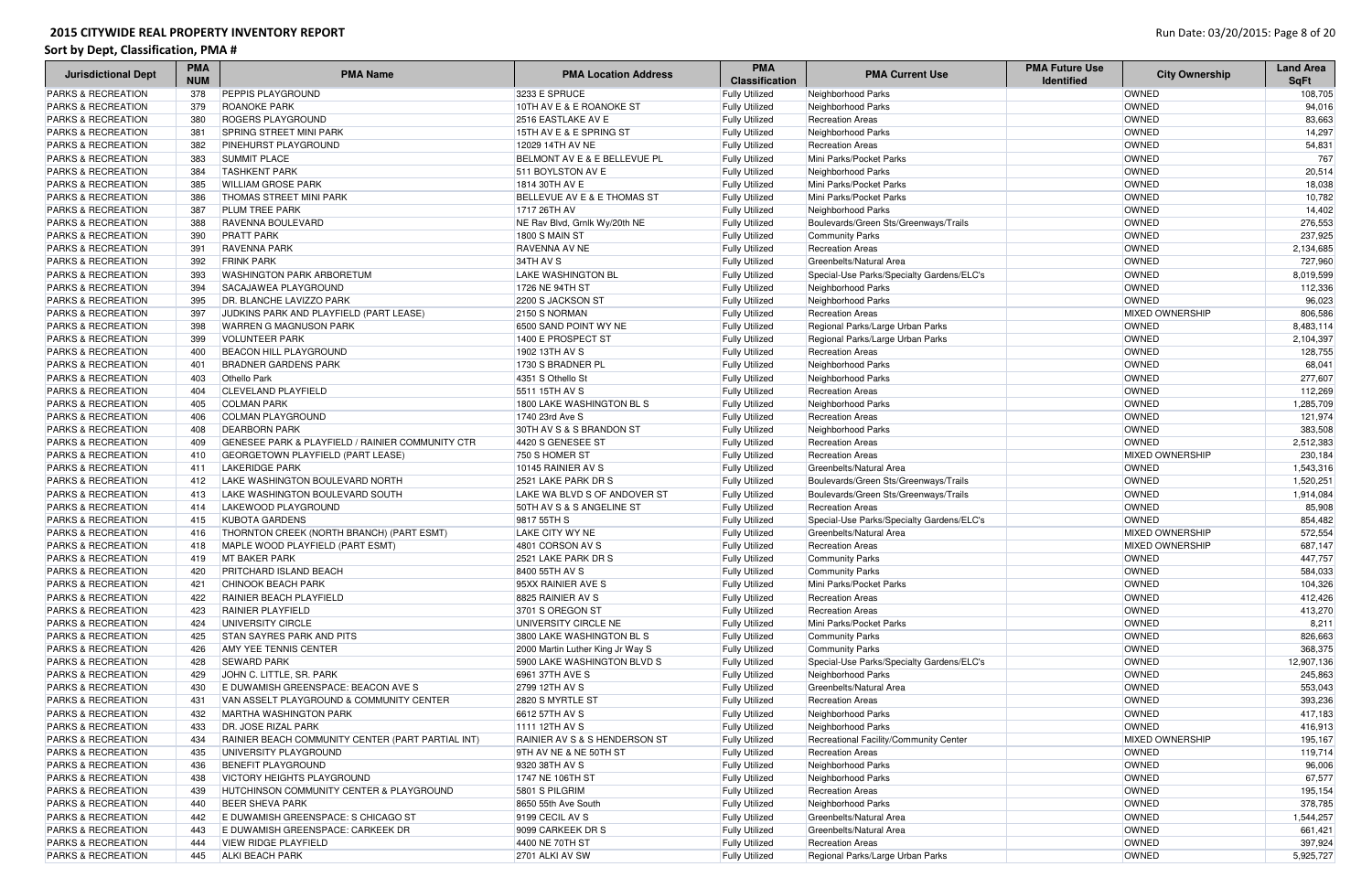| <b>Jurisdictional Dept</b>    | <b>PMA</b><br><b>NUM</b> | <b>PMA Name</b>                                    | <b>PMA Location Address</b> | <b>PMA</b><br><b>Classification</b> | <b>PMA Current Use</b>                | <b>PMA Future Use</b><br><b>Identified</b> | <b>City Ownership</b>  | <b>Land Area</b><br><b>SqFt</b> |
|-------------------------------|--------------------------|----------------------------------------------------|-----------------------------|-------------------------------------|---------------------------------------|--------------------------------------------|------------------------|---------------------------------|
| <b>PARKS &amp; RECREATION</b> | 446                      | ALKI PLAYGROUND & COMMUNITY CENTER                 | 5817 SW STEVENS             | <b>Fully Utilized</b>               | <b>Recreation Areas</b>               |                                            | <b>MIXED OWNERSHIP</b> | 197,363                         |
| <b>PARKS &amp; RECREATION</b> | 447                      | <b>BELVEDERE PARK</b>                              | 3600 Admiral Way SW         | <b>Fully Utilized</b>               | Neighborhood Parks                    |                                            | <b>OWNED</b>           | 72,727                          |
| <b>PARKS &amp; RECREATION</b> | 448                      | <b>CALIFORNIA PLACE</b>                            | 2099 CALIFORNIA AV SW       | <b>Fully Utilized</b>               | Mini Parks/Pocket Parks               |                                            | OWNED                  | 10,629                          |
| <b>PARKS &amp; RECREATION</b> | 449                      | <b>WALLINGFORD PLAYFIELD</b>                       | 4233 N 43RD ST              | <b>Fully Utilized</b>               | <b>Recreation Areas</b>               |                                            | <b>OWNED</b>           | 195,577                         |
| <b>PARKS &amp; RECREATION</b> | 450                      | <b>DELRIDGE PLAYFIELD &amp; COMMUNITY CENTER</b>   | 4501 DELRIDGE WY SW         | <b>Fully Utilized</b>               | <b>Recreation Areas</b>               |                                            | OWNED                  | 610,239                         |
| <b>PARKS &amp; RECREATION</b> | 451                      | DUWAMISH HEAD GREENSPACE: FAIRMOUNT RAVINE         | 33RD TO 55TH AV SW          | <b>Fully Utilized</b>               | Greenbelts/Natural Area               |                                            | <b>OWNED</b>           | 1,112,242                       |
| <b>PARKS &amp; RECREATION</b> | 452                      | <b>FAIRMOUNT PLAYGROUND</b>                        | 5400 FAUNTLEROY WY SW       | <b>Fully Utilized</b>               | <b>Recreation Areas</b>               |                                            | OWNED                  | 228,837                         |
| <b>PARKS &amp; RECREATION</b> | 453                      | <b>FAUNTLEROY PARK</b>                             | 4099 SW BARTON ST           | <b>Fully Utilized</b>               | Greenbelts/Natural Area               |                                            | OWNED                  | 1,370,602                       |
| <b>PARKS &amp; RECREATION</b> | 454                      | <b>HAMILTON VIEWPOINT</b>                          | 2499 5TH AV SW              | <b>Fully Utilized</b>               | Neighborhood Parks                    |                                            | <b>OWNED</b>           | 1,607,389                       |
| <b>PARKS &amp; RECREATION</b> | 455                      | <b>SEACREST PARK (PART LEASE)</b>                  | 1660 HARBOR AV SW           | <b>Fully Utilized</b>               | <b>Commercial Use</b>                 |                                            | <b>MIXED OWNERSHIP</b> | 708,223                         |
| <b>PARKS &amp; RECREATION</b> | 456                      | <b>HIAWATHA PLAYFIELD &amp; COMMUNITY CENTER</b>   | 2700 CALIFORNIA AV SW       | <b>Fully Utilized</b>               | <b>Recreation Areas</b>               |                                            | <b>OWNED</b>           | 522,540                         |
| <b>PARKS &amp; RECREATION</b> | 457                      | <b>HIGHLAND PARK PLAYGROUND</b>                    | 1100 SW CLOVERDALE          | <b>Fully Utilized</b>               | <b>Recreation Areas</b>               |                                            | OWNED                  | 276,587                         |
| <b>PARKS &amp; RECREATION</b> | 458                      | <b>E.C. HUGHES PLAYGROUND</b>                      | 2805 SW HOLDEN ST           | <b>Fully Utilized</b>               | <b>Recreation Areas</b>               |                                            | OWNED                  | 276,560                         |
| <b>PARKS &amp; RECREATION</b> | 459                      | <b>KILBOURNE PARK</b>                              | 4398 SW BRACE PT DR         | <b>Fully Utilized</b>               | Greenbelts/Natural Area               |                                            | OWNED                  | 28,292                          |
| <b>PARKS &amp; RECREATION</b> | 460                      | <b>LINCOLN PARK</b>                                | 8011 FAUNTLEROY WY SW       | <b>Fully Utilized</b>               | Regional Parks/Large Urban Parks      |                                            | OWNED                  | 5,877,698                       |
| <b>PARKS &amp; RECREATION</b> | 461                      | <b>LOWMAN BEACH PARK</b>                           | 8603 FAUNTLEROY WY SW       | <b>Fully Utilized</b>               | Neighborhood Parks                    |                                            | OWNED                  | 177,023                         |
| <b>PARKS &amp; RECREATION</b> | 462                      | <b>PUGET PARK</b>                                  | <b>PUGET BLVD SW</b>        | <b>Fully Utilized</b>               | Greenbelts/Natural Area               |                                            | OWNED                  | 956,492                         |
| <b>PARKS &amp; RECREATION</b> | 463                      | <b>RIVERVIEW PLAYFIELD</b>                         | 7226 12TH AV SW             | <b>Fully Utilized</b>               | <b>Recreation Areas</b>               |                                            | OWNED                  | 1,840,758                       |
| <b>PARKS &amp; RECREATION</b> | 464                      | <b>ROXHILL PARK</b>                                | 9244 29TH AV SW             | <b>Fully Utilized</b>               | <b>Recreation Areas</b>               |                                            | OWNED                  | 617,778                         |
| <b>PARKS &amp; RECREATION</b> | 465                      | <b>SCHMITZ PRESERVE PARK</b>                       | 5399 SW STEVENS ST          | <b>Fully Utilized</b>               | Greenbelts/Natural Area               |                                            | OWNED                  | 2,311,608                       |
| <b>PARKS &amp; RECREATION</b> | 466                      | <b>SEOLA BEACH/SEOLA PARK</b>                      | 11699 SEOLA BEACH DR SW     | <b>Fully Utilized</b>               | Greenbelts/Natural Area               |                                            | OWNED                  | 638,296                         |
| <b>PARKS &amp; RECREATION</b> | 467                      | SOUTH PARK PLAYGROUND & COMMUNITY CENTER           | 8319 8TH AV S               | <b>Fully Utilized</b>               | <b>Recreation Areas</b>               |                                            | OWNED                  | 241,898                         |
| <b>PARKS &amp; RECREATION</b> | 468                      | <b>WESTCREST PARK (PART MOA W/SPU)</b>             | 399 SW KENYON ST            | <b>Fully Utilized</b>               | Neighborhood Parks                    |                                            | OWNED                  | 5,588,709                       |
| <b>PARKS &amp; RECREATION</b> | 469                      | <b>WEST SEATTLE GOLF COURSE</b>                    | 4600 35th Ave SW            | <b>Fully Utilized</b>               | Regional Parks/Large Urban Parks      |                                            | OWNED                  | 6,062,546                       |
| <b>PARKS &amp; RECREATION</b> | 472                      | <b>WEST SEATTLE RECREATION CENTER</b>              | 4432 35TH AV SW             | <b>Fully Utilized</b>               | <b>Recreation Areas</b>               |                                            | OWNED                  | 505,959                         |
| <b>PARKS &amp; RECREATION</b> | 473                      | ME-KWA-MOOKS PARK                                  | 4503 BEACH DR SW            | <b>Fully Utilized</b>               | Neighborhood Parks                    |                                            | OWNED                  | 752,000                         |
| <b>PARKS &amp; RECREATION</b> | 475                      | <b>BELVOIR PLACE</b>                               | 3659 42ND AV NE             | <b>Fully Utilized</b>               | Mini Parks/Pocket Parks               |                                            | OWNED                  | 18,182                          |
| <b>PARKS &amp; RECREATION</b> | 476                      | Burke-Gilman Trail                                 | 30TH-50TH ST NE             | <b>Fully Utilized</b>               | Boulevards/Green Sts/Greenways/Trails |                                            | OWNED                  | 3,044,670                       |
| <b>PARKS &amp; RECREATION</b> | 481                      | <b>PARKS NORTH SHOPS</b>                           | ASHWORTH AV N & N 82ND ST   | <b>Fully Utilized</b>               | Maintenance Facility                  |                                            | <b>OWNED</b>           | 97,401                          |
| <b>PARKS &amp; RECREATION</b> | 482                      | <b>BRYANT PLAYGROUND</b>                           | 40TH AV NE & NE 65TH ST     | <b>Fully Utilized</b>               | Neighborhood Parks                    |                                            | <b>OWNED</b>           | 134,780                         |
| <b>PARKS &amp; RECREATION</b> | 483                      | <b>COWEN PARK</b>                                  | 5849 15TH AV NE             | <b>Fully Utilized</b>               | <b>Recreation Areas</b>               |                                            | <b>OWNED</b>           | 367,583                         |
| <b>PARKS &amp; RECREATION</b> | 484                      | W DUWAMISH GREENSPACE: OTHELLO ST                  | 7599 DETROIT AV W           | <b>Fully Utilized</b>               | Greenbelts/Natural Area               |                                            | OWNED                  | 2,313,655                       |
| <b>PARKS &amp; RECREATION</b> | 485                      | ARROYO HEIGHTS NATURAL AREA                        | 47TH AV SW                  | <b>Fully Utilized</b>               | Greenbelts/Natural Area               |                                            | OWNED                  | 504,083                         |
| <b>PARKS &amp; RECREATION</b> | 487                      | <b>LAKE CITY PARK</b>                              | 12363 LAKE CITY WY NE       | <b>Fully Utilized</b>               | Mini Parks/Pocket Parks               |                                            | OWNED                  | 7,398                           |
| <b>PARKS &amp; RECREATION</b> | 488                      | RAVENNA-ECKSTEIN PARK & COMMUNITY CENTER           | 6535 RAVENNA AV NE          | <b>Fully Utilized</b>               | <b>Community Parks</b>                |                                            | OWNED                  | 143,595                         |
| <b>PARKS &amp; RECREATION</b> | 489                      | CHEASTY GREENSPACE: MCCLELLAN                      | 24TH AV S & S MC CLELLAN ST | <b>Fully Utilized</b>               | Greenbelts/Natural Area               |                                            | OWNED                  | 299,241                         |
| <b>PARKS &amp; RECREATION</b> | 492                      | MAGNOLIA GREENBELT                                 | 1899 AMHERST AV W           | <b>Fully Utilized</b>               | Greenbelts/Natural Area               |                                            | OWNED                  | 135,713                         |
| <b>PARKS &amp; RECREATION</b> | 494                      | <b>WESTLAKE GREENBELT</b>                          | 802 ROY ST                  | <b>Fully Utilized</b>               | Greenbelts/Natural Area               |                                            | OWNED                  | 59,292                          |
| <b>PARKS &amp; RECREATION</b> | 495                      | <b>PICARDO FARM</b>                                | NE 80th St / 25th Ave NE    | <b>Fully Utilized</b>               | P-Patch                               |                                            | OWNED                  | 134,774                         |
| <b>PARKS &amp; RECREATION</b> | 496                      | <b>BURKE-GILMAN PARK</b>                           | 5201 SAND POINT WY NE       | <b>Fully Utilized</b>               | Neighborhood Parks                    |                                            | OWNED                  | 310,419                         |
| <b>PARKS &amp; RECREATION</b> | 497                      | <b>BALLARD PLAYGROUND &amp; COMMUNITY CENTER</b>   | 2644 NW 60th St             | <b>Fully Utilized</b>               | <b>Recreation Areas</b>               |                                            | OWNED                  | 149,395                         |
| <b>PARKS &amp; RECREATION</b> | 498                      | BALLARD SWIMMING POOL (PART LEASE)                 | 1471 NW 67TH ST             | <b>Fully Utilized</b>               | <b>Community Parks</b>                |                                            | <b>MIXED OWNERSHIP</b> | 85,692                          |
| <b>PARKS &amp; RECREATION</b> | 499                      | <b>WALDO DAHL PLAYFIELD</b>                        | 7700 25TH AV NE             | <b>Fully Utilized</b>               | Regional Parks/Large Urban Parks      |                                            | OWNED                  | 630,008                         |
| <b>PARKS &amp; RECREATION</b> | 575                      | <b>DAKOTA PLACE PARK</b>                           | 4304 SW DAKOTA ST           | <b>Fully Utilized</b>               | Neighborhood Parks                    |                                            | OWNED                  | 20,439                          |
| <b>PARKS &amp; RECREATION</b> | 580                      | <b>YORK PARK</b>                                   | 3650 RENTON AV S            | <b>Fully Utilized</b>               | Mini Parks/Pocket Parks               |                                            | OWNED                  | 11,625                          |
| <b>PARKS &amp; RECREATION</b> | 592                      | <b>STURGUS PARK</b>                                | 999 STURGUS AV S            | <b>Fully Utilized</b>               | Neighborhood Parks                    |                                            | OWNED                  | 94,093                          |
| <b>PARKS &amp; RECREATION</b> | 595                      | <b>CHRISTIE PARK</b>                               | 43RD ST & 9TH AVE NE        | <b>Fully Utilized</b>               | Mini Parks/Pocket Parks               |                                            | OWNED                  | 10,000                          |
| <b>PARKS &amp; RECREATION</b> | 635                      | <b>GEORGETOWN STEAM PLANT PUMP HOUSE</b>           | 7551 8TH AV S               | <b>Fully Utilized</b>               | Mini Parks/Pocket Parks               |                                            | OWNED                  | 11,652                          |
| <b>PARKS &amp; RECREATION</b> | 654                      | Former Morningside Substation- 8605 35th Avenue NE | 8605 35TH AVE NE            | <b>Fully Utilized</b>               | Park/Playground/Viewpoint             |                                            | OWNED                  | 14,255                          |
| <b>PARKS &amp; RECREATION</b> | 705                      | DUWAMISH WATERWAY PARK (PART ESMT)                 | 10TH AV S                   | <b>Fully Utilized</b>               | Neighborhood Parks                    |                                            | <b>MIXED OWNERSHIP</b> | 64,225                          |
| <b>PARKS &amp; RECREATION</b> | 763                      | <b>WARD SPRINGS PARK</b>                           | 925 4TH AV N                | <b>Fully Utilized</b>               | Mini Parks/Pocket Parks               |                                            | <b>OWNED</b>           | 14,046                          |
| <b>PARKS &amp; RECREATION</b> | 1104                     | MERIDIAN PLAYGROUND                                | BAGLEY AV N & N 47TH ST     | <b>Fully Utilized</b>               | Neighborhood Parks                    |                                            | OWNED                  | 293,793                         |
| <b>PARKS &amp; RECREATION</b> | 1106                     | <b>THOMAS C. WALES PARK</b>                        | 2499 DEXTER AV N            | <b>Fully Utilized</b>               | Neighborhood Parks                    |                                            | OWNED                  | 56,625                          |
| <b>PARKS &amp; RECREATION</b> | 1630                     | MAPLE SCHOOL RAVINE                                | 5899 19TH AV S              | <b>Fully Utilized</b>               | Greenbelts/Natural Area               |                                            | <b>OWNED</b>           | 363,138                         |
| <b>PARKS &amp; RECREATION</b> | 1653                     | <b>ENDOLYNE PARK</b>                               | 9899 50TH AV SW             | <b>Fully Utilized</b>               | Mini Parks/Pocket Parks               |                                            | <b>OWNED</b>           | 5,505                           |
| <b>PARKS &amp; RECREATION</b> | 2840                     | <b>BAKER PARK ON CROWN HILL</b>                    | 8347 14TH AV NW             | <b>Fully Utilized</b>               | Mini Parks/Pocket Parks               |                                            | OWNED                  | 17,656                          |
| <b>PARKS &amp; RECREATION</b> | 2843                     | MAGNOLIA BOULEVARD GREENBELT (PART ESMT)           | W EMERSON ST TO W HOWE ST   | <b>Fully Utilized</b>               | Boulevards/Green Sts/Greenways/Trails |                                            | <b>MIXED OWNERSHIP</b> | 1,993,774                       |
| <b>PARKS &amp; RECREATION</b> | 2848                     | ST. MARKS GREEN SPACE (PART ESMT)                  | 1500 LAKEVIEW BL            | <b>Fully Utilized</b>               | Green Space/Natural Area              |                                            | <b>MIXED OWNERSHIP</b> | 351,974                         |
| <b>PARKS &amp; RECREATION</b> | 2856                     | MADRONA RAVINE                                     | 3799 E SPRING ST            | <b>Fully Utilized</b>               | Greenbelts/Natural Area               |                                            | OWNED                  | 25,235                          |
| <b>PARKS &amp; RECREATION</b> | 2927                     | ANDOVER PLACE (PART STREET)                        | 4000 BEACH DR SW            | <b>Fully Utilized</b>               | Mini Parks/Pocket Parks               |                                            | OWNED                  | 24,401                          |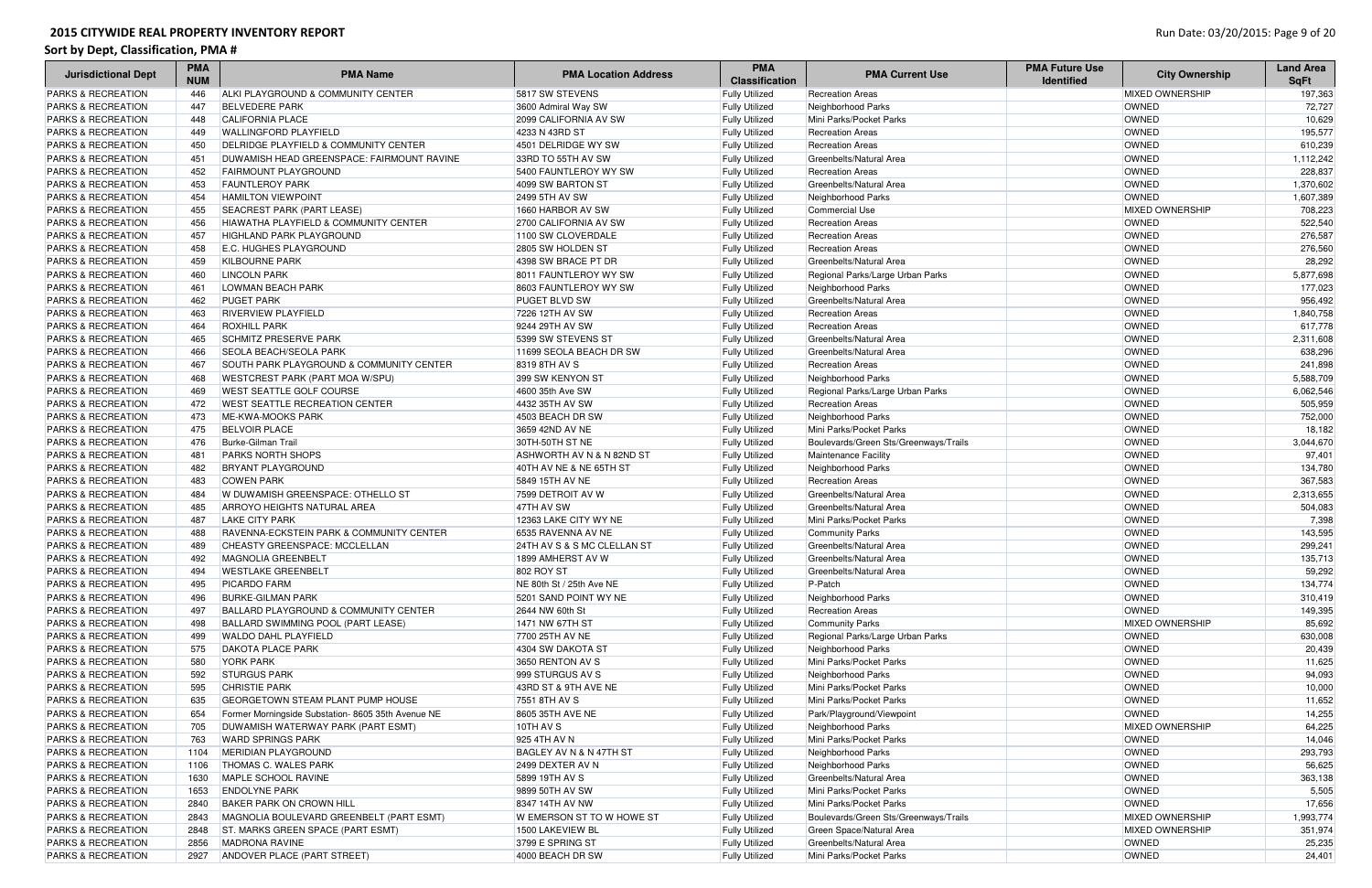#### Sort by Dept, Classification, PMA #

### Run Date: 03/20/2015: Page 10 of 20

| <b>Jurisdictional Dept</b>    | <b>PMA</b><br><b>NUM</b> | <b>PMA Name</b>                                  | <b>PMA Location Address</b>         | <b>PMA</b><br><b>Classification</b> | <b>PMA Current Use</b>                    | <b>PMA Future Use</b><br><b>Identified</b> | <b>City Ownership</b>      | <b>Land Area</b><br><b>SqFt</b> |
|-------------------------------|--------------------------|--------------------------------------------------|-------------------------------------|-------------------------------------|-------------------------------------------|--------------------------------------------|----------------------------|---------------------------------|
| <b>PARKS &amp; RECREATION</b> | 2952                     | <b>DISCOVERY PARK TIDELANDS (PART LEASE)</b>     | 3600 W GOVERNMENT WY                | <b>Fully Utilized</b>               | Greenbelts/Natural Area                   |                                            | <b>MIXED OWNERSHIP</b>     | 15,328,928                      |
| <b>PARKS &amp; RECREATION</b> | 2956                     | NORTH PASSAGE POINT PARK (PART LEASE)            | 599 NE NORTHLAKE WY                 | <b>Fully Utilized</b>               | Mini Parks/Pocket Parks                   |                                            | <b>MIXED OWNERSHIP</b>     | 45,562                          |
| <b>PARKS &amp; RECREATION</b> | 2975                     | <b>FAIRVIEW PARK</b>                             | 2900 FAIRVIEW AV E                  | <b>Fully Utilized</b>               | Neighborhood Parks                        |                                            | <b>OWNED</b>               | 44,896                          |
| <b>PARKS &amp; RECREATION</b> | 3005                     | <b>OPEN WATER PARK</b>                           | 2398 W MARINA PL                    | <b>Fully Utilized</b>               | Mini Parks/Pocket Parks                   |                                            | <b>OWNED</b>               | 611,500                         |
| <b>PARKS &amp; RECREATION</b> | 3023                     | <b>INTERLAKEN PARK</b>                           | <b>INTERLAKEN BL</b>                | <b>Fully Utilized</b>               | Boulevards/Green Sts/Greenways/Trails     |                                            | OWNED                      | 1,842,165                       |
| <b>PARKS &amp; RECREATION</b> | 3041                     | MAGNOLIA TIDELANDS PARK (PART LEASE)             | 4799 W BERTONA ST                   | <b>Fully Utilized</b>               | Green Space/Natural Area                  |                                            | <b>MIXED OWNERSHIP</b>     | 7,648,581                       |
| <b>PARKS &amp; RECREATION</b> | 3098                     | <b>VIRETTA PARK</b>                              | E DENNY BLAINE PL                   | <b>Fully Utilized</b>               | Neighborhood Parks                        |                                            | <b>OWNED</b>               | 79,938                          |
| PARKS & RECREATION            |                          | 3102 CAL ANDERSON PARK (PART MOA)                | 1635 11TH AVE                       | <b>Fully Utilized</b>               | Regional Parks/Large Urban Parks          |                                            | OWNED                      | 480,829                         |
| PARKS & RECREATION            | 3115                     | Garfield Playfield Auxiliary Parking             | 499 23rd Ave                        | <b>Fully Utilized</b>               | Parking                                   |                                            | OWNED                      | 5,896                           |
| <b>PARKS &amp; RECREATION</b> | 3117                     | <b>SPRUCE MINI PARK</b>                          | 21ST AVE E & E SPRUCE ST            | <b>Fully Utilized</b>               | Neighborhood Parks                        |                                            | OWNED                      | 31,992                          |
| <b>PARKS &amp; RECREATION</b> | 3119                     | <b>BEACON PLACE</b>                              | 11TH AV S & S DEARBORN ST           | <b>Fully Utilized</b>               | Greenbelts/Natural Area                   |                                            | OWNED                      | 10,895                          |
| <b>PARKS &amp; RECREATION</b> | 3122                     | <b>KATIE BLACK'S GARDEN</b>                      | 1399 12TH AV S                      | <b>Fully Utilized</b>               | Mini Parks/Pocket Parks                   |                                            | OWNED                      | 28,457                          |
| <b>PARKS &amp; RECREATION</b> | 3149                     | <b>FAUNTLEROY CREEK</b>                          | 9100 FAUNTLEROY CREEK WY SW         | <b>Fully Utilized</b>               | Greenbelts/Natural Area                   |                                            | OWNED                      | 8,367                           |
| <b>PARKS &amp; RECREATION</b> | 3158                     | <b>6TH AVE NW POCKET PARK</b>                    | 7605 6TH AV NW                      | <b>Fully Utilized</b>               | Mini Parks/Pocket Parks                   |                                            | OWNED                      | 9,006                           |
| <b>PARKS &amp; RECREATION</b> | 3694                     | W EWING MINI PARK (PART ST PERMIT PART MGT AGMT) | 3RD AV W & W EWING ST               | <b>Fully Utilized</b>               | Neighborhood Parks                        |                                            | OWNED                      | 18,334                          |
| <b>PARKS &amp; RECREATION</b> | 3695                     | HARVARD-MILLER                                   | 2301 BROADWAY AV E                  | <b>Fully Utilized</b>               | Mini Parks/Pocket Parks                   |                                            | OWNED                      | 6,399                           |
| <b>PARKS &amp; RECREATION</b> | 3751                     | UNION BAY BOGLANDS NO. 2                         | 3905 NE SURBER DR                   | <b>Fully Utilized</b>               | Greenbelts/Natural Area                   |                                            | OWNED                      | 8,114                           |
| <b>PARKS &amp; RECREATION</b> | 3759                     | <b>GERBER PARK</b>                               | MARTIN LUTHER KING JR WY & E CHERRY | <b>Fully Utilized</b>               | Mini Parks/Pocket Parks                   |                                            | OWNED                      | 7,132                           |
| <b>PARKS &amp; RECREATION</b> | 3880                     | <b>KEYSTONE PLACE</b>                            | 2199 N 57TH ST                      | <b>Fully Utilized</b>               | Mini Parks/Pocket Parks                   |                                            | OWNED                      | 9,779                           |
| <b>PARKS &amp; RECREATION</b> | 3881                     | Maple Leaf Reservoir Park (PART MOA W/SPU)       | 1020 NE 82nd St                     | <b>Fully Utilized</b>               | <b>Recreation Areas</b>                   |                                            | <b>OWNED</b>               | 228,715                         |
| <b>PARKS &amp; RECREATION</b> | 3883                     | MERIDIAN PLAYGROUND: TILTH                       | 4699 CORLISS AV N                   | <b>Fully Utilized</b>               | Urban Agriculture                         |                                            | <b>OWNED</b>               | 12,631                          |
| <b>PARKS &amp; RECREATION</b> | 3887                     | <b>INTERBAY ATHLETIC FIELD</b>                   | 3027 17th Ave W                     | <b>Fully Utilized</b>               | <b>Recreation Areas</b>                   |                                            | <b>OWNED</b>               | 300,619                         |
| <b>PARKS &amp; RECREATION</b> | 3889                     | <b>TERRY PETTUS PARK</b>                         | 2099 FAIRVIEW AV E                  | <b>Fully Utilized</b>               | Mini Parks/Pocket Parks                   |                                            | <b>OWNED</b>               | 37,378                          |
| <b>PARKS &amp; RECREATION</b> | 3894                     | <b>WEBSTER PARK</b>                              | 3025 NW 68TH ST                     | <b>Fully Utilized</b>               | Neighborhood Parks                        |                                            | OWNED                      | 35,000                          |
| <b>PARKS &amp; RECREATION</b> | 3899                     | <b>WEDGWOOD SQUARE</b>                           | 8198 31ST AV NE                     | <b>Fully Utilized</b>               | Mini Parks/Pocket Parks                   |                                            | OWNED                      | 2,965                           |
| <b>PARKS &amp; RECREATION</b> | 3901                     | <b>SUNSET PLACE</b>                              | 1ST AV NW & NW 52ND ST              | <b>Fully Utilized</b>               | Mini Parks/Pocket Parks                   |                                            | OWNED                      | 4,366                           |
| PARKS & RECREATION            | 3902                     | <b>CASCADE PLACE</b>                             | 5199 PALMER CT NW                   | <b>Fully Utilized</b>               | Mini Parks/Pocket Parks                   |                                            | OWNED                      | 1,206                           |
| <b>PARKS &amp; RECREATION</b> | 3903                     | SUNNYSIDE AVE N BOAT RAMP (MOA w/ SED)           | 2301 N NORTHLAKE WY                 | <b>Fully Utilized</b>               | Mini Parks/Pocket Parks                   |                                            | OWNED                      | 24,988                          |
| <b>PARKS &amp; RECREATION</b> | 3905                     | <b>HYDE PLACE</b>                                | 3899 E MADISON ST                   | <b>Fully Utilized</b>               | Mini Parks/Pocket Parks                   |                                            | OWNED                      | 385                             |
| <b>PARKS &amp; RECREATION</b> | 3906                     | <b>LAMBERT PLACE</b>                             | 3898 E MADISON ST                   | <b>Fully Utilized</b>               | Park/Playground/Viewpoint                 |                                            | OWNED                      | 1,355                           |
| <b>PARKS &amp; RECREATION</b> | 3907                     | <b>BLAINE PLACE</b>                              | 528 W OLYMPIC SR PL                 | <b>Fully Utilized</b>               | Mini Parks/Pocket Parks                   |                                            | OWNED                      | 1,354                           |
| <b>PARKS &amp; RECREATION</b> | 3908                     | <b>BELLTOWN PPATCH</b>                           | <b>ELLIOTT AVE &amp; VINE ST</b>    | <b>Fully Utilized</b>               | P-Patch                                   |                                            | <b>OWNED</b>               | 7,214                           |
| PARKS & RECREATION            | 3914                     | <b>ALVIN LARKINS PARK</b>                        | 1501 35TH AV                        | <b>Fully Utilized</b>               | Neighborhood Parks                        |                                            | OWNED                      | 28,510                          |
| <b>PARKS &amp; RECREATION</b> | 3915                     | KOBE TERRACE                                     | MAYNARD AV S                        | <b>Fully Utilized</b>               | Downtown Parks                            |                                            | OWNED                      | 44,166                          |
| <b>PARKS &amp; RECREATION</b> |                          | 3916 NANTES PARK                                 | 5062 SW ADMIRAL WY                  | <b>Fully Utilized</b>               | Mini Parks/Pocket Parks                   |                                            | OWNED                      | 10,000                          |
| <b>PARKS &amp; RECREATION</b> |                          | 3917   DON ARMENI BOAT RAMP (PART LEASE)         | 1222 HARBOR AV SW                   | <b>Fully Utilized</b>               | <b>Community Parks</b>                    |                                            | <b>MIXED OWNERSHIP</b>     | 202,716                         |
| PARKS & RECREATION            |                          | 3919 STEVENS PLACE                               | 2999 BEACON AV S                    | <b>Fully Utilized</b>               | Mini Parks/Pocket Parks                   |                                            | OWNED                      | 11,211                          |
| <b>PARKS &amp; RECREATION</b> | 3920                     | EMMA SCHMITZ MEMORIAL OVERLOOK                   | 4503 BEACH DR SW                    | <b>Fully Utilized</b>               | Neighborhood Parks                        |                                            | <b>OWNED</b>               | 758,000                         |
| <b>PARKS &amp; RECREATION</b> | 3921                     | <b>FAUNTLEROY PLACE</b>                          | 38TH AV SW & SW FAUNTLEROY WY       | <b>Fully Utilized</b>               | Mini Parks/Pocket Parks                   |                                            | <b>OWNED</b>               | 2,972                           |
| <b>PARKS &amp; RECREATION</b> | 3922                     | <b>COLLEGE ST MINI-PARK</b>                      | 2307 30TH AVE S                     | <b>Fully Utilized</b>               | Mini Parks/Pocket Parks                   |                                            | OWNED                      | 18,208                          |
| <b>PARKS &amp; RECREATION</b> | 3923                     | MARTIN LUTHER KING MEMORIAL PARK                 | 2200 MARTIN LUTHER KING JR WY S     | <b>Fully Utilized</b>               | Neighborhood Parks                        |                                            | <b>OWNED</b>               | 191,266                         |
| <b>PARKS &amp; RECREATION</b> | 3925                     | E DUWAMISH GREENSPACE: S SPOKANE ST              | 4599 10TH AV S                      | <b>Fully Utilized</b>               | Greenbelts/Natural Area                   |                                            | <b>OWNED</b>               | 259,498                         |
| <b>PARKS &amp; RECREATION</b> | 3926                     | <b>YORK PLAYGROUND</b>                           | 3327 34TH AV S                      | <b>Fully Utilized</b>               | Mini Parks/Pocket Parks                   |                                            | <b>OWNED</b>               | 29,877                          |
| <b>PARKS &amp; RECREATION</b> | 3927                     | HORTON HILL CORRIDOR (ST R/W)                    | 3298 36TH AV S                      | <b>Fully Utilized</b>               | Mini Parks/Pocket Parks                   |                                            | <b>ACCEPTED FOR STREET</b> | 12,966                          |
| <b>PARKS &amp; RECREATION</b> | 3928                     | <b>SIERRA PLACE</b>                              | 3299 LAKEWOOD AV S                  | <b>Fully Utilized</b>               | Mini Parks/Pocket Parks                   |                                            | <b>OWNED</b>               | 640                             |
| <b>PARKS &amp; RECREATION</b> | 3929                     | <b>LANDING PARKWAY</b>                           | 3298 LAKEWOOD AV S                  | <b>Fully Utilized</b>               | Mini Parks/Pocket Parks                   |                                            | <b>OWNED</b>               | 15,712                          |
| <b>PARKS &amp; RECREATION</b> | 3941                     | WALT HUNDLEY PLAYFIELD (Part Agmt w/SSD)         | 30TH SW & SW MYRTLE ST              | <b>Fully Utilized</b>               | <b>Recreation Areas</b>                   |                                            | <b>MIXED OWNERSHIP</b>     | 489,689                         |
| <b>PARKS &amp; RECREATION</b> | 3946                     | Rainier Beach Urban Farm and Wetlands            | 5513 S Cloverdale St                | <b>Fully Utilized</b>               | Special-Use Parks/Specialty Gardens/ELC's |                                            | <b>OWNED</b>               | 310,202                         |
| <b>PARKS &amp; RECREATION</b> | 3948                     | <b>FLETCHER PLACE</b>                            | 9299 WATERS AV S                    | <b>Fully Utilized</b>               | Mini Parks/Pocket Parks                   |                                            | OWNED                      | 2,716                           |
| <b>PARKS &amp; RECREATION</b> | 3972                     | LAKERIDGE PLAYGROUND                             | 10145 RAINIER AV S                  | <b>Fully Utilized</b>               | <b>Recreation Areas</b>                   |                                            | OWNED                      | 187,410                         |
| <b>PARKS &amp; RECREATION</b> | 3973                     | <b>WATERFRONT PARK (PART LEASE)</b>              | 1301 ALASKAN WY                     | <b>Fully Utilized</b>               | Downtown Parks                            |                                            | <b>MIXED OWNERSHIP</b>     | 159,268                         |
| <b>PARKS &amp; RECREATION</b> |                          | 3979 HIGHLAND PLACE                              | 99 HIGHLAND DR                      | <b>Fully Utilized</b>               | Mini Parks/Pocket Parks                   |                                            | OWNED                      | 1,588                           |
| <b>PARKS &amp; RECREATION</b> | 3980                     | <b>DENNY BLAINE LAKE PARK</b>                    | 1898 MADRONA DR                     | <b>Fully Utilized</b>               | Mini Parks/Pocket Parks                   |                                            | OWNED                      | 8,160                           |
| <b>PARKS &amp; RECREATION</b> | 3981                     | <b>STEVENS TRIANGLE</b>                          | 3899 E JOHN ST                      | <b>Fully Utilized</b>               | Mini Parks/Pocket Parks                   |                                            | <b>OWNED</b>               | 3,098                           |
| <b>PARKS &amp; RECREATION</b> | 3982                     | <b>DENNY BLAINE PARK</b>                         | LAKE WASHINGTON BL E&E DENNY BLAINE | <b>Fully Utilized</b>               | Neighborhood Parks                        |                                            | <b>OWNED</b>               | 9,354                           |
| <b>PARKS &amp; RECREATION</b> | 3983                     | <b>HIGHLAND DRIVE PARKWAY</b>                    | 199 HIGHLAND DR                     | <b>Fully Utilized</b>               | Boulevards/Green Sts/Greenways/Trails     |                                            | OWNED                      | 3,331                           |
| <b>PARKS &amp; RECREATION</b> | 3984                     | QUEEN ANNE BOWL PLAYFIELD                        | <b>BRD AV W &amp; W FULTON ST</b>   | <b>Fully Utilized</b>               | <b>Recreation Areas</b>                   |                                            | OWNED                      | 243,449                         |
| <b>PARKS &amp; RECREATION</b> | 3987                     | <b>SOUNDVIEW TERRACE</b>                         | 2500 11TH AV W                      | <b>Fully Utilized</b>               | Neighborhood Parks                        |                                            | <b>OWNED</b>               | 25,244                          |
| <b>PARKS &amp; RECREATION</b> | 3993                     | <b>PUGET CREEK GREENSPACE</b>                    | 19TH SW FROM BRANDON-HOLLY ST       | <b>Fully Utilized</b>               | Greenbelts/Natural Area                   |                                            | <b>OWNED</b>               | 336,042                         |
| <b>PARKS &amp; RECREATION</b> | 3996                     | SOUTHWEST COMMUNITY CENTER AND POOL (PART LEASE) | 2801 SW THISTLE ST                  | <b>Fully Utilized</b>               | <b>Community Parks</b>                    |                                            | <b>MIXED OWNERSHIP</b>     | 90,479                          |
|                               |                          |                                                  |                                     |                                     |                                           |                                            |                            |                                 |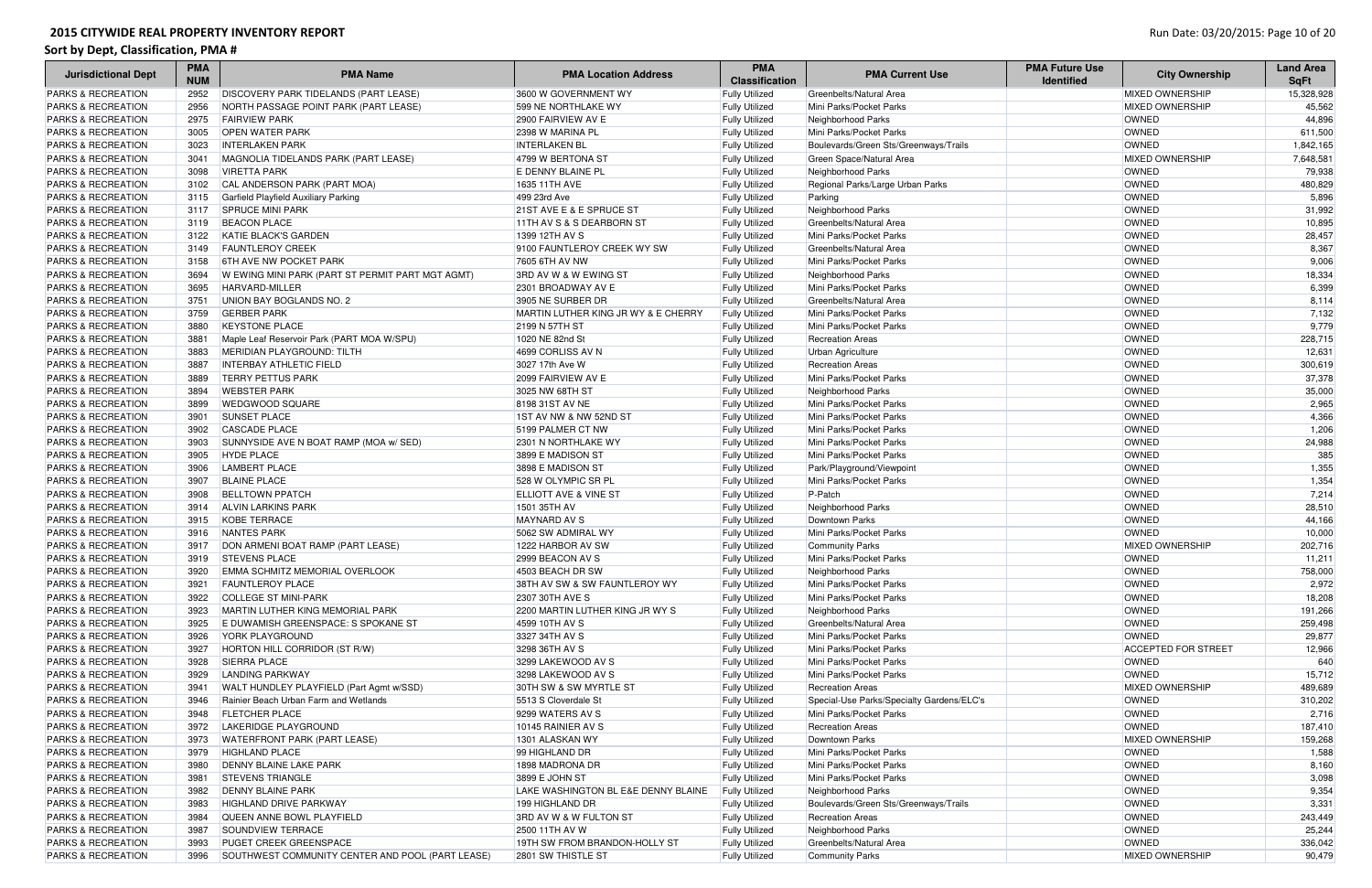| <b>Jurisdictional Dept</b>    | <b>PMA</b><br><b>NUM</b> | <b>PMA Name</b>                                    | <b>PMA Location Address</b>           | <b>PMA</b><br><b>Classification</b> | <b>PMA Current Use</b>                    | <b>PMA Future Use</b><br><b>Identified</b> | <b>City Ownership</b>     | <b>Land Area</b><br><b>SqFt</b> |
|-------------------------------|--------------------------|----------------------------------------------------|---------------------------------------|-------------------------------------|-------------------------------------------|--------------------------------------------|---------------------------|---------------------------------|
| <b>PARKS &amp; RECREATION</b> | 3998                     | UNIVERSITY LAKE SHORE PLACE                        | 4299 NE 125TH ST                      | <b>Fully Utilized</b>               | Greenbelts/Natural Area                   |                                            | OWNED                     | 6,572                           |
| <b>PARKS &amp; RECREATION</b> | 3999                     | <b>RAINIER PLACE</b>                               | 298 NW 53RD ST                        | <b>Fully Utilized</b>               | Mini Parks/Pocket Parks                   |                                            | OWNED                     | 495                             |
| <b>PARKS &amp; RECREATION</b> | 4001                     | <b>INVERNESS RAVINE PARK</b>                       | 8619 45TH AV NE                       | <b>Fully Utilized</b>               | Greenbelts/Natural Area                   |                                            | OWNED                     | 117,970                         |
| <b>PARKS &amp; RECREATION</b> | 4002                     | <b>VIRGIL FLAIM PARK</b>                           | 12312 26TH AV NE                      | <b>Fully Utilized</b>               | Neighborhood Parks                        |                                            | OWNED                     | 120,903                         |
| <b>PARKS &amp; RECREATION</b> | 4005                     | MADRONA BRIAR PATCH (ST USE PERMIT)                | 1599 MADRONA DR                       | <b>Fully Utilized</b>               | Mini Parks/Pocket Parks                   |                                            | <b>CITY USE ON STREET</b> | 7,503                           |
| <b>PARKS &amp; RECREATION</b> | 4006                     | <b>BAGLEY VIEWPOINT</b>                            | 2598 11TH AV E                        | <b>Fully Utilized</b>               | Mini Parks/Pocket Parks                   |                                            | OWNED                     | 9,280                           |
| <b>PARKS &amp; RECREATION</b> | 4007                     | <b>UNION STATION SQUARE</b>                        | 398 3RD AV S                          | <b>Fully Utilized</b>               | Downtown Parks                            |                                            | OWNED                     | 1,001                           |
| <b>PARKS &amp; RECREATION</b> | 4008                     | <b>MCGILVRA PLACE</b>                              | 1499 E MADISON ST                     | <b>Fully Utilized</b>               | Mini Parks/Pocket Parks                   |                                            | OWNED                     | 2,648                           |
| <b>PARKS &amp; RECREATION</b> | 4009                     | <b>PARKMONT PLACE</b>                              | 4399 W PARKMONT PL                    | <b>Fully Utilized</b>               | Mini Parks/Pocket Parks                   |                                            | OWNED                     | 9,097                           |
| <b>PARKS &amp; RECREATION</b> | 4010                     | 14TH AVE NW BOAT RAMP (ST USE AGMT)                | 4499 14TH AV NW                       | <b>Fully Utilized</b>               | Mini Parks/Pocket Parks                   |                                            | <b>CITY USE ON STREET</b> | 28,015                          |
| <b>PARKS &amp; RECREATION</b> | 4011                     | FREMONT CANAL PARK (Use Agmt & St Use)             | <b>2ND AV NW &amp; NW CANAL ST</b>    | <b>Fully Utilized</b>               | Neighborhood Parks                        |                                            | <b>MIXED OWNERSHIP</b>    | 29,450                          |
| <b>PARKS &amp; RECREATION</b> | 4012                     | <b>EASTMONT PLACE</b>                              | 2199 EASTMONT WY W                    | <b>Fully Utilized</b>               | Mini Parks/Pocket Parks                   |                                            | OWNED                     | 1,497                           |
| <b>PARKS &amp; RECREATION</b> | 4013                     | MCGILVRA BOULEVARD                                 | 998 MCGILVRA BL E                     | <b>Fully Utilized</b>               | Boulevards/Green Sts/Greenways/Trails     |                                            | OWNED                     | 21,462                          |
| <b>PARKS &amp; RECREATION</b> | 4014                     | <b>THAYER PLACE</b>                                | 10098 WATERS AV S                     | <b>Fully Utilized</b>               | Mini Parks/Pocket Parks                   |                                            | OWNED                     | 3,342                           |
| <b>PARKS &amp; RECREATION</b> | 4015                     | MILLER TRIANGLE                                    | <b>2098 E JOHN ST</b>                 | <b>Fully Utilized</b>               | Mini Parks/Pocket Parks                   |                                            | OWNED                     | 12,810                          |
| <b>PARKS &amp; RECREATION</b> | 4016                     | <b>WILLIAMS PLACE</b>                              | 1498 E JOHN ST                        | <b>Fully Utilized</b>               | Mini Parks/Pocket Parks                   |                                            | OWNED                     | 5,685                           |
| PARKS & RECREATION            | 4017                     | <b>CORLISS PLACE</b>                               | 5099 KEYSTONE PL N                    | <b>Fully Utilized</b>               | Mini Parks/Pocket Parks                   |                                            | OWNED                     | 6,586                           |
| <b>PARKS &amp; RECREATION</b> | 4018                     | <b>CRESCENT PLACE</b>                              | 7499 ORIN CT N                        | <b>Fully Utilized</b>               | Mini Parks/Pocket Parks                   |                                            | OWNED                     | 846                             |
| <b>PARKS &amp; RECREATION</b> | 4019                     | MT CLAIRE PARK                                     | 2599 MOUNT CLAIRE DR S                | <b>Fully Utilized</b>               | Neighborhood Parks                        |                                            | OWNED                     | 46,590                          |
| <b>PARKS &amp; RECREATION</b> | 4020                     | MT BAKER BOULEVARD                                 | 11753 68TH AV S                       | <b>Fully Utilized</b>               | Boulevards/Green Sts/Greenways/Trails     |                                            | OWNED                     | 156,930                         |
| <b>PARKS &amp; RECREATION</b> | 4021                     | MONTLAKE BOULEVARD CENTER STRIP                    | 2899 MONTLAKE BL E                    | <b>Fully Utilized</b>               | Boulevards/Green Sts/Greenways/Trails     |                                            | OWNED                     | 11,667                          |
| <b>PARKS &amp; RECREATION</b> | 4024                     | <b>LAKEWOOD TRIANGLE</b>                           | CASCADIA AV S & LAKEWOOD AV S         | <b>Fully Utilized</b>               | Mini Parks/Pocket Parks                   |                                            | OWNED                     | 5,371                           |
| <b>PARKS &amp; RECREATION</b> | 4027                     | <b>PARK HOME CIRCLE</b>                            | 5698 PARK RD NE                       | <b>Fully Utilized</b>               | Mini Parks/Pocket Parks                   |                                            | OWNED                     | 2,894                           |
| PARKS & RECREATION            | 4028                     | <b>BECK PLACE</b>                                  | 5899 15TH AV NE                       | <b>Fully Utilized</b>               | Mini Parks/Pocket Parks                   |                                            | OWNED                     | 2,487                           |
| PARKS & RECREATION            | 4030                     | <b>CONDON WAY CENTER STRIP</b>                     | <b>CONDON WY</b>                      | <b>Fully Utilized</b>               | Boulevards/Green Sts/Greenways/Trails     |                                            | OWNED                     | 28,952                          |
| PARKS & RECREATION            | 4032                     | <b>HUNTER BOULEVARD</b>                            | 3499 HUNTER BL S                      | <b>Fully Utilized</b>               | Boulevards/Green Sts/Greenways/Trails     |                                            | OWNED                     | 50,924                          |
| <b>PARKS &amp; RECREATION</b> | 4033                     | <b>VOLUNTEER PARKWAY</b>                           | 899 14TH AV E                         | <b>Fully Utilized</b>               | Boulevards/Green Sts/Greenways/Trails     |                                            | OWNED                     | 111,218                         |
| <b>PARKS &amp; RECREATION</b> | 4034                     | <b>COLUMBIA PARK</b>                               | 4721 RAINIER AV S                     | <b>Fully Utilized</b>               | Neighborhood Parks                        |                                            | OWNED                     | 101,737                         |
| <b>PARKS &amp; RECREATION</b> | 4040                     | LAKEWOOD MOORAGE                                   | 4400 Lake Washington Blvd S           | <b>Fully Utilized</b>               | Recreational Facility/Community Center    |                                            | OWNED                     | 697,915                         |
| <b>PARKS &amp; RECREATION</b> | 4041                     | <b>TRUDY'S TRIANGLE</b>                            | 2521 LAKE PARK DR S                   | <b>Fully Utilized</b>               | Mini Parks/Pocket Parks                   |                                            | OWNED                     | 10,996                          |
| <b>PARKS &amp; RECREATION</b> | 4045                     | <b>RAINBOW POINT (PART LEASE)</b>                  | NE BANNER PL & NE 75TH ST             | <b>Fully Utilized</b>               | Mini Parks/Pocket Parks                   |                                            | <b>MIXED OWNERSHIP</b>    | 34,618                          |
| <b>PARKS &amp; RECREATION</b> | 4046                     | E DUWAMISH GREENSPACE: MARTIN LUTHER KING WAY      | <b>EAST OF MARTIN LUTHER KING WAY</b> | <b>Fully Utilized</b>               | Greenbelts/Natural Area                   |                                            | OWNED                     | 134,823                         |
| <b>PARKS &amp; RECREATION</b> | 4048                     | <b>SOUTH PARK MEADOW</b>                           | 9100 8TH AV S                         | <b>Fully Utilized</b>               | Neighborhood Parks                        |                                            | OWNED                     | 42,902                          |
| <b>PARKS &amp; RECREATION</b> | 4049                     | <b>CARLETON HIGHLANDS</b>                          | 3298 PERKINS LANE                     | <b>Fully Utilized</b>               | Greenbelts/Natural Area                   |                                            | OWNED                     | 35,357                          |
| <b>PARKS &amp; RECREATION</b> | 4070                     | <b>CROWN HILL GLEN</b>                             | 8799 19TH AV NW                       | <b>Fully Utilized</b>               | Mini Parks/Pocket Parks                   |                                            | <b>OWNED</b>              | 15,627                          |
| <b>PARKS &amp; RECREATION</b> | 4075                     | LYNN STREET MINI-PARK (Street End)                 | 2299 FAIRVIEW AV E                    | <b>Fully Utilized</b>               | Mini Parks/Pocket Parks                   |                                            | <b>CITY USE ON STREET</b> | 397                             |
| <b>PARKS &amp; RECREATION</b> |                          | 4076 LEWIS PARK                                    | 1120 15TH AVE S                       | <b>Fully Utilized</b>               | Greenbelts/Natural Area                   |                                            | OWNED                     | 78,704                          |
| PARKS & RECREATION            | 4080                     | <b>RAVENNA PARK TRIANGLE</b>                       | 2298 NE 54TH ST                       | <b>Fully Utilized</b>               | Mini Parks/Pocket Parks                   |                                            | OWNED                     | 2,636                           |
| <b>PARKS &amp; RECREATION</b> | 4081                     | <b>ATLANTIC CITY BOAT RAMP</b>                     | 8702 Seward Park Ave S                | <b>Fully Utilized</b>               | <b>Community Parks</b>                    |                                            | OWNED                     | 278,165                         |
| <b>PARKS &amp; RECREATION</b> | 4083                     | <b>WATERWAY 19 (Street Use)</b>                    | 2119 N NORTHLAKE WY                   | <b>Fully Utilized</b>               | Mini Parks/Pocket Parks                   |                                            | <b>CITY USE ON STREET</b> | 81,294                          |
| <b>PARKS &amp; RECREATION</b> | 4084                     | ROANOKE STREET MINI-PARK (Street End)              | 2499 FAIRVIEW AV E                    | <b>Fully Utilized</b>               | Mini Parks/Pocket Parks                   |                                            | <b>CITY USE ON STREET</b> | 11,024                          |
| <b>PARKS &amp; RECREATION</b> |                          | 4102   HILLMAN CITY GARDENS (PART ESMT)            | 4613 S LUCILE ST                      | <b>Fully Utilized</b>               | P-Patch                                   |                                            | <b>MIXED OWNERSHIP</b>    | 19,440                          |
| PARKS & RECREATION            | 4104                     | <b>THOMAS STREET GARDENS</b>                       | 1010 E THOMAS ST                      | <b>Fully Utilized</b>               | P-Patch                                   |                                            | OWNED                     | 5,543                           |
| <b>PARKS &amp; RECREATION</b> | 4153                     | JEFFERSON PARK GOLF COURSE                         | 4051 Beacon Ave S                     | <b>Fully Utilized</b>               | Regional Parks/Large Urban Parks          |                                            | OWNED                     | 5,073,589                       |
| <b>PARKS &amp; RECREATION</b> | 4154                     | <b>CAMP LONG</b>                                   | 5200 35th Ave SW                      | <b>Fully Utilized</b>               | Special-Use Parks/Specialty Gardens/ELC's |                                            | OWNED                     | 2,429,853                       |
| <b>PARKS &amp; RECREATION</b> | 4155                     | LAKE UNION WALKWAY (FAIRVIEW WALKWAY) (Street Use) | 1199 FAIRVIEW AV N                    | <b>Fully Utilized</b>               | Mini Parks/Pocket Parks                   |                                            | <b>CITY USE ON STREET</b> | 21,653                          |
| <b>PARKS &amp; RECREATION</b> | 4157                     | <b>GREG DAVIS PARK</b>                             | 26th Ave SW/ SW Brandon St            | <b>Fully Utilized</b>               | Neighborhood Parks                        |                                            | OWNED                     | 54,825                          |
| <b>PARKS &amp; RECREATION</b> | 4158                     | <b>PUGET BOULEVARD</b>                             | 4898 23RD AV SW                       | <b>Fully Utilized</b>               | Greenbelts/Natural Area                   |                                            | OWNED                     | 379,429                         |
| PARKS & RECREATION            | 4159                     | 12TH AVE S VIEWPOINT                               | 2899 12TH AV S                        | <b>Fully Utilized</b>               | Neighborhood Parks                        |                                            | OWNED                     | 46,460                          |
| <b>PARKS &amp; RECREATION</b> | 4161                     | NW 60TH ST VIEWPOINT (Street End)                  | 6001 Seaview Avenue NW                | <b>Fully Utilized</b>               | Mini Parks/Pocket Parks                   |                                            | <b>CITY USE ON STREET</b> | 22,664                          |
| <b>PARKS &amp; RECREATION</b> | 4214                     | CHEASTY BOULEVARD                                  | CHEASTY BOULEVARD                     | <b>Fully Utilized</b>               | Boulevards/Green Sts/Greenways/Trails     |                                            | OWNED                     | 842,544                         |
| <b>PARKS &amp; RECREATION</b> | 4218                     | Greenspace At 1400 Alki Ave SW                     | 1400 Alki Ave SW                      | <b>Fully Utilized</b>               | Green Space/Natural Area                  |                                            | OWNED                     | 132,997                         |
| <b>PARKS &amp; RECREATION</b> | 4236                     | <b>SCHMITZ BOULEVARD</b>                           | 5599 SW ADMIRAL WY                    | <b>Fully Utilized</b>               | Boulevards/Green Sts/Greenways/Trails     |                                            | OWNED                     | 103,848                         |
| <b>PARKS &amp; RECREATION</b> | 4241                     | E PORTAL VIEWPOINT (part agmt)                     | 1400 LAKE WASHINGTON BLVD S           | <b>Fully Utilized</b>               | Neighborhood Parks                        |                                            | <b>MIXED OWNERSHIP</b>    | 315,779                         |
| <b>PARKS &amp; RECREATION</b> | 4263                     | <b>YESLER COMMUNITY CENTER</b>                     | 917 E YESLER WY                       | <b>Fully Utilized</b>               | Community Parks                           |                                            | OWNED                     | 57,882                          |
| PARKS & RECREATION            | 4278                     | <b>BALLARD COMMONS PARK</b>                        | 5701 22ND AV NW                       | <b>Fully Utilized</b>               | Neighborhood Parks                        |                                            | OWNED                     | 59,954                          |
| <b>PARKS &amp; RECREATION</b> | 4384                     | 2100 WESTLAKE                                      | 2100 WESTLAKE AVE                     | <b>Fully Utilized</b>               | Downtown Parks                            |                                            | OWNED                     | 8,722                           |
| <b>PARKS &amp; RECREATION</b> | 4400                     | DAEJON PARK (Part WSDOT R/W Agmt)                  | <b>STURGUS AV S</b>                   | <b>Fully Utilized</b>               | Neighborhood Parks                        |                                            | MIXED OWNERSHIP           | 160,059                         |
| <b>PARKS &amp; RECREATION</b> | 4401                     | W DUWAMISH GREENSPACE: PUGET PARK                  | W Marginal Wy SW                      | <b>Fully Utilized</b>               | Greenbelts/Natural Area                   |                                            | OWNED                     | 2,555,001                       |
| <b>PARKS &amp; RECREATION</b> |                          | 4403 NORA'S WOODS                                  | 702 29TH AV                           | <b>Fully Utilized</b>               | Mini Parks/Pocket Parks                   |                                            | OWNED                     | 15,161                          |
|                               |                          |                                                    |                                       |                                     |                                           |                                            |                           |                                 |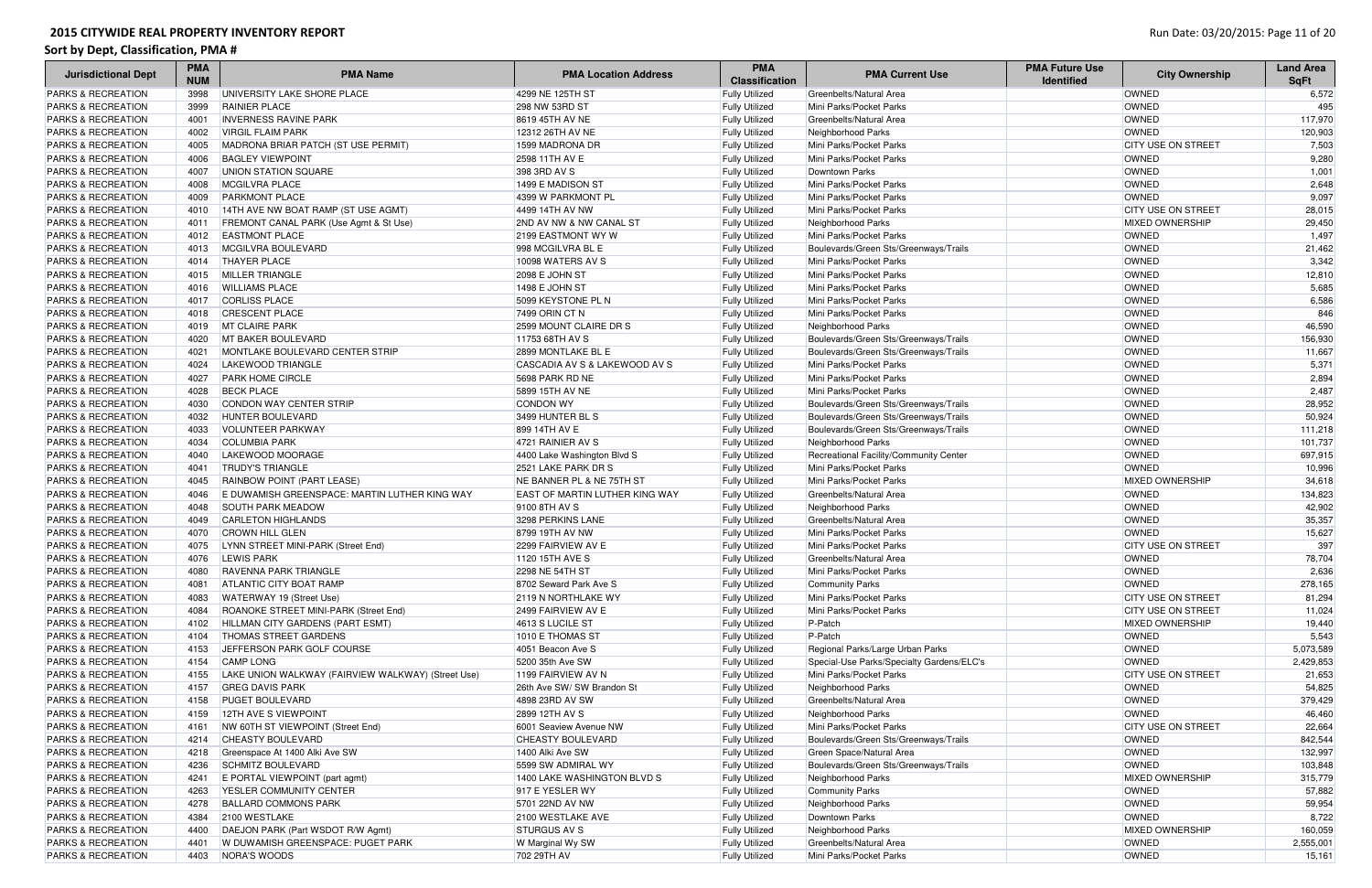| <b>Jurisdictional Dept</b>    | <b>PMA</b><br><b>NUM</b> | <b>PMA Name</b>                                   | <b>PMA Location Address</b>           | <b>PMA</b><br><b>Classification</b> | <b>PMA Current Use</b>                | <b>PMA Future Use</b><br><b>Identified</b> | <b>City Ownership</b>      | <b>Land Area</b><br><b>SqFt</b> |
|-------------------------------|--------------------------|---------------------------------------------------|---------------------------------------|-------------------------------------|---------------------------------------|--------------------------------------------|----------------------------|---------------------------------|
| <b>PARKS &amp; RECREATION</b> | 4404                     | A.B. ERNST PARK                                   | 723 N 35TH ST                         | <b>Fully Utilized</b>               | Mini Parks/Pocket Parks               |                                            | <b>OWNED</b>               | 11,535                          |
| <b>PARKS &amp; RECREATION</b> | 4405                     | <b>THYME PATCH PARK</b>                           | NW 58TH ST & 28TH AVE NW              | <b>Fully Utilized</b>               | Neighborhood Parks                    |                                            | <b>OWNED</b>               | 4,857                           |
| <b>PARKS &amp; RECREATION</b> | 4407                     | W Duwamish Greenspace: Riverview                  | 6598 8TH AV SW                        | <b>Fully Utilized</b>               | Greenbelts/Natural Area               |                                            | <b>OWNED</b>               | 2,469,532                       |
| PARKS & RECREATION            | 4408                     | <b>GREENWOOD PARK</b>                             | 8905 Fremont Ave N                    | <b>Fully Utilized</b>               | Neighborhood Parks                    |                                            | OWNED                      | 96,638                          |
| <b>PARKS &amp; RECREATION</b> | 4409                     | <b>WATTON OPEN SPACE</b>                          | 3823 SW WILLOW ST                     | <b>Fully Utilized</b>               | Mini Parks/Pocket Parks               |                                            | OWNED                      | 4,857                           |
| <b>PARKS &amp; RECREATION</b> | 4410                     | <b>FAIRMOUNT PARK</b>                             | 2699 FAIRMOUNT AV SW                  | <b>Fully Utilized</b>               | Greenbelts/Natural Area               |                                            | OWNED                      | 80,902                          |
| <b>PARKS &amp; RECREATION</b> | 4411                     | <b>RAVENNA WOODS</b>                              | 4633 Ravenna Ave NE                   | <b>Fully Utilized</b>               | Greenbelts/Natural Area               |                                            | OWNED                      | 50,209                          |
| <b>PARKS &amp; RECREATION</b> | 4412                     | HERRINGS HOUSE PARK (T'U'ALTWX)                   | 4540 West Marginal Way                | <b>Fully Utilized</b>               | Neighborhood Parks                    |                                            | OWNED                      | 664,250                         |
| <b>PARKS &amp; RECREATION</b> | 4413                     | <b>HITT'S HILL PARK</b>                           | 39XX S BRANDON ST                     | <b>Fully Utilized</b>               | Greenbelts/Natural Area               |                                            | OWNED                      | 137,071                         |
| <b>PARKS &amp; RECREATION</b> | 4415                     | <b>BELLTOWN COTTAGES</b>                          | 2518 ELLIOTT AV                       | <b>Fully Utilized</b>               | Downtown Parks                        |                                            | OWNED                      | 7,215                           |
| <b>PARKS &amp; RECREATION</b> | 4416                     | <b>OXBOW PARK</b>                                 | 6430 Corson Ave S                     | <b>Fully Utilized</b>               | Neighborhood Parks                    |                                            | OWNED                      | 35,415                          |
| <b>PARKS &amp; RECREATION</b> | 4417                     | <b>HOMEWOOD PARK</b>                              | 11725 Lake City Wy NE                 | <b>Fully Utilized</b>               | Greenbelts/Natural Area               |                                            | OWNED                      | 42,029                          |
| <b>PARKS &amp; RECREATION</b> | 4419                     | <b>LINDEN ORCHARD PARK</b>                        | 720 N 67th Street                     | <b>Fully Utilized</b>               | Mini Parks/Pocket Parks               |                                            | OWNED                      | 14,397                          |
| <b>PARKS &amp; RECREATION</b> | 4420                     | <b>WESTBRIDGE SHOPS</b>                           | 4209 W Marginal Way SW                | <b>Fully Utilized</b>               | Maintenance Facility                  |                                            | OWNED                      | 230,535                         |
| <b>PARKS &amp; RECREATION</b> | 4421                     | <b>TROLLEY HILL PARK</b>                          | 5th & Blaine                          | <b>Fully Utilized</b>               | Neighborhood Parks                    |                                            | <b>OWNED</b>               | 37,717                          |
| <b>PARKS &amp; RECREATION</b> | 4422                     | <b>MACLEAN PARK</b>                               | <b>TAYLOR AV N &amp; NEWTON ST</b>    | <b>Fully Utilized</b>               | Mini Parks/Pocket Parks               |                                            | OWNED                      | 44,431                          |
| <b>PARKS &amp; RECREATION</b> | 4423                     | <b>DELRIDGE &amp; MYRTLE</b>                      | DELRIDGE WY SW & SW MYRTLE ST         | <b>Fully Utilized</b>               | Greenbelts/Natural Area               |                                            | OWNED                      | 130,796                         |
| <b>PARKS &amp; RECREATION</b> | 4424                     | <b>FREMONT PEAK PARK</b>                          | 4351 Palatine Ave N                   | <b>Fully Utilized</b>               | Neighborhood Parks                    |                                            | OWNED                      | 24,420                          |
| <b>PARKS &amp; RECREATION</b> | 4426                     | <b>HOMER HARRIS PARK</b>                          | 2401 E HOWELL ST                      | <b>Fully Utilized</b>               | Neighborhood Parks                    |                                            | OWNED                      | 21,621                          |
| <b>PARKS &amp; RECREATION</b> | 4427                     | MT BAKER RIDGE VIEWPOINT                          | 1411 31ST AV SOUTH                    | <b>Fully Utilized</b>               | Neighborhood Parks                    |                                            | OWNED                      | 4,875                           |
| <b>PARKS &amp; RECREATION</b> | 4428                     | <b>BALLARD CORNERS PARK</b>                       | 17TH AVE NW & NW 63RD ST              | <b>Fully Utilized</b>               | Mini Parks/Pocket Parks               |                                            | OWNED                      | 10,002                          |
| <b>PARKS &amp; RECREATION</b> | 4429                     | KIWANIS RAVINE OVERLOOK                           | 36TH AV W & W OHMAN                   | <b>Fully Utilized</b>               | Greenbelts/Natural Area               |                                            | OWNED                      | 13,176                          |
| <b>PARKS &amp; RECREATION</b> | 4431                     | UNION BAY BOGLANDS NO. 1                          | Surber Drive NE & 41st NE             | <b>Fully Utilized</b>               | Greenbelts/Natural Area               |                                            | OWNED                      | 51,160                          |
| <b>PARKS &amp; RECREATION</b> | 4432                     | I-90 LID: UNNAMED (WSDOT R/W Agmt)                | $I-90$ LID                            | <b>Fully Utilized</b>               | Boulevards/Green Sts/Greenways/Trails |                                            | OWNED                      | 313,888                         |
| <b>PARKS &amp; RECREATION</b> | 4433                     | <b>SMITH COVE PARK</b>                            | 26TH AV W & W GARFIELD ST             | <b>Fully Utilized</b>               | <b>Recreation Areas</b>               |                                            | OWNED                      | 393,688                         |
| <b>PARKS &amp; RECREATION</b> | 4434                     | MAPLE LEAF COMMUNITY GARDEN                       | 5XX NE 103RD ST                       | <b>Fully Utilized</b>               | P-Patch                               |                                            | OWNED                      | 15,904                          |
| <b>PARKS &amp; RECREATION</b> | 4436                     | <b>BALLARD PARKWAY</b>                            | NW 56TH ST, PALATINE PL N, N 57TH     | <b>Fully Utilized</b>               | Mini Parks/Pocket Parks               |                                            | <b>CITY USE ON STREET</b>  | 97,395                          |
| <b>PARKS &amp; RECREATION</b> | 4437                     | INTERNATIONAL DISTRICT/CHINATOWN COMMUNITY CENTER | 719 8th Ave South                     | <b>Fully Utilized</b>               | Downtown Parks                        |                                            | <b>OWNED</b>               | 29,592                          |
| <b>PARKS &amp; RECREATION</b> | 4438                     | COUNTERBALANCE PARK                               | 700 QUEEN ANNE AVE N                  | <b>Fully Utilized</b>               | Neighborhood Parks                    |                                            | OWNED                      | 12,000                          |
| <b>PARKS &amp; RECREATION</b> | 4439                     | LAKE PEOPLE PARK (XACUA'BS)                       | 3110 S BRADFORD ST                    | <b>Fully Utilized</b>               | Mini Parks/Pocket Parks               |                                            | OWNED                      | 22,929                          |
| <b>PARKS &amp; RECREATION</b> | 4440                     | EDWIN S NELSON ADDITION TO ME-KWA-MOOKS N A       | 5426 SW JACOBSEN RD                   | <b>Fully Utilized</b>               | Green Space/Natural Area              |                                            | OWNED                      | 92,991                          |
| <b>PARKS &amp; RECREATION</b> | 4441                     | MADISON PARK NORTH BEACH                          | 2330 43RD AVE E                       | <b>Fully Utilized</b>               | Mini Parks/Pocket Parks               |                                            | OWNED                      | 192,974                         |
| <b>PARKS &amp; RECREATION</b> | 4443                     | <b>VICTORY CREEK PARK</b>                         | 1049 NE 112TH ST                      | <b>Fully Utilized</b>               | Park/Playground/Viewpoint             |                                            | OWNED                      | 43,613                          |
| <b>PARKS &amp; RECREATION</b> | 4444                     | <b>PINEHURST POCKET PARK</b>                      | 11700 19TH AVE NE                     | <b>Fully Utilized</b>               | Mini Parks/Pocket Parks               |                                            | OWNED                      | 8,089                           |
| <b>PARKS &amp; RECREATION</b> | 4445                     | NORTHGATE PARK & COMMUNITY CENTER                 | 10510 5TH AVE NE                      | <b>Fully Utilized</b>               | Neighborhood Parks                    |                                            | OWNED                      | 113,574                         |
| <b>PARKS &amp; RECREATION</b> | 4446                     | 1-5 COLONNADE (PART LEASE)                        | <b>FRANKLIN AVE E AND E BLAINE ST</b> | <b>Fully Utilized</b>               | <b>Community Parks</b>                |                                            | <b>MIXED OWNERSHIP</b>     | 372,349                         |
| PARKS & RECREATION            | 4447                     | MARRA-DESIMONE PARK                               | 9026 4TH AVE S                        | <b>Fully Utilized</b>               | Urban Agriculture                     |                                            | OWNED                      | 379,831                         |
| <b>PARKS &amp; RECREATION</b> | 4449                     | ALLASKAN WAY BOULEVARD                            | Alaskan Way btwn Bay St and Broad     | <b>Fully Utilized</b>               | Boulevards/Green Sts/Greenways/Trails |                                            | <b>OWNED</b>               | 95,870                          |
| <b>PARKS &amp; RECREATION</b> | 4450                     | BITTER LAKE RESERVOIR OPEN SPACE PARK: MOA        | 14141 Linden Av N                     | <b>Fully Utilized</b>               | Neighborhood Parks                    |                                            | CITY USE AGMT ON CITY PPTY | 125,373                         |
| <b>PARKS &amp; RECREATION</b> | 4451                     | URSULA JUDKINS VIEWPOINT                          | <b>W GALER ST</b>                     | <b>Fully Utilized</b>               | Neighborhood Parks                    |                                            | <b>OWNED</b>               | 104,500                         |
| <b>PARKS &amp; RECREATION</b> | 4452                     | NORTHLAKE PARK (STREET END)                       | 699 NE NORTHLAKE WAY                  | <b>Fully Utilized</b>               | Mini Parks/Pocket Parks               |                                            | <b>ACCEPTED FOR STREET</b> | 2,800                           |
| <b>PARKS &amp; RECREATION</b> | 4453                     | <b>SOLSTICE PARK</b>                              | 74XX FAUNTLEROY WY SW                 | <b>Fully Utilized</b>               | Neighborhood Parks                    |                                            | OWNED                      | 326,700                         |
| <b>PARKS &amp; RECREATION</b> | 4454                     | <b>ERCOLINI PARK</b>                              | 4542 48TH AVE SW                      | <b>Fully Utilized</b>               | Neighborhood Parks                    |                                            | OWNED                      | 23,000                          |
| <b>PARKS &amp; RECREATION</b> | 4455                     | <b>JUNCTION PLAZA PARK</b>                        | 4545 42ND AVE SW                      | <b>Fully Utilized</b>               | Mini Parks/Pocket Parks               |                                            | OWNED                      | 6,743                           |
| <b>PARKS &amp; RECREATION</b> | 4456                     | HUBBARD HOMESTEAD PARK                            | 11203 5TH AVE NE                      | <b>Fully Utilized</b>               | Neighborhood Parks                    |                                            | OWNED                      | 162,637                         |
| <b>PARKS &amp; RECREATION</b> | 4460                     | <b>MORGAN JUNCTION PARK</b>                       | 6413 CALIFORNIA AVE SW                | <b>Fully Utilized</b>               | Mini Parks/Pocket Parks               |                                            | OWNED                      | 8,498                           |
| <b>PARKS &amp; RECREATION</b> | 4461                     | Summit Slope Park                                 | 200 SUMMIT AVE E                      | <b>Fully Utilized</b>               | Neighborhood Parks                    |                                            | OWNED                      | 9,600                           |
| <b>PARKS &amp; RECREATION</b> | 4462                     | <b>COTTAGE GROVE PARK</b>                         | 5206 26TH AVE SW                      | <b>Fully Utilized</b>               | Neighborhood Parks                    |                                            | OWNED                      | 47,076                          |
| <b>PARKS &amp; RECREATION</b> | 4463                     | MYRTLE RESERVOIR PARK: MOA W/SPU                  | 3600 SW MYRTLE ST                     | <b>Fully Utilized</b>               | Neighborhood Parks                    |                                            | CITY USE AGMT ON CITY PPTY | 182,198                         |
| <b>PARKS &amp; RECREATION</b> | 4464                     | HALLER LAKE COMMUNITY STREET END: ST USE          | N 125TH ST SHORE LINE STREET END      | <b>Fully Utilized</b>               | Greenbelts/Natural Area               |                                            | <b>CITY USE ON STREET</b>  | 12,000                          |
| <b>PARKS &amp; RECREATION</b> | 4465                     | <b>ROTARY VIEWPOINT</b>                           | 35TH AVE SW & SW ALASKA ST            | <b>Fully Utilized</b>               | Neighborhood Parks                    |                                            | OWNED                      | 90,725                          |
| <b>PARKS &amp; RECREATION</b> | 4466                     | <b>SEVEN HILLS PARK</b>                           | 16TH AVE E & E HOWELL                 | <b>Fully Utilized</b>               | Mini Parks/Pocket Parks               |                                            | OWNED                      | 17,170                          |
| <b>PARKS &amp; RECREATION</b> | 4467                     | 12th Ave Square Park                              | 564 12TH AVENUE                       | <b>Fully Utilized</b>               | Mini Parks/Pocket Parks               |                                            | <b>OWNED</b>               | 7,332                           |
| <b>PARKS &amp; RECREATION</b> | 4468                     | <b>KIRKE PARK</b>                                 | 7028 9TH AVE NW                       | <b>Fully Utilized</b>               | Neighborhood Parks                    |                                            | OWNED                      | 39,000                          |
| <b>PARKS &amp; RECREATION</b> | 4469                     | <b>CROWN HILL PARK</b>                            | 9089 HOLMAN RD NW                     | <b>Fully Utilized</b>               | Neighborhood Parks                    |                                            | OWNED                      | 74,537                          |
| <b>PARKS &amp; RECREATION</b> | 4470                     | <b>DISCOVERY PARK BOULEVARDS</b>                  | <b>DISCOVERY PARK</b>                 | <b>Fully Utilized</b>               | Roadway                               |                                            | <b>OWNED</b>               | 609,688                         |
| <b>PARKS &amp; RECREATION</b> | 4471                     | UNIVERSITY HEIGHTS                                | 50XX UNIVERSITY WAY NE                | <b>Fully Utilized</b>               | Neighborhood Parks                    |                                            | OWNED                      | 14,686                          |
| <b>PARKS &amp; RECREATION</b> | 4472                     | <b>BELL STREET PARK BOULEVARD</b>                 | BELL ST BTWN 1ST AVE & 5TH AVE        | <b>Fully Utilized</b>               | Downtown Parks                        |                                            | OWNED                      | 67,584                          |
| <b>PARKS &amp; RECREATION</b> | 4473                     | LOWERY C (POP) MOUNGER POOL                       | 2535 32ND AVE W                       | <b>Fully Utilized</b>               | <b>Community Parks</b>                |                                            | OWNED                      | 47,000                          |
| <b>PARKS &amp; RECREATION</b> |                          | 4474 Broadway Hill Park                           | 504 FEDERAL AVE E                     | <b>Fully Utilized</b>               | Neighborhood Parks                    |                                            | OWNED                      | 11,957                          |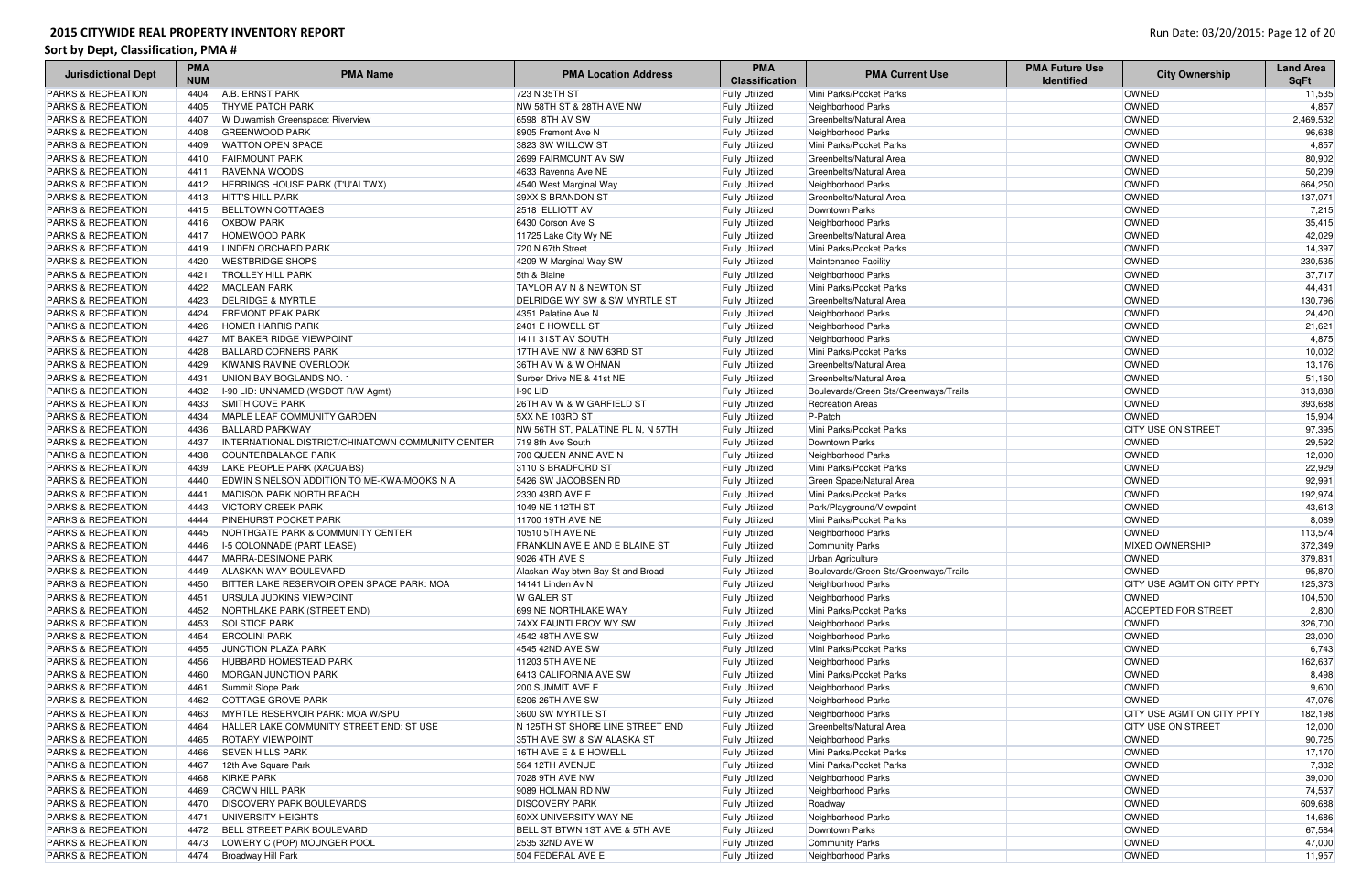| <b>Jurisdictional Dept</b>    | <b>PMA</b><br><b>NUM</b> | <b>PMA Name</b>                                                  | <b>PMA Location Address</b>             | <b>PMA</b><br><b>Classification</b> | <b>PMA Current Use</b>                 | <b>PMA Future Use</b><br><b>Identified</b> | <b>City Ownership</b>  | <b>Land Area</b><br><b>SqFt</b> |
|-------------------------------|--------------------------|------------------------------------------------------------------|-----------------------------------------|-------------------------------------|----------------------------------------|--------------------------------------------|------------------------|---------------------------------|
| <b>PARKS &amp; RECREATION</b> | 4475                     | <b>TAYLOR CREEK HEADWATERS</b>                                   | 6109 S FOUNTAIN ST                      | <b>Fully Utilized</b>               | Greenbelts/Natural Area                |                                            | OWNED                  | 29,880                          |
| <b>PARKS &amp; RECREATION</b> | 4478                     | Cayton Corner Park                                               | 1831 E Madison St                       | <b>Fully Utilized</b>               | Mini Parks/Pocket Parks                |                                            | OWNED                  | 4,606                           |
| <b>PARKS &amp; RECREATION</b> | 4479                     | Licorice Fern Natural Area on Thornton Creek                     | 13000 10th Ave NE                       | <b>Fully Utilized</b>               | Greenbelts/Natural Area                |                                            | OWNED                  | 340,724                         |
| <b>PARKS &amp; RECREATION</b> | 4480                     | Kingfisher Natural Area on Thornton Creek                        | 1511 NE 105th St                        | <b>Fully Utilized</b>               | Greenbelts/Natural Area                |                                            | OWNED                  | 623,858                         |
| <b>PARKS &amp; RECREATION</b> | 4481                     | Beaver Pond Natural Area on Thornton Creek                       | 10300 5th Ave NE                        | <b>Fully Utilized</b>               | Greenbelts/Natural Area                |                                            | OWNED                  | 297,430                         |
| <b>PARKS &amp; RECREATION</b> | 4482                     | LaVilla Meadows Natural Area on Thornton Creek                   | 10300 Fischer PINE                      | <b>Fully Utilized</b>               | Greenbelts/Natural Area                |                                            | OWNED                  | 190,853                         |
| <b>PARKS &amp; RECREATION</b> | 4483                     | <b>S CHARLESTOWN &amp; 35TH S</b>                                | 3640 35th Ave S                         | <b>Fully Utilized</b>               | Mini Parks/Pocket Parks                |                                            | OWNED                  | 6,650                           |
| <b>PARKS &amp; RECREATION</b> | 4486                     | <b>Washington Park</b>                                           | 1001 LAKE WASHINGTON BLVD E             | <b>Fully Utilized</b>               | Park/Playground/Viewpoint              |                                            | OWNED                  | 547,386                         |
| <b>PARKS &amp; RECREATION</b> | 4487                     | Washington Park - Japanese Garden                                | 1119 Lake Washington Blvd E             | <b>Fully Utilized</b>               | Recreational Facility/Community Center |                                            | OWNED                  | 163,551                         |
| <b>PARKS &amp; RECREATION</b> | 4488                     | <b>STIM BULLITT NATURAL AREA</b>                                 | <b>ARROYO BEACH PL SW</b>               | <b>Fully Utilized</b>               | Green Space/Natural Area               |                                            | PART OF ANOTHER PMA    | 248,377                         |
| <b>PARKS &amp; RECREATION</b> | 4489                     | Chinatown/ID Hub Urban Village future park site                  | 1227 S Jackson St                       | <b>Fully Utilized</b>               | Vacant (Undeveloped)                   | Park/Playground/Viewpoint                  | OWNED                  | 11,734                          |
| <b>PARKS &amp; RECREATION</b> | 4568                     | West Seattle Junction - 40th Ave SW                              | 4731 40th Ave SW                        | <b>Fully Utilized</b>               | Vacant (Undeveloped)                   | Park/Playground/Viewpoint                  | OWNED                  | 16,718                          |
| <b>PARKS &amp; RECREATION</b> | 4572                     | Puget Creek Edible Park                                          | 5265 18th Ave SW                        | <b>Fully Utilized</b>               | Park/Playground/Viewpoint              |                                            | OWNED                  | 29,210                          |
| <b>PARKS &amp; RECREATION</b> | 4590                     | 48th SW & SW Charlestown                                         | 48th SW & SW Charlestown, SW cor        | <b>Fully Utilized</b>               | Park/Playground/Viewpoint              |                                            | OWNED                  | 14,394                          |
| <b>PARKS &amp; RECREATION</b> | 9002                     | O.O. DENNY PARK                                                  | 12032 HOLMES PT DR NE                   | <b>Fully Utilized</b>               | Recreational Facility/Community Center |                                            | OWNED                  | 1,991,563                       |
| <b>PARKS &amp; RECREATION</b> | 9116                     | <b>ZOO BREEDING/HOLDING FARM, ENUMCLAW</b>                       | 22327 SE 464TH ST, ENUMCLAW, WA         | <b>Fully Utilized</b>               | Green Space/Natural Area               |                                            | OWNED                  | 5,142,693                       |
| <b>PARKS &amp; RECREATION</b> | 4476                     | Lake City Hub Urban Village Acquisition                          | 12510 33rd Ave NE                       | Interim Use                         | Mini Parks/Pocket Parks                |                                            | OWNED                  | 10,010                          |
| <b>PARKS &amp; RECREATION</b> | 4484                     | Greenwood-Phinney RUV                                            | 8102 Greenwood Ave N                    | Interim Use                         | Mini Parks/Pocket Parks                |                                            | OWNED                  | 9,089                           |
| <b>SEATTLE CENTER</b>         | 3578                     | SEATTLE CENTER: GARDNER'S COMPLEX/POTTERY NORTHWEST 226 1ST AV N |                                         | <b>Fully Utilized</b>               | Maintenance Facility                   |                                            | OWNED                  | 54,528                          |
| <b>SEATTLE CENTER</b>         | 4299                     | SEATTLE CENTER: GARDEN FRONTAGE - SE KREIELSHEIMER               | 3RD AVE N & MERCER ST                   | <b>Fully Utilized</b>               | Landscaping                            |                                            | OWNED                  | 6,022                           |
| <b>SEATTLE CENTER</b>         | 4300                     | SEATTLE CENTER: SW KREIELSHEIMER BLOCK GARDEN                    | 610 2ND AV N                            | <b>Fully Utilized</b>               | Landscaping                            |                                            | OWNED                  | 11,000                          |
| <b>SEATTLE CENTER</b>         | 4301                     | <b>SEATTLE CENTER: KEYARENA</b>                                  | 400 1ST AVE N                           | <b>Fully Utilized</b>               | Cultural/Entertainment Facility        |                                            | OWNED                  | 476,814                         |
| <b>SEATTLE CENTER</b>         | 4303                     | SEATTLE CENTER: BROAD ST GREEN/MURAL AMPH                        | 218 2ND AVE N                           | <b>Fully Utilized</b>               | Cultural/Entertainment Facility        |                                            | OWNED                  | 384,062                         |
| <b>SEATTLE CENTER</b>         | 4304                     | <b>SEATTLE CENTER: SEATTLE CHILDREN'S THEATER</b>                | 240 Thomas St                           | <b>Fully Utilized</b>               | Cultural/Entertainment Facility        |                                            | OWNED                  | 43,953                          |
| <b>SEATTLE CENTER</b>         | 4305                     | <b>SEATTLE CENTER: FISHER PAVILION</b>                           | <b>2ND AVE N &amp; THOMAS ST NE COR</b> | <b>Fully Utilized</b>               | Cultural/Entertainment Facility        |                                            | OWNED                  | 134,994                         |
| <b>SEATTLE CENTER</b>         | 4306                     | <b>SEATTLE CENTER- ARMORY</b>                                    | 305 HARRISON ST                         | <b>Fully Utilized</b>               | Cultural/Entertainment Facility        |                                            | OWNED                  | 137,172                         |
| <b>SEATTLE CENTER</b>         | 4307                     | <b>SEATTLE CENTER: ARTISTS AT PLAY</b>                           | 375 HARRISON ST                         | <b>Fully Utilized</b>               | Cultural/Entertainment Facility        |                                            | OWNED                  | 137,172                         |
| <b>SEATTLE CENTER</b>         | 4308                     | <b>SEATTLE CENTER: SEATTLE REPERTORY THEATER</b>                 | 155 MERCER ST                           | <b>Fully Utilized</b>               | Cultural/Entertainment Facility        |                                            | OWNED                  | 130,686                         |
| <b>SEATTLE CENTER</b>         | 4309                     | <b>SEATTLE CENTER: INTERNATIONAL FOUNTAIN</b>                    | 400 2ND AV N                            | <b>Fully Utilized</b>               | Cultural/Entertainment Facility        |                                            | OWNED                  | 136,959                         |
| <b>SEATTLE CENTER</b>         | 4310                     | SEATTLE CENTER: PLAYHOUSE / EXH HALL / MCCAW HALL                | 301 MERCER ST                           | <b>Fully Utilized</b>               | Cultural/Entertainment Facility        |                                            | OWNED                  | 282,355                         |
| <b>SEATTLE CENTER</b>         | 4311                     | SEATTLE CENTER: MERCER ARENA (Ground Lease -Opera)               | 363 Mercer St                           | <b>Fully Utilized</b>               | Cultural/Entertainment Facility        |                                            | OWNED                  | 127,178                         |
| <b>SEATTLE CENTER</b>         | 4312                     | SEATTLE CENTER: KCTS: GROUND LEASE                               | 401 MERCER ST                           | <b>Fully Utilized</b>               | <b>Office Space</b>                    |                                            | MIXED OWNERSHIP        | 88,910                          |
| <b>SEATTLE CENTER</b>         | 4313                     | SEATTLE CENTER: 5TH AVE N GARAGE (GROUND LEASE)                  | 500 5TH AVE N                           | <b>Fully Utilized</b>               | Parking                                |                                            | MIXED OWNERSHIP        | 84,494                          |
| <b>SEATTLE CENTER</b>         | 4315                     | SEATTLE CENTER: 1ST AVE N PARKING GARAGE                         | <b>210 1ST AVE N</b>                    | <b>Fully Utilized</b>               | Parking                                |                                            | <b>OWNED</b>           | 37,632                          |
| <b>SEATTLE CENTER</b>         | 4316                     | SEATTLE CENTER: EXPERIENCE MUSIC PROJECT: GR LEASE               | 325 5TH AVE N                           | <b>Fully Utilized</b>               | Cultural/Entertainment Facility        |                                            | <b>MIXED OWNERSHIP</b> | 83,689                          |
| <b>SEATTLE CENTER</b>         | 4317                     | SEATTLE CENTER: MERCER GARAGE                                    | 300 Mercer St                           | <b>Fully Utilized</b>               | Parking                                |                                            | OWNED                  | 137,706                         |
| <b>SEATTLE CENTER</b>         | 4595                     | SEATTLE CENTER: HARRISON STREET TURNAROUND                       | 408 THOMAS ST                           | <b>Fully Utilized</b>               | Roadway                                |                                            | OWNED                  | 36,386                          |
| <b>SEATTLE CITY LIGHT</b>     | 519                      | <b>LOYAL HEIGHTS SUBSTATION SITE</b>                             | 7750 28TH AV NW                         | <b>Excess</b>                       | Vacant (Undeveloped)                   |                                            | OWNED                  | 8,158                           |
| <b>SEATTLE CITY LIGHT</b>     | 528                      | ALLEY IN BLOCK 48, STATE PLAT 3-25-4                             | NE 65TH ST BETW 50TH AV NE & 49TH A     | <b>Excess</b>                       | <b>Alley Use</b>                       |                                            | OWNED                  | 3,780                           |
| <b>SEATTLE CITY LIGHT</b>     | 544                      | <b>GREEN LAKE SUBSTATION SITE</b>                                | 949 N 80TH ST                           | <b>Excess</b>                       | Unused (Vacant Improved)               |                                            | OWNED                  | 5,942                           |
| <b>SEATTLE CITY LIGHT</b>     | 551                      | <b>PHINNEY SUBSTATION SITE</b>                                   | 6109 PHINNEY AV N                       | <b>Excess</b>                       | Vacant (Undeveloped)                   |                                            | OWNED                  | 6,000                           |
| <b>SEATTLE CITY LIGHT</b>     | 560                      | SUNSET SUBSTATION SITE                                           | 3209 NW 65TH ST                         | <b>Excess</b>                       | Vacant (Undeveloped)                   |                                            | OWNED                  | 6,300                           |
| <b>SEATTLE CITY LIGHT</b>     | 569                      | LEARY SUBSTATION SITE                                            | 1414 NW LEARY WY                        | <b>Excess</b>                       | Commercial Use                         |                                            | OWNED                  | 8,800                           |
| <b>SEATTLE CITY LIGHT</b>     | 570                      | MONROE SUBSTATION SITE                                           | 1405 NW 65TH ST                         | <b>Excess</b>                       | Vacant (Undeveloped)                   |                                            | OWNED                  | 4,036                           |
| <b>SEATTLE CITY LIGHT</b>     | 572                      | ANDOVER SUBSTATION SITE                                          | 2100 SW ANDOVER ST                      | <b>Excess</b>                       | Vacant (Undeveloped)                   |                                            | OWNED                  | 8,000                           |
| <b>SEATTLE CITY LIGHT</b>     | 576                      | <b>DAKOTA SUBSTATION SITE</b>                                    | 4918 SW DAKOTA ST                       | <b>Excess</b>                       | Vacant (Undeveloped)                   |                                            | OWNED                  | 9,790                           |
| <b>SEATTLE CITY LIGHT</b>     | 579                      | <b>GLENDALE SUBSTATION SITE</b>                                  | 2423 S 132ND ST, TUKWILA                | <b>Excess</b>                       | Vacant (Undeveloped)                   |                                            | OWNED                  | 9,060                           |
| <b>SEATTLE CITY LIGHT</b>     | 598                      | AMBAUM SUBSTATION SITE                                           | 1006 SW 144TH ST, BURIEN                | <b>Excess</b>                       | Vacant (Undeveloped)                   |                                            | OWNED                  | 6,551                           |
| <b>SEATTLE CITY LIGHT</b>     | 622                      | <b>THORNDYKE SUBSTATION</b>                                      | 2333 W BOSTON ST                        | <b>Excess</b>                       | Substation                             |                                            | OWNED                  | 4,885                           |
| <b>SEATTLE CITY LIGHT</b>     | 623                      | <b>DELRIDGE SUBSTATION A</b>                                     | 5601 23RD AVE SW                        | <b>Excess</b>                       | Unused (Vacant Improved)               |                                            | OWNED                  | 20,000                          |
|                               |                          | <b>DUMAR SUBSTATION SITE</b>                                     |                                         |                                     |                                        |                                            | OWNED                  |                                 |
| <b>SEATTLE CITY LIGHT</b>     | 625                      |                                                                  | 1605 SW HOLDEN ST                       | <b>Excess</b>                       | Vacant (Undeveloped)                   |                                            |                        | 10,376                          |
| <b>SEATTLE CITY LIGHT</b>     | 636                      | <b>GEORGETOWN STEAM PLANT</b>                                    | 1300 S GREELY ST                        | <b>Excess</b>                       | Cultural/Entertainment Facility        |                                            | OWNED                  | 317,500                         |
| <b>SEATTLE CITY LIGHT</b>     | 638                      | LAKE UNION STEAM PLANT: SHORELINE REMAINDER                      | 1166 FAIRVIEW AVE E                     | <b>Excess</b>                       | Marine Use                             |                                            | OWNED                  | 113,303                         |
| <b>SEATTLE CITY LIGHT</b>     | 674                      | <b>FAUNTLEROY SUBSTATION</b>                                     | 4520 SW BRACE POINT DR                  | <b>Excess</b>                       | Vacant (Undeveloped)                   |                                            | OWNED                  | 6,848                           |
| <b>SEATTLE CITY LIGHT</b>     | 676                      | NORTH BEACH SUBSTATION SITE                                      | 9407 19TH AV NW                         | <b>Excess</b>                       | Vacant (Undeveloped)                   |                                            | OWNED                  | 6,600                           |
| <b>SEATTLE CITY LIGHT</b>     | 678                      | LAKEWOOD SUBSTATION SITE (ptn of Genesee Park)                   | 4323 S GENESEE ST                       | <b>Excess</b>                       | Park/Playground/Viewpoint              |                                            | PART OF ANOTHER PMA    | 10,350                          |
| <b>SEATTLE CITY LIGHT</b>     | 1166                     | Union Street Substation TDR Only (Need Docts)                    | 1312 Western Ave                        | <b>Excess</b>                       | Transferable Dev Rights-Landmark       |                                            | OWNED                  |                                 |
| <b>SEATTLE CITY LIGHT</b>     | 3893                     | <b>BALLARD SUBSTATION SITE</b>                                   | 6730 24TH AV NW                         | <b>Excess</b>                       | Vacant (Undeveloped)                   |                                            | OWNED                  | 5,100                           |
| <b>SEATTLE CITY LIGHT</b>     | 3944                     | WHITE CENTER SUBSTATION SITE                                     | 8830 9TH AV SW                          | <b>Excess</b>                       | Vacant (Undeveloped)                   |                                            | OWNED                  | 13,740                          |
| <b>SEATTLE CITY LIGHT</b>     | 3986                     | <b>INTERBAY SUBSTATION SITE</b>                                  | 2000 13TH AV W                          | <b>Excess</b>                       | Vacant (Undeveloped)                   |                                            | OWNED                  | 8,400                           |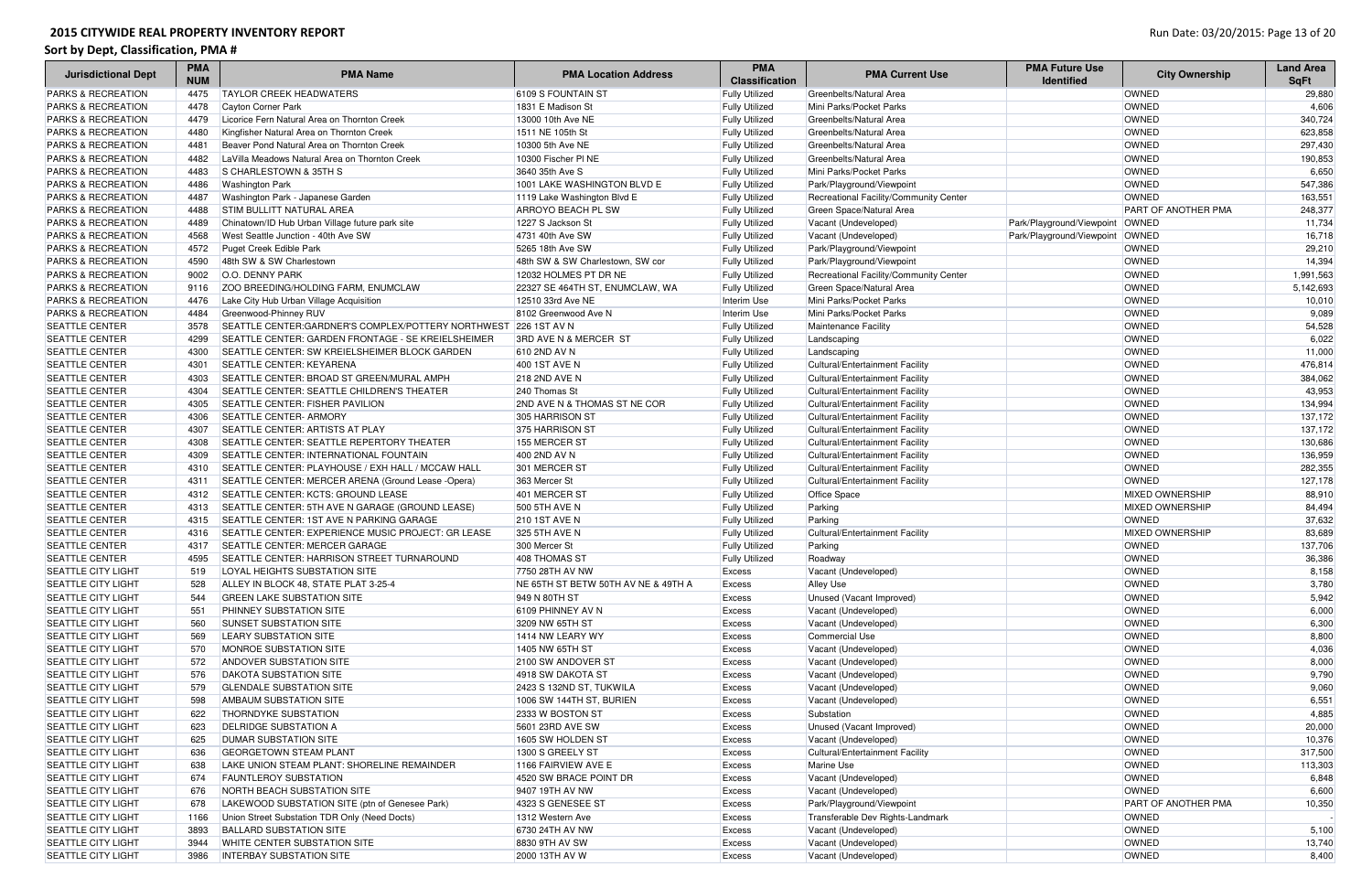| <b>Jurisdictional Dept</b> | <b>PMA</b><br><b>NUM</b> | <b>PMA Name</b>                                     | <b>PMA Location Address</b>    | <b>PMA</b><br><b>Classification</b> | <b>PMA Current Use</b>         | <b>PMA Future Use</b><br><b>Identified</b> | <b>City Ownership</b>  | <b>Land Area</b><br><b>SqFt</b> |
|----------------------------|--------------------------|-----------------------------------------------------|--------------------------------|-------------------------------------|--------------------------------|--------------------------------------------|------------------------|---------------------------------|
| <b>SEATTLE CITY LIGHT</b>  | 3991                     | AVALON SUBSTATION SITE - Leased Out                 | 35TH AV SW & SW GENESEE ST     | Excess                              | <b>Commercial Use</b>          |                                            | <b>OWNED</b>           | 17,000                          |
| <b>SEATTLE CITY LIGHT</b>  | 4026                     | BATTERY STREET SUBSTATION (FORMER)                  | 2330 WESTERN AV                | <b>Excess</b>                       | Unused (Vacant Improved)       | Not available                              | OWNED                  | 7,359                           |
| <b>SEATTLE CITY LIGHT</b>  | 4171                     | <b>Roy Street Shops</b>                             | 800 ALOHA ST                   | <b>Excess</b>                       | Warehouse / Storage (Covered)  |                                            | OWNED                  | 65,677                          |
| <b>SEATTLE CITY LIGHT</b>  | 4549                     | <b>CLARK RESIDENCE - LEASED OUT</b>                 | 3814 4TH AVE NE                | <b>Excess</b>                       | Residential                    |                                            | <b>OWNED</b>           | 8,000                           |
| <b>SEATTLE CITY LIGHT</b>  | 509                      | <b>OLYMPIC SUBSTATION</b>                           | 8032 15TH AV NW                | <b>Fully Utilized</b>               | Warehouse / Storage (Covered)  |                                            | <b>OWNED</b>           | 6,767                           |
| <b>SEATTLE CITY LIGHT</b>  | 511                      | <b>CRESTON-NELSON SUBSTATION</b>                    | 5161 S CRESTON ST              | <b>Fully Utilized</b>               | Substation                     |                                            | <b>OWNED</b>           | 69,626                          |
| <b>SEATTLE CITY LIGHT</b>  | 512                      | BEACON HILL TRANSMISSION LINE R/W NO. 9             | 5399 S CRESTON ST              | <b>Fully Utilized</b>               | Transmission Line Right-of-Way |                                            | <b>OWNED</b>           | 2,346                           |
| <b>SEATTLE CITY LIGHT</b>  | 520                      | SWITCHING SITE                                      | 6599 PARK PT WY NE             | <b>Fully Utilized</b>               | Utility Site or Facility       |                                            | OWNED                  | 573                             |
| <b>SEATTLE CITY LIGHT</b>  | 521                      | PSE TRANS LINE R/W (PART ESMT)                      | 10000 AIRPORT WY S             | <b>Fully Utilized</b>               | Transmission Line Right-of-Way |                                            | <b>MIXED OWNERSHIP</b> | 235,886                         |
| <b>SEATTLE CITY LIGHT</b>  | 525                      | <b>DUWAMISH CRESTON TRANS LINE R/W</b>              | 10999 51ST AV S. TUKWILA       | <b>Fully Utilized</b>               | Transmission Line Right-of-Way |                                            | <b>OWNED</b>           | 289,297                         |
| <b>SEATTLE CITY LIGHT</b>  | 531                      | Duwamish Substation                                 | 10000 W MARGINAL PL S, KING CO | <b>Fully Utilized</b>               | Substation                     |                                            | OWNED                  | 197,762                         |
| <b>SEATTLE CITY LIGHT</b>  | 532                      | DUWAMISH-DELRIDGE TRANS LINE R/W NO.                | 11100 E MARGINAL WY S          | <b>Fully Utilized</b>               | Transmission Line Right-of-Way |                                            | OWNED                  | 1,291,882                       |
| <b>SEATTLE CITY LIGHT</b>  | 534                      | <b>ECKSTEIN SUBSTATION SITE</b>                     | 7711 35TH AV NE                | <b>Fully Utilized</b>               | Unused (Vacant Improved)       | <b>Power Facility</b>                      | OWNED                  | 7,726                           |
| <b>SEATTLE CITY LIGHT</b>  | 539                      | NORTH SUBSTATION                                    | 814 NE 75TH ST                 | <b>Fully Utilized</b>               | Substation                     |                                            | <b>OWNED</b>           | 200,023                         |
| <b>SEATTLE CITY LIGHT</b>  | 541                      | ABC TRANS LINE (PART ESMT)                          | 804 NE 185TH ST, SHORELINE     | <b>Fully Utilized</b>               | Transmission Line Right-of-Way |                                            | <b>MIXED OWNERSHIP</b> | 123,023                         |
| <b>SEATTLE CITY LIGHT</b>  | 542                      | NORTHEAST SUBSTATION SITE                           | 900 NE 185TH ST, SHORELINE     | <b>Fully Utilized</b>               | Multi-Use Trail                | Substation                                 | <b>OWNED</b>           | 37,747                          |
| <b>SEATTLE CITY LIGHT</b>  | 545                      | <b>PNT TRANSMISSION LINE R/W NO. 1</b>              | 614 N 105TH ST                 | <b>Fully Utilized</b>               | Transmission Line Right-of-Way |                                            | <b>OWNED</b>           | 2,315,530                       |
| <b>SEATTLE CITY LIGHT</b>  | 550                      | MASSACHUSETTS SUBSTATION                            | <b>1555 UTAH AV S</b>          | <b>Fully Utilized</b>               | Substation                     |                                            | OWNED                  | 79,270                          |
| <b>SEATTLE CITY LIGHT</b>  | 566                      | BEACON HILL TRANSMISSION LINE R/W NO. 8             | 8098 S 128TH ST, KING CO       | <b>Fully Utilized</b>               | Transmission Line Right-of-Way |                                            | OWNED                  | 104,901                         |
| <b>SEATTLE CITY LIGHT</b>  | 571                      | <b>CANAL SUBSTATION</b>                             | 614 NW 46TH ST                 | <b>Fully Utilized</b>               | Substation                     |                                            | OWNED                  | 165,962                         |
| <b>SEATTLE CITY LIGHT</b>  | 573                      | LAKE WA SHIP CANAL TOWER SITE NO. 1                 | 3616 3RD AV NW                 | <b>Fully Utilized</b>               | Utility Site or Facility       |                                            | OWNED                  | 5,402                           |
| <b>SEATTLE CITY LIGHT</b>  | 577                      | <b>MAGNOLIA SUBSTATION</b>                          | 3120 W GROVER ST               | <b>Fully Utilized</b>               | Warehouse / Storage (Covered)  |                                            | OWNED                  | 18,000                          |
| <b>SEATTLE CITY LIGHT</b>  | 581                      | <b>HIGHLINE SUBSTATION SITE</b>                     | 399 S 136TH ST, BURIEN         | <b>Fully Utilized</b>               | Vacant (Undeveloped)           | Substation                                 | OWNED                  | 212,501                         |
| <b>SEATTLE CITY LIGHT</b>  | 582                      | <b>SOUTH SERVICE CENTER</b>                         | 400 SPOKANE ST                 | <b>Fully Utilized</b>               | Maintenance Facility           |                                            | OWNED                  | 1,083,168                       |
| <b>SEATTLE CITY LIGHT</b>  | 589                      | BEACON HILL TRANSMISSION LINE R/W NO. 10            | 4598 11TH AV S                 | <b>Fully Utilized</b>               | Transmission Line Right-of-Way |                                            | OWNED                  | 163                             |
| <b>SEATTLE CITY LIGHT</b>  | 590                      | BEACON HILL TRANSMISSION LINE R/W NO. 1 (PART ESMT) | 8830 9TH AV SW                 | <b>Fully Utilized</b>               | Transmission Line Right-of-Way |                                            | <b>MIXED OWNERSHIP</b> | 6,814,269                       |
| <b>SEATTLE CITY LIGHT</b>  | 597                      | SHORELINE SUBSTATION                                | MERIDIAN AV N & N 163-165TH ST | <b>Fully Utilized</b>               | Substation                     |                                            | <b>OWNED</b>           | 257,756                         |
| <b>SEATTLE CITY LIGHT</b>  | 599                      | SEATTLE-TACOMA TIE LINE (PART ESMT)                 | 3698 E MARGINAL WY S           | <b>Fully Utilized</b>               | Transmission Line Right-of-Way |                                            | <b>MIXED OWNERSHIP</b> | 13,431                          |
| <b>SEATTLE CITY LIGHT</b>  | 602                      | LAKE WA SHIP CANAL TOWER SITE NO. 2                 | 419 N 34TH ST                  | <b>Fully Utilized</b>               | Transmission Line Right-of-Way |                                            | <b>OWNED</b>           | 5,051                           |
| <b>SEATTLE CITY LIGHT</b>  | 603                      | LAKE WA SHIP CANAL TRANSMISSION LINE                | 100 DRAVUS ST                  | <b>Fully Utilized</b>               | Transmission Line Right-of-Way |                                            | <b>OWNED</b>           | 20,952                          |
| <b>SEATTLE CITY LIGHT</b>  | 606                      | <b>PUGET PARK CROSSING OF S DELRIDGE 250KV LINE</b> | 16TH AV SW                     | <b>Fully Utilized</b>               | Transmission Line Right-of-Way |                                            | <b>OWNED</b>           | 22,464                          |
| <b>SEATTLE CITY LIGHT</b>  | 620                      | <b>DISTRIBUTION LINE NR COLUMBIA SUBSTATION</b>     | 5398 RENTON AV S               | <b>Fully Utilized</b>               | <b>Power Facility</b>          |                                            | <b>OWNED</b>           | 793                             |
| <b>SEATTLE CITY LIGHT</b>  | 621                      | <b>DAWSON SUBSTATION</b>                            | 5211 47TH AV SW                | <b>Fully Utilized</b>               | Substation                     |                                            | OWNED                  | 5,760                           |
| <b>SEATTLE CITY LIGHT</b>  | 626                      | MORGAN STREET SUBSTATION                            | 4118 SW MORGAN ST              | <b>Fully Utilized</b>               | Substation                     |                                            | OWNED                  | 4,537                           |
| <b>SEATTLE CITY LIGHT</b>  | 627                      | <b>BRIGHTON SUBSTATION SITE</b>                     | 7112 RAINIER AV S              | <b>Fully Utilized</b>               | Vacant (Undeveloped)           | Residential                                | OWNED                  | 9,698                           |
| <b>SEATTLE CITY LIGHT</b>  | 628                      | BEACON HILL TRANSMISSION LINE R/W NO. 7             | 7298 35TH AV S                 | <b>Fully Utilized</b>               | Transmission Line Right-of-Way |                                            | OWNED                  | 56                              |
| <b>SEATTLE CITY LIGHT</b>  | 634                      | CAPITOL SUBSTATION SITE                             | 324 15TH AV E                  | <b>Fully Utilized</b>               | Vacant (Undeveloped)           |                                            | <b>OWNED</b>           | 4,867                           |
| <b>SEATTLE CITY LIGHT</b>  | 637                      | <b>BELLEVUE SUBSTATION SITE</b>                     | 210 BELLEVUE AV E              | <b>Fully Utilized</b>               | Unused (Vacant Improved)       | Park/Playground/Viewpoint OWNED            |                        | 11,759                          |
| <b>SEATTLE CITY LIGHT</b>  | 639                      | MERCER SUBSTATION SITE                              | 411 E MERCER ST                | <b>Fully Utilized</b>               | Unused (Vacant Improved)       |                                            | OWNED                  | 2,700                           |
| <b>SEATTLE CITY LIGHT</b>  | 640                      | <b>BROAD ST SUBSTATION</b>                          | 319 SIXTH AV N                 | <b>Fully Utilized</b>               | Substation                     |                                            | OWNED                  | 89,793                          |
| <b>SEATTLE CITY LIGHT</b>  | 652                      | UNION STREET SUBSTATION                             | 1312 WESTERN AV                | <b>Fully Utilized</b>               | Substation                     |                                            | OWNED                  | 21,750                          |
| <b>SEATTLE CITY LIGHT</b>  | 653                      | NORTH SERVICE CENTER                                | 1300 N 97th St                 | <b>Fully Utilized</b>               | Maintenance Facility           |                                            | <b>OWNED</b>           | 448,298                         |
| <b>SEATTLE CITY LIGHT</b>  | 661                      | CAMBRIDGE CORRIDOR TRANSMISSION LINE R/W            | 9401 E MARGINAL WY S, TUKWILA  | <b>Fully Utilized</b>               | Transmission Line Right-of-Way |                                            | OWNED                  | 120,819                         |
| <b>SEATTLE CITY LIGHT</b>  | 662                      | E PINE SUBSTATION                                   | 1555 23RD AV                   | <b>Fully Utilized</b>               | Substation                     |                                            | OWNED                  | 61,949                          |
| <b>SEATTLE CITY LIGHT</b>  | 665                      | BEACON HILL TRANSMISSION LINE R/W NO. 6             | 9099 VALDEZ AV S               | <b>Fully Utilized</b>               | Transmission Line Right-of-Way |                                            | OWNED                  | 143                             |
| <b>SEATTLE CITY LIGHT</b>  | 677                      | ARBOR HEIGHTS SUBSTATION SITE                       | 9450 34TH AV SW                | <b>Fully Utilized</b>               | Vacant (Undeveloped)           |                                            | OWNED                  | 13,387                          |
| <b>SEATTLE CITY LIGHT</b>  | 3250                     | PNT TRANSMISSION LINE R/W NO. 2                     | 19298 STONE AV N, SHORELINE    | <b>Fully Utilized</b>               | Utility Site or Facility       |                                            | OWNED                  | 8,441                           |
| <b>SEATTLE CITY LIGHT</b>  | 3482                     | W DUWAMISH GREENSPACE: SEATTLE CITY LIGHT NO. 1     | 8899 1ST AV S                  | <b>Fully Utilized</b>               | Green Space/Natural Area       |                                            | OWNED                  | 54,665                          |
| <b>SEATTLE CITY LIGHT</b>  | 3891                     | <b>OBSERVATORY COURTS: SCL PORTION</b>              | 1417 Warren Ave N              | <b>Fully Utilized</b>               | Substation                     |                                            | OWNED                  | 5,160                           |
| <b>SEATTLE CITY LIGHT</b>  | 3904                     | LAURELHURST SUBSTATION                              | 4502 NE 41ST ST                | <b>Fully Utilized</b>               | <b>Power Facility</b>          |                                            | OWNED                  | 11,971                          |
| <b>SEATTLE CITY LIGHT</b>  | 3945                     | <b>ROXBURY SUBSTATION SITE</b>                      | 9370 52ND AVE S                | <b>Fully Utilized</b>               | <b>Power Facility</b>          |                                            | <b>OWNED</b>           | 11,300                          |
| <b>SEATTLE CITY LIGHT</b>  | 3976                     | SCL HIGH-VOLTAGE LINE OVER SHIP CANAL - part Lease  | <b>FUHRMANN &amp; EASTLAKE</b> | <b>Fully Utilized</b>               | Transmission Line Right-of-Way |                                            | OWNED                  | 82,059                          |
| <b>SEATTLE CITY LIGHT</b>  | 3992                     | <b>DELRIDGE SUBSTATION B</b>                        | 4900 18th Ave SW               | <b>Fully Utilized</b>               | Substation                     |                                            | OWNED                  | 11,732                          |
| <b>SEATTLE CITY LIGHT</b>  | 4039                     | DUWAMISH-WHITE CENTER TRANS LINE R/W                | 9898 8TH AV S, KING CO         | <b>Fully Utilized</b>               | Transmission Line Right-of-Way |                                            | <b>OWNED</b>           | 404,988                         |
| <b>SEATTLE CITY LIGHT</b>  | 4052                     | UNIVERSITY UNIT SUBSTN SITE: LANDSCAPE STORAGE      | 711 NE NORTHLAKE PL            | <b>Fully Utilized</b>               | Warehouse / Storage (Covered)  |                                            | <b>OWNED</b>           | 7,056                           |
| <b>SEATTLE CITY LIGHT</b>  | 4056                     | UNIVERSITY RECEIVING SUBSTATION                     | 409 NE PACIFIC ST              | <b>Fully Utilized</b>               | Substation                     |                                            | OWNED                  | 69,602                          |
| <b>SEATTLE CITY LIGHT</b>  | 4058                     | NORTHWEST SUBSTATION SITE                           | 1299 N 192ND ST, SHORELINE     | <b>Fully Utilized</b>               | <b>Commercial Use</b>          | Substation                                 | <b>OWNED</b>           | 31,396                          |
| <b>SEATTLE CITY LIGHT</b>  | 4239                     | <b>DELRIDGE RECEIVING SUBSTATION</b>                | 5935 26TH AV SW                | <b>Fully Utilized</b>               | Substation                     |                                            | OWNED                  | 100,000                         |
| <b>SEATTLE CITY LIGHT</b>  | 4279                     | <b>INTERBAY SUBSTATION</b>                          | 3222 17TH AV W                 | <b>Fully Utilized</b>               | Unused (Vacant Improved)       | Substation                                 | OWNED                  | 33,503                          |
| <b>SEATTLE CITY LIGHT</b>  | 4394                     | NORTH DOWNTOWN SUBSTATION (under contruction)       | 1250 DENNY WAY                 | <b>Fully Utilized</b>               | Parking                        | Substation                                 | OWNED                  | 105,620                         |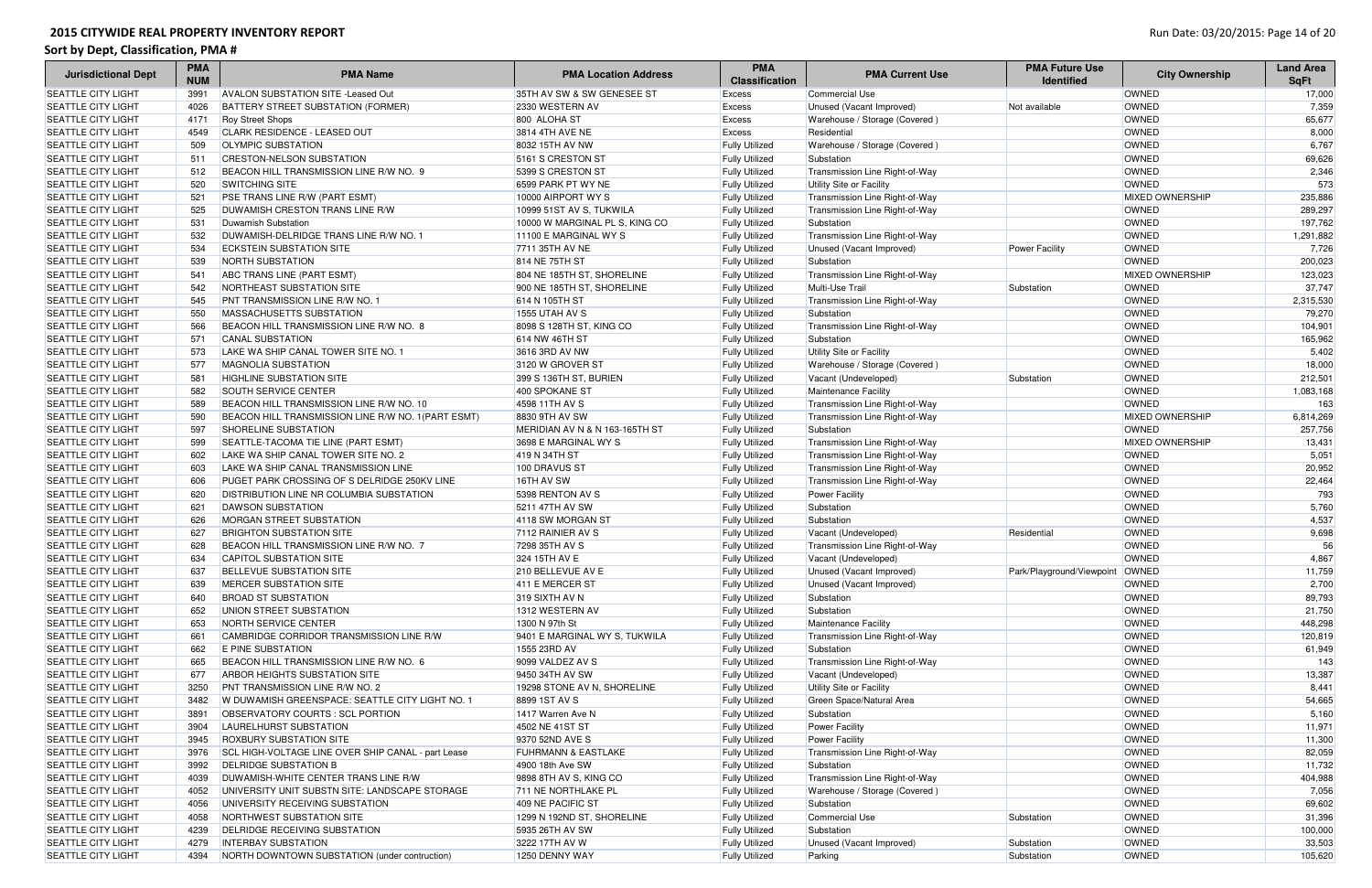| <b>Jurisdictional Dept</b>                             | <b>PMA</b><br><b>NUM</b> | <b>PMA Name</b>                                              | <b>PMA Location Address</b>          | <b>PMA</b><br><b>Classification</b>            | <b>PMA Current Use</b>                         | <b>PMA Future Use</b><br><b>Identified</b> | <b>City Ownership</b>      | <b>Land Area</b><br><b>SqFt</b> |
|--------------------------------------------------------|--------------------------|--------------------------------------------------------------|--------------------------------------|------------------------------------------------|------------------------------------------------|--------------------------------------------|----------------------------|---------------------------------|
| SEATTLE CITY LIGHT                                     | 9005                     | EASTSIDE TRANSMISSION LINE (PART OWNED) - KING CO            | <b>KING CO</b>                       | <b>Fully Utilized</b>                          | Utility Site or Facility                       |                                            | <b>MIXED OWNERSHIP</b>     | 1,094,714                       |
| <b>SEATTLE CITY LIGHT</b>                              | 9009                     | BOTHELL RECEIVING SUBSTATION - SNOHOMISH CO                  | 3712 156th SE Bothell SNOHOMISH CO   | <b>Fully Utilized</b>                          | Utility Site or Facility                       |                                            | <b>OWNED</b>               | 2,873,492                       |
| <b>SEATTLE CITY LIGHT</b>                              | 9010                     | Boundary Project - PEND OREILLE CO                           | <b>PEND OREILLE CO</b>               | <b>Fully Utilized</b>                          | Utility Site or Facility                       |                                            | OWNED                      | 35,838,152                      |
| <b>SEATTLE CITY LIGHT</b>                              | 9011                     | CEDAR FALLS TRANS LINE R/W (PART ESMT) - KING CO             | KING CO                              | <b>Fully Utilized</b>                          | Utility Site or Facility                       |                                            | <b>MIXED OWNERSHIP</b>     | 267,043                         |
| <b>SEATTLE CITY LIGHT</b>                              | 9014                     | <b>DIABLO LAKE RESORT - WHATCOM CO</b>                       | 503 Newhalem Street; WHATCOM CO      | <b>Fully Utilized</b>                          | Utility Site or Facility                       | <b>Training Facility</b>                   | <b>OWNED</b>               | 1,801,241                       |
| <b>SEATTLE CITY LIGHT</b>                              | 9015                     | <b>DUCK POND II - PEND OREILLE CO</b>                        | <b>PEND OREILLE CO</b>               | <b>Fully Utilized</b>                          | Wildlife/Fish Habitat                          |                                            | OWNED                      | 8,040,033                       |
| <b>SEATTLE CITY LIGHT</b>                              | 9018                     | HOLLYWOOD HOUSING AREA - WHATCOM CO                          | <b>WHATCOM CO</b>                    | <b>Fully Utilized</b>                          | Utility Site or Facility                       |                                            | OWNED                      | 1,898,269                       |
| <b>SEATTLE CITY LIGHT</b>                              | 9019                     | Illabot South ESA - SKAGIT CO                                | <b>SKAGIT CO</b>                     | <b>Fully Utilized</b>                          | Wildlife/Fish Habitat                          |                                            | OWNED                      | 46,279,250                      |
| <b>SEATTLE CITY LIGHT</b>                              | 9020                     | JIM CREEK TRANSMISSION LINE R/W - SNOHOMISH CO               | SNOHOMISH CO                         | <b>Fully Utilized</b>                          | Utility Site or Facility                       |                                            | OWNED                      | 486,299                         |
| <b>SEATTLE CITY LIGHT</b>                              | 9021                     | MINERAL SURVEY NO 913 - PEND OREILLE CO                      | <b>PEND OREILLE CO</b>               | <b>Fully Utilized</b>                          | Utility Site or Facility                       |                                            | OWNED                      | 604,116                         |
| <b>SEATTLE CITY LIGHT</b>                              | 9022                     | MINERAL SURVEY NO 808 - PEND OREILLE CO                      | <b>PEND OREILLE CO</b>               | <b>Fully Utilized</b>                          | Utility Site or Facility                       |                                            | OWNED                      | 4,211,816                       |
| <b>SEATTLE CITY LIGHT</b>                              | 9023                     | NEWHALEM, WA - WHATCOM CO                                    | 503 Newhalem Street WHATCOM CO       | <b>Fully Utilized</b>                          | Utility Site or Facility                       |                                            | OWNED                      | 2,504,034                       |
| <b>SEATTLE CITY LIGHT</b>                              | 9024                     | Nooksack ESA - SKAGIT CO                                     | <b>SKAGIT CO</b>                     | <b>Fully Utilized</b>                          | Wildlife/Fish Habitat                          |                                            | OWNED                      | 146,014,531                     |
| <b>SEATTLE CITY LIGHT</b>                              | 9025                     | Bear Lake ESA - SKAGIT CO                                    | <b>SKAGIT CO</b>                     | <b>Fully Utilized</b>                          | Wildlife/Fish Habitat                          |                                            | OWNED                      | 6,854,824                       |
| <b>SEATTLE CITY LIGHT</b>                              | 9029                     | <b>SKAGIT PARCEL</b>                                         | <b>SKAGIT CO</b>                     | <b>Fully Utilized</b>                          | Utility Site or Facility                       |                                            | OWNED                      | 541,168                         |
| <b>SEATTLE CITY LIGHT</b>                              | 9030                     | <b>SKAGIT RAILWAY</b>                                        | Newhalem, Wa SKAGIT CO               | <b>Fully Utilized</b>                          | Cultural/Entertainment Facility                |                                            | <b>PART OF ANOTHER PMA</b> | 200                             |
| <b>SEATTLE CITY LIGHT</b>                              | 9054                     | Illabot North ESA - SKAGIT CO                                | <b>SKAGIT CO</b>                     | <b>Fully Utilized</b>                          | <b>Wildlife/Fish Habitat</b>                   |                                            | <b>OWNED</b>               | 32,649,834                      |
| <b>SEATTLE CITY LIGHT</b>                              | 9055                     | Bacon Creek ESA - SKAGIT CO                                  | <b>SKAGIT CO</b>                     | <b>Fully Utilized</b>                          | Wildlife/Fish Habitat                          |                                            | <b>OWNED</b>               | 5,227,200                       |
| <b>SEATTLE CITY LIGHT</b>                              | 9056                     | Dan Creek ESA - SNOHOMISH CO                                 | SNOHOMISH CO                         | <b>Fully Utilized</b>                          | Wildlife/Fish Habitat                          |                                            | <b>OWNED</b>               | 1,389,564                       |
| <b>SEATTLE CITY LIGHT</b>                              | 9057                     | Barnaby Slough (Wildlife) - SKAGIT CO                        | <b>SKAGIT CO</b>                     | <b>Fully Utilized</b>                          | <b>Wildlife/Fish Habitat</b>                   |                                            | <b>OWNED</b>               | 9,567,082                       |
| <b>SEATTLE CITY LIGHT</b>                              | 9058                     | SKAGIT BLOCK WILDLIFE AREA (PART LIFE ESTATE)                | SKAGIT CO                            | <b>Fully Utilized</b>                          | <b>Wildlife/Fish Habitat</b>                   |                                            | <b>MIXED OWNERSHIP</b>     | 3,011,304                       |
| <b>SEATTLE CITY LIGHT</b>                              | 9059                     | McLeod ESA - SKAGIT: LIFE ESTATE                             | SKAGIT CO                            | <b>Fully Utilized</b>                          | <b>Wildlife/Fish Habitat</b>                   |                                            | <b>MIXED OWNERSHIP</b>     | 2,565,250                       |
| <b>SEATTLE CITY LIGHT</b>                              | 9061                     | O' Brien Creek ESA - SKAGIT CO                               | <b>SKAGIT CO</b>                     | <b>Fully Utilized</b>                          | <b>Wildlife/Fish Habitat</b>                   |                                            | <b>OWNED</b>               | 31,106,596                      |
| <b>SEATTLE CITY LIGHT</b>                              | 9099                     | Suiattle RM 6.32-7.81 ESA -SKAGIT CO (PART ESMT)             | <b>SKAGIT CO</b>                     | <b>Fully Utilized</b>                          | <b>Wildlife/Fish Habitat</b>                   |                                            | <b>MIXED OWNERSHIP</b>     | 5,747,742                       |
| <b>SEATTLE CITY LIGHT</b>                              | 9103                     | Gilligan Creek ESA - SKAGIT CO                               | <b>SKAGIT CO, WA</b>                 | <b>Fully Utilized</b>                          | <b>Wildlife/Fish Habitat</b>                   |                                            | OWNED                      | 716,152                         |
| <b>SEATTLE CITY LIGHT</b>                              | 9104                     | Sauk Island ESA - SKAGIT CO                                  | SKAGIT CO, WA                        | <b>Fully Utilized</b>                          | Wildlife/Fish Habitat                          |                                            | OWNED                      | 9,016,920                       |
| <b>SEATTLE CITY LIGHT</b>                              | 9106                     | North Sauk ESA - SKAGIT Co                                   | <b>SKAGIT CO</b>                     | <b>Fully Utilized</b>                          | Wildlife/Fish Habitat                          |                                            | <b>OWNED</b>               | 6,185,520                       |
| <b>SEATTLE CITY LIGHT</b>                              | 9107                     | Tolt RM 4.89-4.93 ESA - KING CO                              | KING CO, WA                          | <b>Fully Utilized</b>                          | Wildlife/Fish Habitat                          |                                            | OWNED                      | 169,273                         |
| <b>SEATTLE CITY LIGHT</b>                              | 9108                     | Johnson ESA - SKAGIT CO                                      | SKAGIT CO, WA                        | <b>Fully Utilized</b>                          | <b>Wildlife/Fish Habitat</b>                   |                                            | OWNED                      | 3,218,329                       |
| <b>SEATTLE CITY LIGHT</b>                              | 9109                     | Sauk Wetland ESA - SKAGIT CO                                 | SKAGIT CO, WA                        | <b>Fully Utilized</b>                          | <b>Wildlife/Fish Habitat</b>                   |                                            | <b>OWNED</b>               | 3,521,315                       |
| <b>SEATTLE CITY LIGHT</b>                              | 9110                     | Tolt RM 4.93-4.95 ESA - KING CO                              | KING CO                              | <b>Fully Utilized</b>                          | Wildlife/Fish Habitat                          |                                            | OWNED                      | 22,900                          |
| <b>SEATTLE CITY LIGHT</b>                              | 9111                     | Sauk Floodplain ESA - SNOHOMISH CO                           | <b>SNOHOMISH CO</b>                  | <b>Fully Utilized</b>                          | Wildlife/Fish Habitat                          |                                            | OWNED                      | 5,372,710                       |
| <b>SEATTLE CITY LIGHT</b>                              | 9112                     | <b>STEPHENS</b>                                              | 4031 336TH AV NE CARNATION           | <b>Fully Utilized</b>                          | Wildlife/Fish Habitat                          |                                            | OWNED                      | 887,753                         |
| <b>SEATTLE CITY LIGHT</b>                              | 9113                     | Tolt RM 3.7-4.2 ESA - KING CO                                | KING CO                              | <b>Fully Utilized</b>                          | Wildlife/Fish Habitat                          |                                            | OWNED                      | 654,706                         |
| <b>SEATTLE CITY LIGHT</b>                              | 9114                     | Tolt RM 4.95-5 ESA - KING CO                                 | KING CO, WA                          | <b>Fully Utilized</b>                          | Wildlife/Fish Habitat                          |                                            | OWNED                      | 584,139                         |
| <b>SEATTLE CITY LIGHT</b>                              | 9115                     | Tolt ESA - KING CO                                           | KING CO, WA                          | <b>Fully Utilized</b>                          | Wildlife/Fish Habitat                          |                                            | OWNED                      | 35,660                          |
| <b>SEATTLE CITY LIGHT</b>                              |                          | 9120 NORTH MOUNTAIN SUBSTATION, ARLINGTON - SNOHOMISH CO     | 30333 435TH AVE NE, ARLINGTON        | <b>Fully Utilized</b>                          | Power Facility                                 |                                            | OWNED                      | 428,630                         |
| <b>SEATTLE CITY LIGHT</b>                              |                          | 9122   Iron Mountain Ranch ESA - SKAGIT CO                   | SECS 17-21 TWP 35N RGE 7E SKAGIT CO  | <b>Fully Utilized</b>                          | <b>Wildlife/Fish Habitat</b>                   |                                            | OWNED                      | 10,170,388                      |
| <b>SEATTLE CITY LIGHT</b>                              |                          | 9123 Anderson Creek ESA - SKAGIT CO                          | SKAGIT CO, WA                        | <b>Fully Utilized</b>                          | Wildlife/Fish Habitat                          |                                            | OWNED                      | 17,434,949                      |
| <b>SEATTLE CITY LIGHT</b>                              |                          | 9124 Cumberland Creek ESA - SKAGIT CO                        | <b>SKAGIT CO</b>                     | <b>Fully Utilized</b>                          | Wildlife/Fish Habitat                          |                                            | OWNED                      | 1,875,693                       |
| <b>SEATTLE CITY LIGHT</b>                              | 9128                     | O'Toole Creek 2 ESA - SKAGIT CO                              | <b>SKAGIT CO</b>                     | <b>Fully Utilized</b>                          | Wildlife/Fish Habitat                          |                                            | OWNED<br><b>OWNED</b>      | 179,467                         |
| <b>SEATTLE CITY LIGHT</b><br><b>SEATTLE CITY LIGHT</b> | 9129                     | O'Toole Creek 1 ESA - SKAGIT CO<br>Mill Creek ESA- SKAGIT CO | <b>SKAGIT CO</b><br><b>SKAGIT CO</b> | <b>Fully Utilized</b>                          | Wildlife/Fish Habitat<br>Wildlife/Fish Habitat |                                            | OWNED                      | 343,252<br>1,789,444            |
| <b>SEATTLE CITY LIGHT</b>                              | 9130<br>9131             | Boulder Creek ESA - SKAGIT CO                                | <b>SKAGIT CO</b>                     | <b>Fully Utilized</b>                          | <b>Wildlife/Fish Habitat</b>                   |                                            | OWNED                      | 48,716,217                      |
| <b>SEATTLE CITY LIGHT</b>                              | 9134                     | Skagit Mainstem ESA - SKAGIT CO                              | <b>SKAGIT CO</b>                     | <b>Fully Utilized</b>                          | Wildlife/Fish Habitat                          |                                            | OWNED                      | 3,969,187                       |
| <b>SEATTLE CITY LIGHT</b>                              |                          | 9135 Ross Island Slough ESA - SKAGIT CO                      | <b>SKAGIT CO</b>                     | <b>Fully Utilized</b>                          | Wildlife/Fish Habitat                          |                                            | OWNED                      | 1,562,932                       |
| <b>SEATTLE CITY LIGHT</b>                              |                          | 9142 BLACKS WHOLESALE - KING CO                              | KING CO                              | <b>Fully Utilized</b><br><b>Fully Utilized</b> | Wildlife/Fish Habitat                          |                                            | OWNED                      | 12,320                          |
| <b>SEATTLE CITY LIGHT</b>                              |                          | 9143 Barr Creek ESA - SKAGIT CO                              | <b>SKAGIT CO</b>                     | <b>Fully Utilized</b>                          | Wildlife/Fish Habitat                          |                                            | OWNED                      | 430,221                         |
| <b>SEATTLE CITY LIGHT</b>                              | 9144                     | Goodwin ESA - SKAGIT CO                                      | <b>SKAGIT CO</b>                     | <b>Fully Utilized</b>                          | <b>Wildlife/Fish Habitat</b>                   |                                            | <b>OWNED</b>               | 3,484,800                       |
| <b>SEATTLE CITY LIGHT</b>                              | 9146                     | Finney Creek ESA - SKAGIT CO                                 | <b>SKAGIT RIVER, SKAGIT CO</b>       | <b>Fully Utilized</b>                          | Wildlife/Fish Habitat                          |                                            | OWNED                      | 27,878,400                      |
| <b>SEATTLE CITY LIGHT</b>                              | 9147                     | Savage Slough ESA - SKAGIT CO                                | SAVAGE SLOUGH SKAGIT CO              | <b>Fully Utilized</b>                          | Wildlife/Fish Habitat                          |                                            | OWNED                      | 2,566,555                       |
| <b>SEATTLE CITY LIGHT</b>                              | 9149                     | Granstrom ESA - SKAGIT COUNTY                                | <b>SAUK RIVER SKAGIT CO</b>          | <b>Fully Utilized</b>                          | Wildlife/Fish Habitat                          |                                            | OWNED                      | 2,457,655                       |
| <b>SEATTLE CITY LIGHT</b>                              | 9152                     | GOODYEAR NELSON - SKAGIT CO                                  | N SID OF S SKAGIT HWY, SKAGIT CO     | <b>Fully Utilized</b>                          | Wildlife/Fish Habitat                          |                                            | OWNED                      | 283,140                         |
| <b>SEATTLE CITY LIGHT</b>                              | 9153                     | <b>FISCHER - SKAGIT CO</b>                                   | PTN GL 7 22-35-7, SKAGIT CO          | <b>Fully Utilized</b>                          | Wildlife/Fish Habitat                          |                                            | OWNED                      | 374,616                         |
| <b>SEATTLE CITY LIGHT</b>                              | 9154                     | Lower Phinney Creek ESA - SKAGIT CO                          | <b>SKAGIT CO</b>                     | <b>Fully Utilized</b>                          | <b>Wildlife/Fish Habitat</b>                   |                                            | OWNED                      | 5,227,200                       |
| <b>SEATTLE CITY LIGHT</b>                              | 9157                     | Jones Creek ESA - SKAGIT CO                                  | <b>SKAGIT CO</b>                     | <b>Fully Utilized</b>                          | Wildlife/Fish Habitat                          |                                            | OWNED                      | 2,787,840                       |
| <b>SEATTLE CITY LIGHT</b>                              | 9158                     | Pressentin Creek ESA - SKAGIT CO                             | SKAGIT CO                            | <b>Fully Utilized</b>                          | Wildlife/Fish Habitat                          |                                            | OWNED                      | 27,894,517                      |
| <b>SEATTLE CITY LIGHT</b>                              | 9159                     | Osterman Creek ESA - SKAGIT CO                               | <b>SKAGIT CO</b>                     | <b>Fully Utilized</b>                          | Wildlife/Fish Habitat                          |                                            | OWNED                      | 435,600                         |
| <b>SEATTLE CITY LIGHT</b>                              | 9161                     | East Sauk ESA - SNOHOMISH CO                                 | SNOHOMISH CO                         | <b>Fully Utilized</b>                          | Wildlife/Fish Habitat                          |                                            | OWNED                      | 2,474,207                       |
| <b>SEATTLE CITY LIGHT</b>                              | 9164                     | Darrington Floodplain ESA - SNOHOMISH CO                     | <b>SNOHOMISH CO</b>                  | <b>Fully Utilized</b>                          | Wildlife/Fish Habitat                          |                                            | OWNED                      | 989,248                         |
|                                                        |                          |                                                              |                                      |                                                |                                                |                                            |                            |                                 |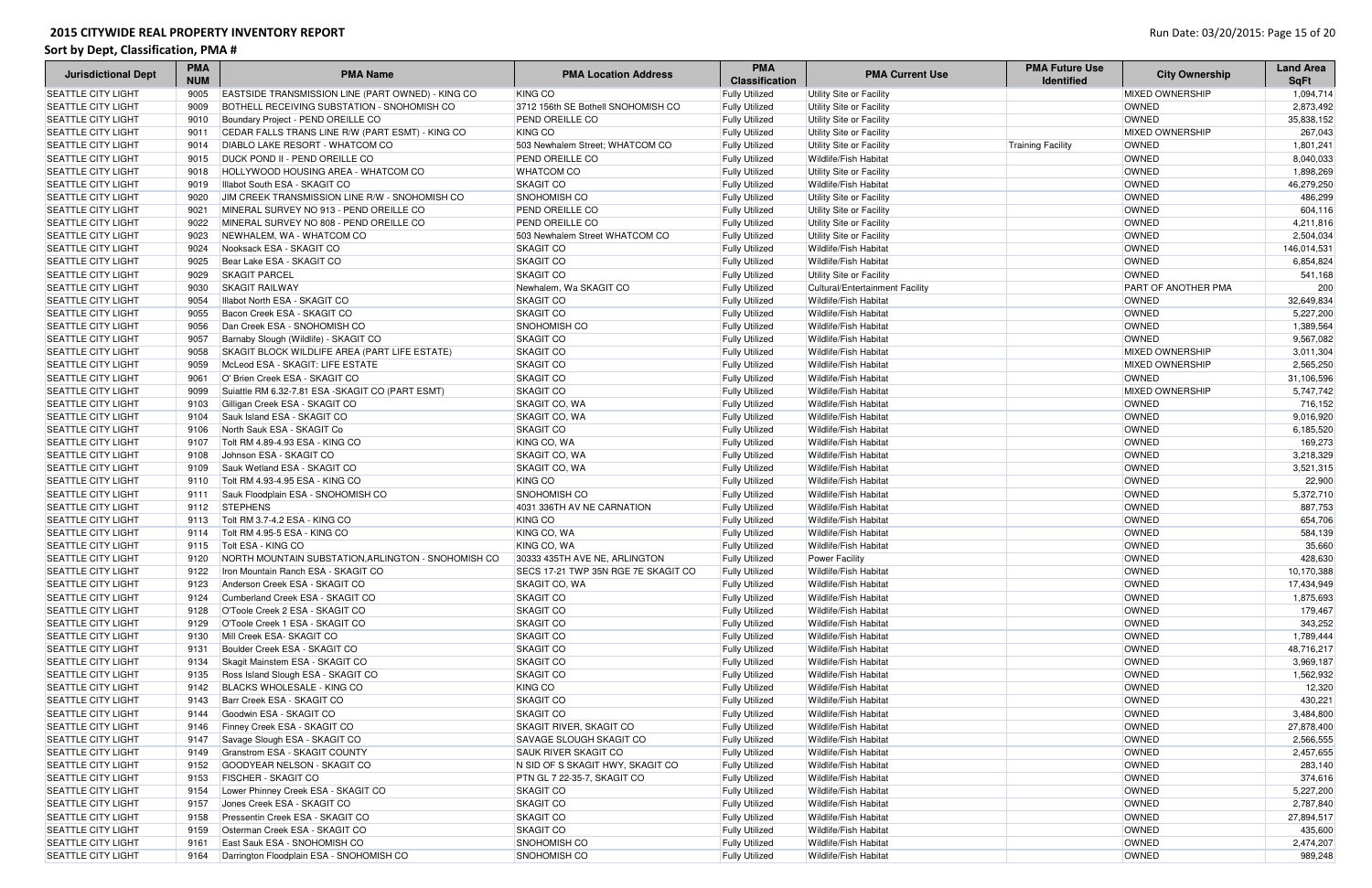| <b>Jurisdictional Dept</b> | <b>PMA</b><br><b>NUM</b> | <b>PMA Name</b>                                    | <b>PMA Location Address</b>         | <b>PMA</b><br><b>Classification</b> | <b>PMA Current Use</b>               | <b>PMA Future Use</b><br><b>Identified</b> | <b>City Ownership</b>          | <b>Land Area</b><br><b>SqFt</b> |
|----------------------------|--------------------------|----------------------------------------------------|-------------------------------------|-------------------------------------|--------------------------------------|--------------------------------------------|--------------------------------|---------------------------------|
| SEATTLE CITY LIGHT         | 9167                     | Tolt 3.5 ESA - KING CO                             | <b>KING CO</b>                      | <b>Fully Utilized</b>               | Wildlife/Fish Habitat                |                                            | <b>OWNED</b>                   | 71,438                          |
| <b>SEATTLE CITY LIGHT</b>  | 9169                     | SAUNDERS - SKAGIT CO                               | <b>SKAGIT CO</b>                    | <b>Fully Utilized</b>               | Wildlife/Fish Habitat                |                                            | OWNED                          | 1,359,072                       |
| <b>SEATTLE CITY LIGHT</b>  | 9174                     | KUNO - SKAGIT CO                                   | <b>SKAGIT CO</b>                    | <b>Fully Utilized</b>               | <b>Wildlife/Fish Habitat</b>         |                                            | OWNED                          | 892,980                         |
| <b>SEATTLE CITY LIGHT</b>  | 9177                     | South Skagit Mainstem ESA - SKAGIT CO              | 48759 CONC SAUK VLY RD SKAGIT CO    | <b>Fully Utilized</b>               | Wildlife/Fish Habitat                |                                            | OWNED                          | 264,409                         |
| <b>SEATTLE CITY LIGHT</b>  | 9180                     | Tolt 5.7 - KING CO                                 | <b>TOLT RIVER, KING CO</b>          | <b>Fully Utilized</b>               | <b>Wildlife/Fish Habitat</b>         |                                            | <b>OWNED</b>                   | 18,730                          |
| <b>SEATTLE CITY LIGHT</b>  | 9182                     | MACOMBER - SKAGIT CO                               | <b>PRESSENTIN CREEK, SKAGIT CO</b>  | <b>Fully Utilized</b>               | Wildlife/Fish Habitat                |                                            | OWNED                          | 2,051,240                       |
| <b>SEATTLE CITY LIGHT</b>  | 9186                     | South Sauk Floodplain ESA - SNOHOMISH CO           | SAUK RIVER, SNOHOMISH CO            | <b>Fully Utilized</b>               | Wildlife/Fish Habitat                |                                            | OWNED                          | 1,420,056                       |
| <b>SEATTLE CITY LIGHT</b>  | 9187                     | Dalles Bridge ESA - SKAGIT CO                      | SKAGIT RIVER, SKAGIT CO             | <b>Fully Utilized</b>               | Wildlife/Fish Habitat                |                                            | OWNED                          | 814,136                         |
| <b>SEATTLE CITY LIGHT</b>  | 9194                     | Cascade River ESA                                  | S Cascade River, SKAGIT CO          | <b>Fully Utilized</b>               | Wildlife/Fish Habitat                |                                            | OWNED                          | 392,040                         |
| <b>SEATTLE CITY LIGHT</b>  | 9195                     | Diobsud Creek Mouth ESA                            | Skagit River, SKAGIT CO             | <b>Fully Utilized</b>               | <b>Wildlife/Fish Habitat</b>         |                                            | OWNED                          | 222,156                         |
| <b>SEATTLE CITY LIGHT</b>  | 9196                     | North of Aldon Creek Skagit Islanded Channel ESA   | Skagit Co                           | <b>Fully Utilized</b>               | <b>Wildlife/Fish Habitat</b>         |                                            | OWNED                          | 119,355                         |
| <b>SEATTLE CITY LIGHT</b>  | 9197                     | Sauk Government Bridge Islanded Side Channel ESA   | 15912 SR 530, Sauk River, Skagit Co | <b>Fully Utilized</b>               | Wildlife/Fish Habitat                |                                            | OWNED                          | 77,367                          |
| <b>SEATTLE CITY LIGHT</b>  | 564                      | MARKET STREET SUBSTATION SITE                      | 2826 NW MARKET ST                   | Interim Use                         | <b>Power Facility</b>                |                                            | OWNED                          | 9,468                           |
| <b>SEATTLE CITY LIGHT</b>  | 4538                     | 1125 N 98TH ST                                     | 1125 N 98TH ST                      | Interim Use                         | <b>Police Facility</b>               | <b>Power Facility</b>                      | OWNED                          | 12,721                          |
| <b>SEATTLE CITY LIGHT</b>  | 546                      | LINDEN AVENUE PARCELS: VACANT                      | N 143RD ST & LINDEN AVE N           | Surplus                             | Vacant (Undeveloped)                 |                                            | OWNED                          | 44,379                          |
| <b>SEATTLE CITY LIGHT</b>  | 641                      | <b>POWER CONTROL CENTER (RETIRED)</b>              | <b>157 ROY ST</b>                   | Underutilized                       | <b>Office Space</b>                  |                                            | OWNED                          | 15,360                          |
| <b>SEATTLE CITY LIGHT</b>  | 9027                     | SAUK RIVER/ROCKPORT TRANSMISSION LINE R/W - SKAGIT | <b>SKAGIT CO</b>                    | Unknown                             | Utility Site or Facility             |                                            | <b>OWNED</b>                   |                                 |
| <b>SEATTLE CITY LIGHT</b>  | 9031                     | SKAGIT TRANSMISSION LINE R/W (PART ESMT)           | <b>SKAGIT CO</b>                    | Unknown                             | Utility Site or Facility             |                                            | <b>MIXED OWNERSHIP</b>         |                                 |
| <b>SEATTLE CITY LIGHT</b>  | 9033                     | SNOHOMISH COUNTY UNKNOWN NO. 1                     | SNOHOMISH CO                        | Unknown                             | Utility Site or Facility             |                                            | OWNED                          |                                 |
| <b>SEATTLE CITY LIGHT</b>  | 9035                     | WEST SIDE ACCESS ROAD REVISION - PEND OREILLE      | <b>PEND OREILLE CO</b>              | Unknown                             | Utility Site or Facility             |                                            | OWNED                          |                                 |
| <b>SEATTLE CITY LIGHT</b>  | 9036                     | <b>ROSS LAKE RESERVOIR - SKAGIT CO</b>             | 503 Newhalem Street SKAGIT CO       | Unknown                             | Utility Site or Facility             |                                            | OWNED                          |                                 |
| <b>SEATTLE CITY LIGHT</b>  | 9038                     | EASTSIDE CABLE TERMINUS - KING CO                  | KING CO                             | Unknown                             | Utility Site or Facility             |                                            | OWNED                          |                                 |
| <b>SEATTLE CITY LIGHT</b>  | 9053                     | <b>SOUTH FORK NOOKSACK WILDLIFE AREA</b>           | <b>SKAGIT CO</b>                    | Unknown                             | Wildlife/Fish Habitat                |                                            | OWNED                          |                                 |
| <b>SEATTLE CITY LIGHT</b>  | 9136                     | Babcock Creek Microwave Comm Bldg - WHATCOM CO     | 2 MILES W OF NEWHALEM WHATCOM CO    | Unknown                             | Telecommunications Facilities        |                                            | <b>UNKNOWN</b>                 | 160                             |
| <b>SEATTLE CITY LIGHT</b>  | 9137                     | French Creek Microwave Comm - SNOHOMISH CO         | SR 530, ARLINGTON, SNOHOMISH CO     | Unknown                             | <b>Telecommunications Facilities</b> |                                            | <b>UNKNOWN</b>                 | 380                             |
| <b>SEATTLE CITY LIGHT</b>  | 9138                     | Gold Mountain Microwave Comm Building - KITSAP CO  | Gold Mountain (Bremerton)           | Unknown                             | <b>Telecommunications Facilities</b> |                                            | <b>UNKNOWN</b>                 | 120                             |
| <b>SEATTLE CITY LIGHT</b>  | 9139                     | Lucky Peak Dam and Plant Buildings                 | 9731 E SR 21, BOISE, ID             | Unknown                             | <b>Power Facility</b>                |                                            | <b>UNKNOWN</b>                 | 40,000                          |
| <b>SEATTLE CITY LIGHT</b>  | 9140                     | Rattlesnake Ridge Microwave Communication Building | RATTLESNAKE RIDGE, WA               | Unknown                             | <b>Telecommunications Facilities</b> |                                            | <b>UNKNOWN</b>                 | 861                             |
| <b>SEATTLE CITY LIGHT</b>  | 9141                     | Segelsen Ridge Microwave Communication Building    | SEGELSEN RIDGE, WA                  | Unknown                             | Telecommunications Facilities        |                                            | <b>UNKNOWN</b>                 | 123                             |
| <b>SEATTLE DOT</b>         | 1069                     | Snippet at 7031 3rd Ave NW                         | 7031 3rd Ave NW                     | <b>Excess</b>                       | Landscaping                          |                                            | <b>OWNED</b>                   | 412                             |
| <b>SEATTLE DOT</b>         | 1587                     | UNKNOWN PMA (NUMBER 1587): land under fremont br   | 3101 FREMONT AV N                   | <b>Excess</b>                       | Vacant (Undeveloped)                 |                                            | <b>CITY OWNERSHIP INFERRED</b> | 34,554                          |
| SEATTLE DOT                | 3324                     | MERCER CORRIDOR PROJECT: 800/816 MERCER ST         | 800 MERCER ST                       | <b>Excess</b>                       | <b>Transportation Uses</b>           |                                            | OWNED                          | 54,220                          |
| SEATTLE DOT                | 3635                     | Excess ROW at 2198 Dexter Ave N                    | 2198 DEXTER WAY N                   | Excess                              | Slope Protection                     |                                            | OWNED                          | 5,477                           |
| SEATTLE DOT                | 3750                     | <b>EXCESS ROW AT SEAVIEW AV NW</b>                 | 5980 SEAVIEW Ave NW                 | Excess                              | Slope Protection                     |                                            | OWNED                          | 19,118                          |
| SEATTLE DOT                | 3781                     | 56th Ave S Roadway                                 | 5597 56TH AV S                      | Excess                              | Roadway                              |                                            | OWNED                          | 1,200                           |
| SEATTLE DOT                | 3782                     | Graham St Parcel                                   | 2201 S Graham St                    | <b>Excess</b>                       | Roadway                              |                                            | OWNED                          | 31,829                          |
| <b>SEATTLE DOT</b>         |                          | 3784 Excess ROW at 2202 Graham St                  | 2202 S Graham St                    | Excess                              | Slope Protection                     |                                            | OWNED                          | 12,736                          |
| <b>SEATTLE DOT</b>         | 3794                     | Parcel at 7015 18th Ave SW                         | 7015 18th Ave SW                    | Excess                              | Vacant (Undeveloped)                 | Roadway                                    | <b>OWNED</b>                   | 21,014                          |
| <b>SEATTLE DOT</b>         | 3795                     | Parcel at 7045 18th Ave SW                         | 7045 18th Ave SW                    | <b>Excess</b>                       | Vacant (Undeveloped)                 | Roadway                                    | OWNED                          | 11,146                          |
| <b>SEATTLE DOT</b>         | 3796                     | Parcel at 1898 SW Orchard St                       | 1898 SW ORCHARD ST                  | Excess                              | Vacant (Undeveloped)                 | Roadway                                    | OWNED                          | 64,751                          |
| <b>SEATTLE DOT</b>         | 3797                     | Parcel at 1999 SW Orchard St                       | 1999 SW ORCHARD ST                  | Excess                              | Slope Protection                     |                                            | OWNED                          | 32,368                          |
| <b>SEATTLE DOT</b>         | 3798                     | Parcel at 7398 Delridge Wy SW                      | 7398 DELRIDGE WY SW                 | Excess                              | Vacant (Undeveloped)                 | Roadway                                    | <b>OWNED</b>                   | 16,931                          |
| <b>SEATTLE DOT</b>         | 3799                     | <b>ORCHARD CORNERS PMA (NUMBER 3799)</b>           | 7398 21ST AV SW                     | Excess                              | Vacant (Undeveloped)                 | Roadway                                    | <b>OWNED</b>                   | 34,705                          |
| <b>SEATTLE DOT</b>         | 3800                     | ORCHARD CORNERS PMA (NUMBER 3800)                  | 2199 SW ORCHARD ST                  | Excess                              | Vacant (Undeveloped)                 | Roadway                                    | OWNED                          | 72,015                          |
| SEATTLE DOT                | 3801                     | <b>ORCHARD CORNERS PMA (NUMBER 3801)</b>           | 7598 DELRIDGE WY SW                 | Excess                              | Vacant (Undeveloped)                 | Roadway                                    | OWNED                          | 14,109                          |
| SEATTLE DOT                | 4073                     | <b>BANNER WAY TRIANGLE</b>                         | 7747 4th Ave NE                     | <b>Excess</b>                       | Landscaping                          |                                            | OWNED                          | 3,908                           |
| SEATTLE DOT                | 4183                     | Parcel at 560 Roy St                               | 560 ROY ST                          | <b>Excess</b>                       | Parking                              |                                            | OWNED                          | 6,365                           |
| SEATTLE DOT                | 4184                     | Parcel at 614 Roy St                               | 614 ROY ST                          | <b>Excess</b>                       | Vacant (Undeveloped)                 |                                            | OWNED                          | 6,649                           |
| SEATTLE DOT                | 4185                     | Parcel at 911 Aurora Ave N                         | 911 AURORA AV N                     | Excess                              | Unused (Vacant Improved)             |                                            | <b>OWNED</b>                   | 11,413                          |
| SEATTLE DOT                | 4186                     | Building at 620 Aurora Ave N                       | 620 AURORA AV N                     | Excess                              | <b>Commercial Use</b>                |                                            | OWNED                          | 24,182                          |
| SEATTLE DOT                | 4192                     | MERCER CORRIDOR PARKING LOT- 650 DEXTER AV N       | 650 DEXTER AV N                     | <b>Excess</b>                       | Parking                              |                                            | OWNED                          | 9,475                           |
| <b>SEATTLE DOT</b>         | 4193                     | MERCER CORRIDOR STORE - 900 BROAD ST               | 900 BROAD ST                        | Excess                              | <b>Commercial Use</b>                |                                            | OWNED                          | 7,814                           |
| <b>SEATTLE DOT</b>         | 4373                     | Bright St Parcel - Former BNRR R/W                 | NW BRIGHT ST & LEARY WAY NW         | Excess                              | Vacant (Undeveloped)                 |                                            | OWNED                          | 12,596                          |
| <b>SEATTLE DOT</b>         | 4375                     | Ballard Terminal Rail Road Parcels on Real Ppty    |                                     | Excess                              | Unused (Vacant Improved)             |                                            | OWNED                          | 204,430                         |
| <b>SEATTLE DOT</b>         | 4525                     | Snippet at 7027 3rd Ave NW                         | 7027 3rd Ave NW                     | Excess                              | Landscaping                          |                                            | <b>OWNED</b>                   | 338                             |
| <b>SEATTLE DOT</b>         | 4551                     | Glassyard Property                                 | 7115 2nd Ave SW                     | Excess                              | Storage (Uncovered)                  |                                            | OWNED                          | 165,811                         |
| <b>SEATTLE DOT</b>         | 4570                     | Burke-Gilman Trail Property used by Halleerod LLC  | 3935 Leary Way NW                   | Excess                              | Parking                              |                                            | <b>OWNED</b>                   | 10,041                          |
| <b>SEATTLE DOT</b>         | 23                       | <b>SW City View St</b>                             | 3198 SW CITY VIEW ST                | <b>Fully Utilized</b>               | Roadway                              |                                            | <b>ACCEPTED FOR STREET</b>     | 10,324                          |
| <b>SEATTLE DOT</b>         | 34                       | Duwamish Head Greenbelt: SDOT 2                    | 3299 SW Admiral Wy                  | <b>Fully Utilized</b>               | Green Space/Natural Area             |                                            | OWNED                          | 69,979                          |
| <b>SEATTLE DOT</b>         | 48                       | DUWAMISH HEAD Greenspace/Natural Area: SDOT 1      | 3298 SW ADMIRAL WY                  | <b>Fully Utilized</b>               | Green Space/Natural Area             |                                            | <b>OWNED</b>                   | 355,577                         |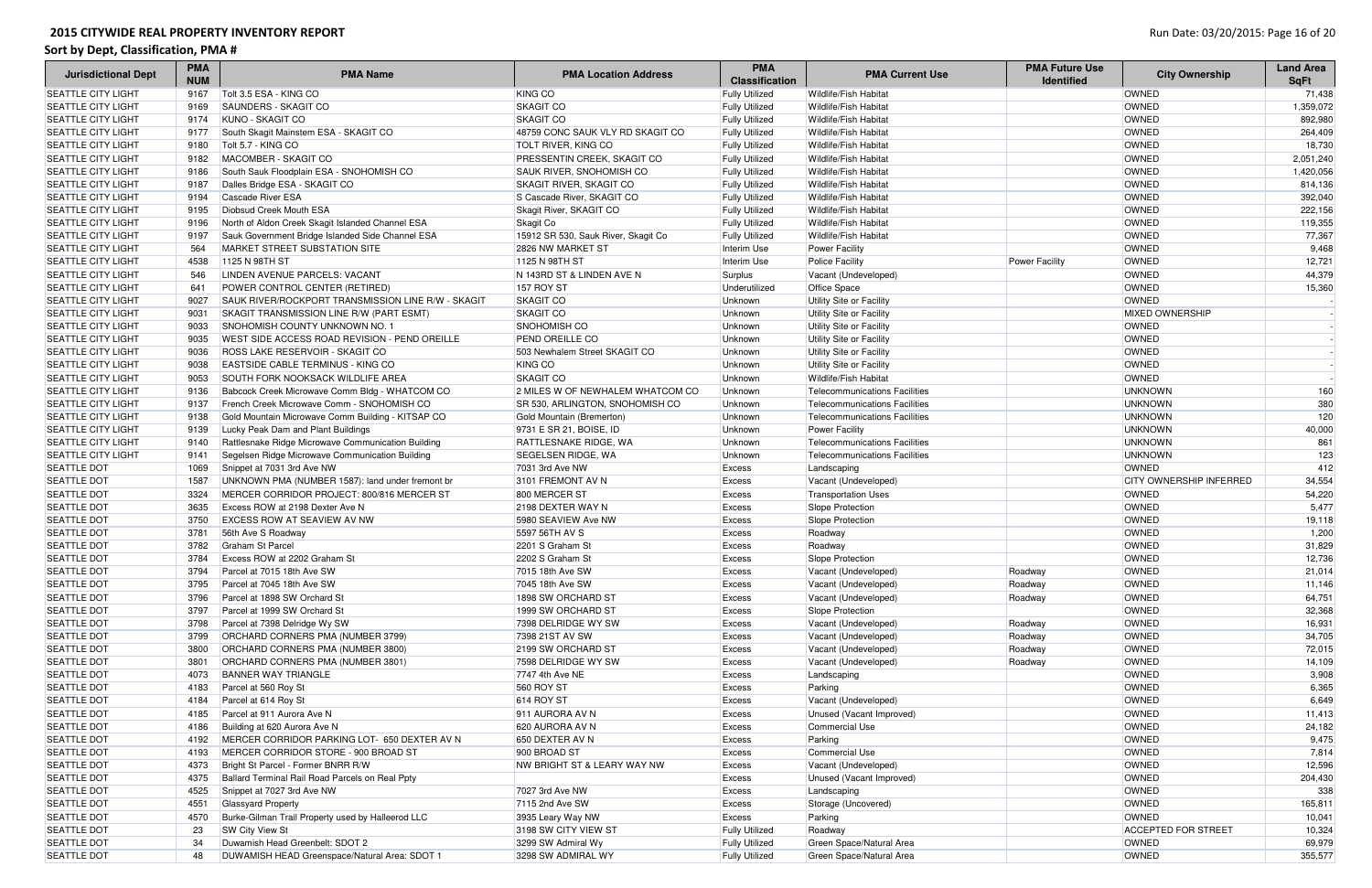| <b>Jurisdictional Dept</b> | <b>PMA</b><br><b>NUM</b> | <b>PMA Name</b>                                         | <b>PMA Location Address</b>          | <b>PMA</b><br><b>Classification</b> | <b>PMA Current Use</b>                           | <b>PMA Future Use</b><br><b>Identified</b> | <b>City Ownership</b>      | <b>Land Area</b><br><b>SqFt</b> |
|----------------------------|--------------------------|---------------------------------------------------------|--------------------------------------|-------------------------------------|--------------------------------------------------|--------------------------------------------|----------------------------|---------------------------------|
| <b>SEATTLE DOT</b>         | 349                      | <b>BOYLSTON PLACE</b>                                   | 899 BROADWAY                         | <b>Fully Utilized</b>               | Park/Playground/Viewpoint                        |                                            | <b>OWNED</b>               | 200                             |
| <b>SEATTLE DOT</b>         | 715                      | Burke-Gilman Trail in Gas Works                         | 604 NW 41ST ST                       | <b>Fully Utilized</b>               | Multi-Use Trail                                  |                                            | <b>OWNED</b>               | 188,686                         |
| <b>SEATTLE DOT</b>         | 716                      | SOUTH SHIP CANAL TRAIL (PART ESMT)                      | 100 W NICKERSON ST                   | <b>Fully Utilized</b>               | Multi-Use Trail                                  |                                            | <b>MIXED OWNERSHIP</b>     | 191,027                         |
| <b>SEATTLE DOT</b>         | 1068                     | Snippet at 8799 Sand Point Way NE                       | 8799 SAND POINT WY NE                | <b>Fully Utilized</b>               | Multi-Use Trail                                  |                                            | <b>ACCEPTED FOR STREET</b> | 5,934                           |
| <b>SEATTLE DOT</b>         | 1081                     | <b>FREMONT BRIDGE SHOPS (ST R/W)</b>                    | 3020 WESTLAKE AV N                   | <b>Fully Utilized</b>               | Maintenance Facility                             |                                            | <b>ACCEPTED FOR STREET</b> | 8,942                           |
| <b>SEATTLE DOT</b>         | 1083                     | Portion Elliot Bay Trail                                | 1101 ALASKAN WY                      | <b>Fully Utilized</b>               | Park/Playground/Viewpoint                        |                                            | <b>OWNED</b>               | 25,651                          |
| SEATTLE DOT                | 1084                     | <b>PIKE PLACE MARKET: NORTH ARCADE</b>                  | 1901 Pike Place                      | <b>Fully Utilized</b>               | Commercial Use                                   |                                            | <b>OWNED</b>               | 11,897                          |
| SEATTLE DOT                | 1085                     | PIKE STREET HILL CLIMB LANDSCAPING (STREET)             | 1500 ALASKAN WY                      | <b>Fully Utilized</b>               | Landscaping                                      |                                            | <b>ACCEPTED FOR STREET</b> | 945                             |
| <b>SEATTLE DOT</b>         | 1094                     | Alley between 37th & 38th Ave SW                        | 5299 37TH AV SW                      | <b>Fully Utilized</b>               | <b>Alley Use</b>                                 |                                            | OWNED                      | 8,891                           |
| <b>SEATTLE DOT</b>         | 1112                     | Median At 21st & Delridge                               | 7531 21st Ave SW                     | <b>Fully Utilized</b>               | Landscaping                                      |                                            | OWNED                      | 3,003                           |
| <b>SEATTLE DOT</b>         | 3116                     | <b>BOREN PLACE</b>                                      | <b>BROADWAY &amp; TERRACE STS</b>    | <b>Fully Utilized</b>               | Park/Playground/Viewpoint                        |                                            | OWNED                      | 1,158                           |
| <b>SEATTLE DOT</b>         | 3315                     | MERCER CORRIDOR PROJECT: 509 FAIRVIEW N- ACCESS         | 509 FAIRVIEW AVE N                   | <b>Fully Utilized</b>               | <b>Transportation Uses</b>                       |                                            | <b>MIXED OWNERSHIP</b>     | 28,746                          |
| <b>SEATTLE DOT</b>         | 3358                     | MERCER CORRIDOR PROJECT: 800 FAIRVIEW AVE N-STREET      | 800 FAIRVIEW AVE N                   | <b>Fully Utilized</b>               | Roadway                                          |                                            | <b>OWNED</b>               | 129                             |
| SEATTLE DOT                | 3548                     | Excess ROW at 45th and Aurora Ave N: STREET             | 814 N 45th St                        | <b>Fully Utilized</b>               | Landscaping                                      |                                            | <b>ACCEPTED FOR STREET</b> | 2,512                           |
| <b>SEATTLE DOT</b>         | 3674                     | 1ST AVE S BOAT RAMP                                     | 103 S RIVER ST                       | <b>Fully Utilized</b>               | Marine Use                                       | Roadway                                    | OWNED                      | 19,693                          |
| <b>SEATTLE DOT</b>         | 3693                     | 1st Ave S Elev Hwy Bridge                               | 6501 1ST AV S                        | <b>Fully Utilized</b>               | Parking                                          | Roadway                                    | <b>OWNED</b>               | 19,217                          |
| <b>SEATTLE DOT</b>         | 3698                     | SOUTHWEST QUEEN ANNE GREENBELT: SDOT                    | 1599 13TH AV W                       | <b>Fully Utilized</b>               | Green Space/Natural Area                         |                                            | <b>OWNED</b>               | 32,112                          |
| <b>SEATTLE DOT</b>         | 3739                     | Parcel at 12098 Stone Ave                               | 12098 Stone Ave                      | <b>Fully Utilized</b>               | Drainage (Natural)                               |                                            | <b>OWNED</b>               | 29,624                          |
| <b>SEATTLE DOT</b>         | 3764                     | Beacon Ave S & S College Slope                          | 2399 BEACON AV S                     | <b>Fully Utilized</b>               | Roadway                                          |                                            | OWNED                      | 2,857                           |
| <b>SEATTLE DOT</b>         | 3770                     | <b>West Seattle Freeway ROW</b>                         | W MARGINAL WY & S SPOKANE ST         | <b>Fully Utilized</b>               | Roadway                                          |                                            | <b>MIXED OWNERSHIP</b>     | 256,663                         |
| <b>SEATTLE DOT</b>         | 3909                     | <b>TILIKUM PLACE</b>                                    | 2701 5th Ave                         | <b>Fully Utilized</b>               | Downtown Parks                                   |                                            | <b>OWNED</b>               | 8,914                           |
| <b>SEATTLE DOT</b>         | 3918                     | McCLELLAN PLACE                                         | 2799 BEACON AV S                     | <b>Fully Utilized</b>               | Park/Playground/Viewpoint                        |                                            | OWNED                      | 4,346                           |
| <b>SEATTLE DOT</b>         | 3942                     | KATHARINE COLMAN TRIANGLE                               | 9299 CALIFORNIA AV SW                | <b>Fully Utilized</b>               | Roadway                                          |                                            | <b>OWNED</b>               | 4,918                           |
| <b>SEATTLE DOT</b>         | 3966                     | <b>WEATHERWATCH PARK (STREET END)</b>                   | <b>SW CARROLL STREET END</b>         | <b>Fully Utilized</b>               | Park/Playground/Viewpoint                        |                                            | <b>ACCEPTED FOR STREET</b> | 9,993                           |
| <b>SEATTLE DOT</b>         | 3970                     | <b>West Seattle Bike and Ped Trail</b>                  | 1899 SW SPOKANE ST                   | <b>Fully Utilized</b>               | Multi-Use Trail                                  |                                            | <b>OWNED</b>               | 66,265                          |
| <b>SEATTLE DOT</b>         | 4029                     | <b>PEACE PARK</b>                                       | 3999 9TH AV NE                       | <b>Fully Utilized</b>               | Park/Playground/Viewpoint                        |                                            | <b>OWNED</b>               | 10,595                          |
| <b>SEATTLE DOT</b>         | 4065                     | 1ST AVE S BRIDGE EXCHANGE - Street & Utility Esmt       | 7200 1ST AV S                        | <b>Fully Utilized</b>               | Multiple Use                                     |                                            | <b>MIXED OWNERSHIP</b>     | 68,838                          |
| <b>SEATTLE DOT</b>         | 4160                     | 17TH AVE NE CENTER STRIP: ST R/W                        | 5099 17TH AV NE                      | <b>Fully Utilized</b>               | Park/Playground/Viewpoint                        |                                            | <b>ACCEPTED FOR STREET</b> | 104,877                         |
| <b>SEATTLE DOT</b>         | 4162                     | LAURELHURST TRIANGLE                                    | 3399 E LAURELHURST DR NE             | <b>Fully Utilized</b>               | Park/Playground/Viewpoint                        |                                            | <b>OWNED</b>               | 913                             |
| <b>SEATTLE DOT</b>         | 4165                     | WASHINGTON ST BOAT DOCK (STREET END)                    | 9 S WASHINGTON ST                    | <b>Fully Utilized</b>               | Marine Use                                       |                                            | <b>ACCEPTED FOR STREET</b> | 8,230                           |
| SEATTLE DOT                | 4176                     | FORTSON SQUARE (STREET TRIANGLE)                        | <b>2ND AV S &amp; YESLER WAY</b>     | <b>Fully Utilized</b>               | Park/Playground/Viewpoint                        |                                            | <b>ACCEPTED FOR STREET</b> | 520                             |
| SEATTLE DOT                | 4177                     | <b>WASHINGTON SQUARE (STREET TRIANGLE)</b>              | 198 S WASHINGTON ST                  |                                     | Park/Playground/Viewpoint                        |                                            | <b>ACCEPTED FOR STREET</b> | 3,441                           |
| SEATTLE DOT                |                          |                                                         |                                      | <b>Fully Utilized</b>               |                                                  |                                            | OWNED                      |                                 |
| SEATTLE DOT                | 4181                     | Snippet at 4800 Puget Way SW<br>SDOT Brickyard (St R-W) | 4800 Puget Way SW<br>3819 4TH AVE NE | <b>Fully Utilized</b>               | Green Space/Natural Area<br>Maintenance Facility |                                            | <b>ACCEPTED FOR STREET</b> | 1,750<br>15,534                 |
| <b>SEATTLE DOT</b>         | 4213                     |                                                         | 501 NE NORTHLAKE WAY                 | <b>Fully Utilized</b>               |                                                  |                                            | <b>ACCEPTED FOR STREET</b> | 8,111                           |
|                            | 4225                     | SDOT PARKING AND LANDSCAPE AREA (ST R/W)                |                                      | <b>Fully Utilized</b>               | Parking                                          |                                            |                            |                                 |
| <b>SEATTLE DOT</b>         | 4283                     | 1440 Elliot Ave W for street parcel, 1408 Van Bure      | 1408 VAN BUREN                       | <b>Fully Utilized</b>               | Roadway                                          |                                            | OWNED                      | 69,453                          |
| <b>SEATTLE DOT</b>         | 4295                     | PIKE PLACE MARKET: BLANCHARD & LENORA PARKING LOT       | ALASKAN WY VIADUCT R/W GROUND LEVEL  | <b>Fully Utilized</b>               | Parking                                          |                                            | OWNED                      | 77,564                          |
| <b>SEATTLE DOT</b>         | 4297                     | Ballard Bike Trail (Part Esmt)                          | <b>FREMONT-BALLARD RR R/W</b>        | <b>Fully Utilized</b>               | Multi-Use Trail                                  |                                            | <b>MIXED OWNERSHIP</b>     | 888,195                         |
| <b>SEATTLE DOT</b>         | 4323                     | South Lake Union Streetcar Maintenance Facility         | 318 Fairveiw Ave N                   | <b>Fully Utilized</b>               | Maintenance Facility                             |                                            | OWNED                      | 32,400                          |
| <b>SEATTLE DOT</b>         | 4351                     | <b>CHIEF SEALTH TRAIL</b>                               | <b>SOUTHEAST SEATTLE</b>             | <b>Fully Utilized</b>               | Multi-Use Trail                                  |                                            | OWNED                      | 190,080                         |
| <b>SEATTLE DOT</b>         | 4352                     | <b>PIKE STREET HILLCLIMB</b>                            | <b>PIKE STREET &amp; WESTERN AV</b>  | <b>Fully Utilized</b>               | Multi-Use Trail                                  |                                            | <b>OWNED</b>               | 11,000                          |
| <b>SEATTLE DOT</b>         | 4364                     | PERMANENT PUBLIC SHORELINE ACCESS                       | 3441 KLICKITAT AVE SW                | <b>Fully Utilized</b>               | Marine Use                                       |                                            | <b>OWNED</b>               | 24,317                          |
| <b>SEATTLE DOT</b>         | 4366                     | SUNNYSIDE AV N & N 37TH ST STREET TRIANGLE              | 3600 SUNNYSIDE AVE N                 | <b>Fully Utilized</b>               | Vacant (Undeveloped)                             |                                            | <b>ACCEPTED FOR STREET</b> | 750                             |
| <b>SEATTLE DOT</b>         | 4374                     | KING STREET STATION                                     | 301 S JACKSON ST                     | <b>Fully Utilized</b>               | <b>Transportation Uses</b>                       |                                            | <b>OWNED</b>               | 59,280                          |
| SEATTLE DOT                | 4435                     | BLAKELY CRESCENT PARK: Part Street Use                  | NE BLAKELY ST & BURKE-GILMAN TRAIL   | <b>Fully Utilized</b>               | Mini Parks/Pocket Parks                          |                                            | <b>CITY USE ON STREET</b>  | 15,315                          |
| SEATTLE DOT                | 4560                     | SW JACOBSEN RD SLIDE CTRL - ACC FOR ST NOT LAID OFF     | 52XX SW JACOBSEN RD                  | <b>Fully Utilized</b>               | Slope Protection                                 |                                            | <b>ACCEPTED FOR STREET</b> | 6,194                           |
| SEATTLE DOT                | 4569                     | Burke-Gilman Trail Property used by Praxair             | 217 NW 36th St                       | <b>Fully Utilized</b>               | Multi-Use Trail                                  |                                            | <b>OWNED</b>               | 4,589                           |
| SEATTLE DOT                | 4582                     | MERCER CORRIDOR - 900 BROAD ST STREET PTN               | 900 BROAD ST                         | <b>Fully Utilized</b>               | Roadway                                          |                                            | <b>ACCEPTED FOR STREET</b> | 150                             |
| SEATTLE DOT                | 3634                     | Parcel at 1725 N 107th St                               | 1725 N 107th St                      | Hold                                | Landscaping                                      | Roadway                                    | OWNED                      | 2,008                           |
| SEATTLE DOT                | 4077                     | Building at 805 NE Northlake PI                         | 805 NE Northlake PI                  | Interim Use                         | <b>Commercial Use</b>                            |                                            | <b>OWNED</b>               | 2,875                           |
| SEATTLE DOT                | 4559                     | Ivar's Outdoor Eating Area Street Use Permit            | 1001 Alaskan Way                     | Interim Use                         | <b>Commercial Use</b>                            |                                            | <b>ACCEPTED FOR STREET</b> | 4,646                           |
| SEATTLE DOT                | 4585                     | Burke-Gilman Trail Property used by White Cap           | 623 NW 42nd St                       | Interim Use                         | <b>Commercial Use</b>                            |                                            | OWNED                      | 10,424                          |
| <b>SEATTLE DOT</b>         | 4586                     | Burke-Gilman Trail Property used by Feten               | 6416 Seaview Ave NW                  | Interim Use                         | Residential                                      |                                            | <b>OWNED</b>               | 7,293                           |
| <b>SEATTLE DOT</b>         | 4587                     | Burke-Gilman Property used by U-Haul                    | 1123 NW Leary Way                    | Interim Use                         | <b>Commercial Use</b>                            |                                            | <b>OWNED</b>               | 4,730                           |
| SEATTLE DOT                | 3997                     | BROADVIEW PARK (STREET R/W)                             | 12099 GREENWOOD AV N                 | Underutilized                       | Landscaping                                      |                                            | OWNED                      | 4,323                           |
| SEATTLE DOT                | 4266                     | Parcel at 11598 35th Ave NE                             | 11598 35TH AV NE                     | Underutilized                       | Slope Protection                                 |                                            | <b>ACCEPTED FOR STREET</b> | 9,133                           |
| <b>SEATTLE PUB LIBRARY</b> | 101                      | MADRONA-SALLY GOLDMARK BRANCH LIBRARY                   | 1134 33RD AVE                        | <b>Fully Utilized</b>               | Library                                          |                                            | OWNED                      | 10,000                          |
| <b>SEATTLE PUB LIBRARY</b> | 215                      | <b>BALLARD BRANCH LIBRARY</b>                           | 5614 22ND AVE NW                     | <b>Fully Utilized</b>               | Library                                          |                                            | OWNED                      | 28,506                          |
| <b>SEATTLE PUB LIBRARY</b> | 216                      | <b>BROADVIEW BRANCH LIBRARY</b>                         | 12755 GREENWOOD AV N                 | <b>Fully Utilized</b>               | Library                                          |                                            | OWNED                      | 38,258                          |
| <b>SEATTLE PUB LIBRARY</b> | 217                      | <b>FREMONT BRANCH LIBRARY</b>                           | 731 N 35TH ST                        | <b>Fully Utilized</b>               | Library                                          |                                            | OWNED                      | 16,200                          |
|                            |                          |                                                         |                                      |                                     |                                                  |                                            |                            |                                 |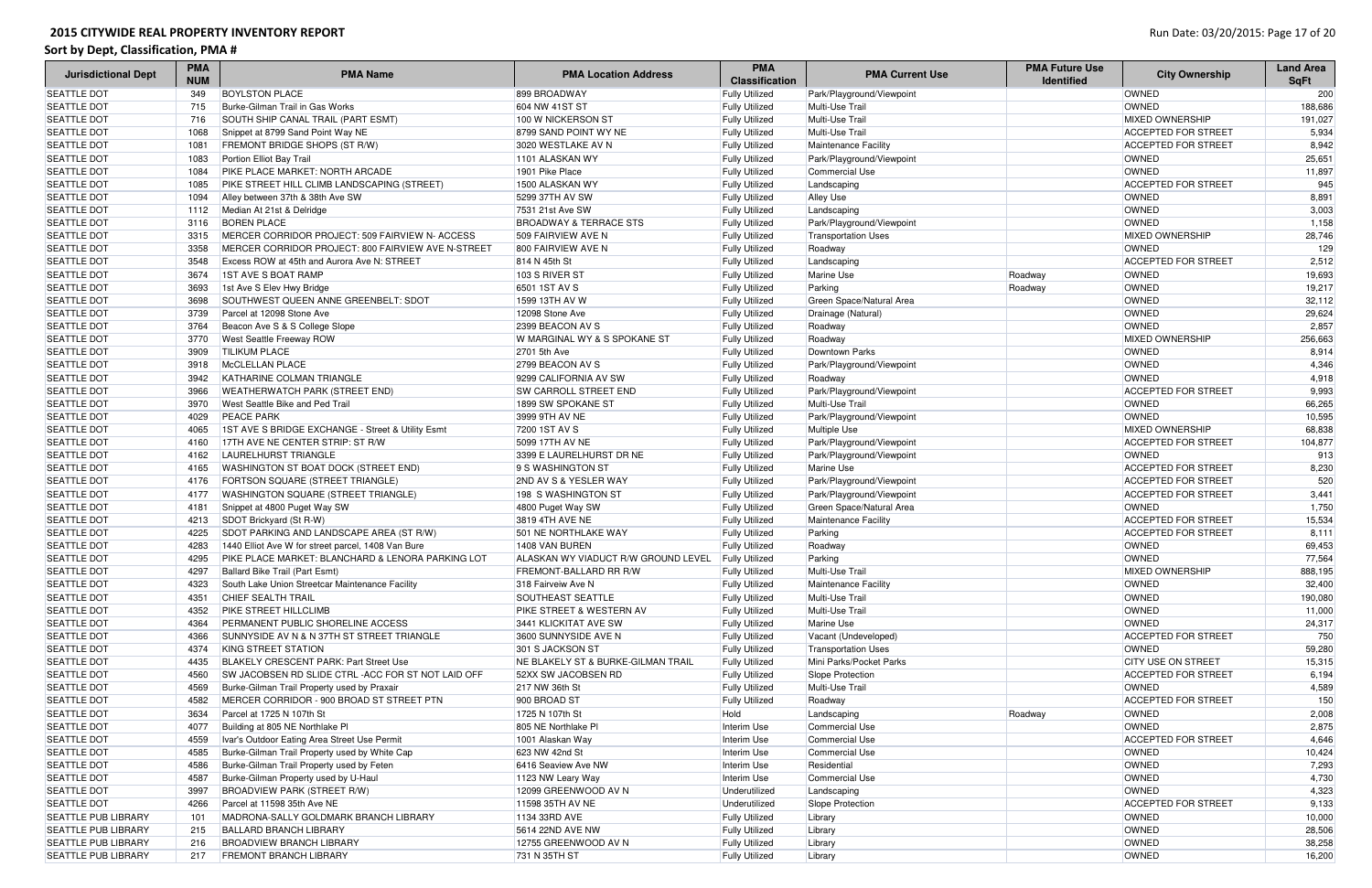| <b>Jurisdictional Dept</b>                                   | <b>PMA</b><br><b>NUM</b> | <b>PMA Name</b>                                                      | <b>PMA Location Address</b>                  | <b>PMA</b><br><b>Classification</b>            | <b>PMA Current Use</b>               | <b>PMA Future Use</b><br><b>Identified</b> | <b>City Ownership</b>     | <b>Land Area</b><br><b>SqFt</b> |
|--------------------------------------------------------------|--------------------------|----------------------------------------------------------------------|----------------------------------------------|------------------------------------------------|--------------------------------------|--------------------------------------------|---------------------------|---------------------------------|
| <b>SEATTLE PUB LIBRARY</b>                                   | 218                      | GREEN LAKE BRANCH LIBRARY                                            | 7364 E GREEN LAKE DR N                       | <b>Fully Utilized</b>                          | Library                              |                                            | <b>OWNED</b>              | 20,700                          |
| <b>SEATTLE PUB LIBRARY</b>                                   | 219                      | <b>GREENWOOD BRANCH LIBRARY</b>                                      | 8016 GREENWOOD AV N                          | <b>Fully Utilized</b>                          | Library                              |                                            | OWNED                     | 17,408                          |
| <b>SEATTLE PUB LIBRARY</b>                                   | 220                      | <b>LAKE CITY BRANCH LIBRARY</b>                                      | 12501 28TH AVE NE                            | <b>Fully Utilized</b>                          | Library                              |                                            | OWNED                     | 32,606                          |
| <b>SEATTLE PUB LIBRARY</b>                                   | 221                      | <b>MAGNOLIA BRANCH LIBRARY</b>                                       | 2801 34TH AVE W                              | <b>Fully Utilized</b>                          | Library                              |                                            | <b>OWNED</b>              | 19,395                          |
| <b>SEATTLE PUB LIBRARY</b>                                   | 222                      | NORTHEAST BRANCH LIBRARY                                             | 6801 35TH AVE NE                             | <b>Fully Utilized</b>                          | Library                              |                                            | OWNED                     | 29,013                          |
| <b>SEATTLE PUB LIBRARY</b>                                   | 223                      | <b>QUEEN ANNE BRANCH LIBRARY</b>                                     | 400 W GARFIELD ST                            | <b>Fully Utilized</b>                          | Library                              |                                            | <b>OWNED</b>              | 26,195                          |
| <b>SEATTLE PUB LIBRARY</b>                                   | 224                      | UNIVERSITY BRANCH LIBRARY                                            | 5009 ROOSEVELT WAY NE                        | <b>Fully Utilized</b>                          | Library                              |                                            | OWNED                     | 31,972                          |
| <b>SEATTLE PUB LIBRARY</b>                                   | 225                      | <b>BEACON HILL BRANCH LIBRARY</b>                                    | 2821 BEACON AVE S                            | <b>Fully Utilized</b>                          | Library                              |                                            | OWNED                     | 24,885                          |
| <b>SEATTLE PUB LIBRARY</b>                                   | 227                      | DOUGLASS-TRUTH BRANCH LIBRARY                                        | 2300 E YESLER WAY                            | <b>Fully Utilized</b>                          | Library                              |                                            | OWNED                     | 28,880                          |
| <b>SEATTLE PUB LIBRARY</b>                                   | 228                      | <b>CAPITOL HILL BRANCH LIBRARY</b>                                   | 425 HARVARD AV E                             | <b>Fully Utilized</b>                          | Library                              |                                            | OWNED                     | 11,876                          |
| <b>SEATTLE PUB LIBRARY</b>                                   | 229                      | <b>RAINIER BEACH BRANCH LIBRARY</b>                                  | 9125 RAINIER AV S                            | <b>Fully Utilized</b>                          | Library                              |                                            | OWNED                     | 67,852                          |
| <b>SEATTLE PUB LIBRARY</b>                                   | 230                      | <b>SOUTHWEST BRANCH LIBRARY</b>                                      | 9010 35TH AVE SW                             | <b>Fully Utilized</b>                          | Library                              |                                            | OWNED                     | 21,609                          |
| <b>SEATTLE PUB LIBRARY</b>                                   | 231                      | <b>WEST SEATTLE BRANCH LIBRARY</b>                                   | 2306 42ND AVE SW                             | <b>Fully Utilized</b>                          | Library                              |                                            | OWNED                     | 18,039                          |
| <b>SEATTLE PUB LIBRARY</b>                                   | 232                      | <b>CENTRAL LIBRARY</b>                                               | 1000 4TH AV                                  | <b>Fully Utilized</b>                          | Library                              |                                            | OWNED                     | 55,440                          |
| <b>SEATTLE PUB LIBRARY</b>                                   | 4221                     | <b>HIGH POINT BRANCH LIBRARY</b>                                     | 3411 SW RAYMOND ST                           | <b>Fully Utilized</b>                          | Library                              |                                            | OWNED                     | 24,064                          |
| <b>SEATTLE PUB LIBRARY</b>                                   | 4228                     | <b>MONTLAKE BRANCH LIBRARY</b>                                       | 2401 24TH AVE E                              | <b>Fully Utilized</b>                          | Library                              |                                            | OWNED                     | 13,500                          |
| <b>SEATTLE PUB LIBRARY</b>                                   | 4336                     | <b>DELRIDGE BRANCH LIBRARY</b>                                       | 5423 DELRIDGE WY SW                          | <b>Fully Utilized</b>                          | Library                              |                                            | OWNED                     | 19,942                          |
| <b>SEATTLE PUB LIBRARY</b>                                   | 4342                     | <b>SOUTH PARK BRANCH LIBRARY</b>                                     | 8604 8TH AV S                                | <b>Fully Utilized</b>                          | Library                              |                                            | OWNED                     | 12,000                          |
| <b>SEATTLE PUB LIBRARY</b>                                   | 4402                     | <b>COLUMBIA BRANCH LIBRARY</b>                                       | 4721 RAINIER AV S                            | <b>Fully Utilized</b>                          | Library                              |                                            | OWNED                     | 32,842                          |
| <b>SEATTLE PUB LIBRARY</b>                                   | 4425                     | NORTHGATE BRANCH LIBRARY                                             | 10548 5TH AVE NE                             | <b>Fully Utilized</b>                          | Library                              |                                            | OWNED                     | 41,020                          |
| <b>SEATTLE PUB UTILITIES</b>                                 | 724                      | KENMORE RESERVOIR SITE                                               | 19033 40TH PL NE, LK FOREST PK               | Excess                                         | Vacant (Undeveloped)                 |                                            | OWNED                     | 244,481                         |
| <b>SEATTLE PUB UTILITIES</b>                                 | 1260                     | <b>EASTSIDE RESERVOIR</b>                                            | 146th Av SE & SE 45th St / Bellevue          | Excess                                         | <b>Water Use</b>                     |                                            | OWNED                     | 383,896                         |
| <b>SEATTLE PUB UTILITIES</b>                                 | 4288                     | DRAINAGE PMA (NUMBER 4288) / DWU                                     | 777 NW CARKEEK PARK RD                       | <b>Excess</b>                                  | Drainage and Wastewater Use          |                                            | OWNED                     | 62,529                          |
| <b>SEATTLE PUB UTILITIES</b>                                 | 9127                     | <b>EXCESS PROPERTY NEAR LAKE YOUNGS SUPPLY LINE R/W</b>              | KING CO                                      | Excess                                         | Vacant (Undeveloped)                 |                                            | OWNED                     | 59,242                          |
| <b>SEATTLE PUB UTILITIES</b>                                 | 9189                     | LAKE YOUNGS AQUEDUCT R/W EXCESS PARCEL A                             | 23611 MAPLE VALLEY-BLACK DMND RD SE          | Excess                                         | Vacant (Undeveloped)                 |                                            | OWNED                     | 12,200                          |
| <b>SEATTLE PUB UTILITIES</b>                                 | 9190                     | LAKE YOUNGS AQUEDUCT R/W EXCESS PARCEL B                             | LYA R/W IN PTN SE-18-22-6                    | Excess                                         | Vacant (Undeveloped)                 |                                            | OWNED                     | 64,033                          |
| <b>SEATTLE PUB UTILITIES</b>                                 | 9191                     | LAKE YOUNGS AQUEDUCT R/W EXCESS PARCEL C                             | LYA R/W PTN IN NW-13-22-5                    | Excess                                         | Vacant (Undeveloped)                 |                                            | OWNED                     | 16,820                          |
| <b>SEATTLE PUB UTILITIES</b>                                 | 675                      | WABASH SUBSTATION SITE: TJO to SPU                                   | 5122 S CLOVERDALE ST                         | <b>Fully Utilized</b>                          | Drainage and Wastewater Use          |                                            | <b>OWNED</b>              | 10,032                          |
| <b>SEATTLE PUB UTILITIES</b>                                 | 695                      | SEWER - MISCELLANEOUS LOCATIONS (PART ESMT)                          | <b>MISCELLANEOUS LOCATIONS</b>               | <b>Fully Utilized</b>                          | Drainage and Wastewater Use          |                                            | <b>MIXED OWNERSHIP</b>    | 34,995                          |
| <b>SEATTLE PUB UTILITIES</b>                                 | 696                      | <b>SEWER OUTFALL ON BEACH DRIVE SW</b>                               | 4799 BEACH DR SW                             | <b>Fully Utilized</b>                          | Drainage and Wastewater Use          |                                            | <b>OWNED</b>              | 29,581                          |
| <b>SEATTLE PUB UTILITIES</b>                                 | 697                      | SEWER LINE AT 5220 SW ADMIRAL WY                                     | 5220 SW ADMIRAL WY                           | <b>Fully Utilized</b>                          | Drainage and Wastewater Use          |                                            | <b>OWNED</b>              | 213                             |
| <b>SEATTLE PUB UTILITIES</b>                                 | 698                      | <b>MEADOWBROOK OUTFALL</b>                                           | 10560 35TH AV NE                             | <b>Fully Utilized</b>                          | Drainage and Wastewater Use          |                                            | OWNED                     | 7,059                           |
| <b>SEATTLE PUB UTILITIES</b>                                 | 699                      | <b>STORM DRAINS AND SEWERS NO. 2</b>                                 | 5099 31ST AV S                               | <b>Fully Utilized</b>                          | Drainage and Wastewater Use          |                                            | <b>OWNED</b>              | 2,010                           |
| <b>SEATTLE PUB UTILITIES</b>                                 | 713                      | <b>SEWER OVERFLOW-STREET</b>                                         | 3898 W CRAMER ST                             | <b>Fully Utilized</b>                          | Drainage and Wastewater Use          |                                            | <b>CITY USE ON STREET</b> | 668                             |
| <b>SEATTLE PUB UTILITIES</b>                                 | 714                      | <b>STORM DRAINS AND SEWERS NO. 1</b>                                 | <b>PERKINS LANE W</b>                        | <b>Fully Utilized</b>                          | Drainage and Wastewater Use          |                                            | <b>OWNED</b>              | 19,413                          |
| <b>SEATTLE PUB UTILITIES</b>                                 | 719                      | <b>WEST SEATTLE PIPELINE R/W (PART ESMT)</b>                         | 11040 E MARGINAL WY S                        | <b>Fully Utilized</b>                          | <b>Water Use</b>                     |                                            | <b>MIXED OWNERSHIP</b>    | 975,442                         |
| <b>SEATTLE PUB UTILITIES</b>                                 | 720                      | VIEW RIDGE RESERVOIR AND PUMP STATION                                | 5307 NE 75TH ST                              | <b>Fully Utilized</b>                          | Water Use                            |                                            | <b>OWNED</b>              | 36,253                          |
| <b>SEATTLE PUB UTILITIES</b>                                 |                          | <b>NE 195TH ST PIPELINE RIGHT OF WAY</b>                             | 19500 FOREST PK DR NE. LK FOREST PK          | <b>Fully Utilized</b>                          | Water Use                            |                                            | <b>OWNED</b>              | 160,670                         |
| <b>SEATTLE PUB UTILITIES</b>                                 | 723                      | LAKE FOREST RESERVOIR                                                | 4600 NE 195TH ST                             | <b>Fully Utilized</b>                          | <b>Water Use</b>                     |                                            | <b>OWNED</b>              | 722,353                         |
| <b>SEATTLE PUB UTILITIES</b>                                 | 725                      | <b>BOTHELL WAY PUMP STATION</b>                                      | 8200 LAKE CITY WY NE                         | <b>Fully Utilized</b>                          | <b>Water Use</b>                     |                                            | OWNED                     | 2,607                           |
| <b>SEATTLE PUB UTILITIES</b>                                 | 729                      | <b>BEVERLY PARK TANK</b>                                             | 11044 4TH AV SW, KING CO                     | <b>Fully Utilized</b>                          | <b>Water Use</b>                     |                                            | <b>OWNED</b>              | 102,579                         |
| <b>SEATTLE PUB UTILITIES</b>                                 | 730                      | <b>RICHMOND HIGHLANDS TANKS</b>                                      | 19345 FREMONT AV N, SHORELINE                | <b>Fully Utilized</b>                          | <b>Water Use</b>                     |                                            | <b>OWNED</b>              | 89,648                          |
| <b>SEATTLE PUB UTILITIES</b>                                 | 731                      | <b>OPERATIONS CONTROL CENTER</b>                                     | 2700 AIRPORT WY S                            | <b>Fully Utilized</b>                          | <b>Water Use</b>                     |                                            | <b>OWNED</b>              | 343,581                         |
| <b>SEATTLE PUB UTILITIES</b>                                 | 737<br>738               | <b>WATER MAIN (PART ESMT)</b>                                        | 12412 64TH AV S, KING CO                     | <b>Fully Utilized</b>                          | <b>Water Use</b>                     |                                            | <b>MIXED OWNERSHIP</b>    | 51,223                          |
| <b>SEATTLE PUB UTILITIES</b>                                 |                          | S AUGUSTA STREET PUMP STATION                                        | 11195 BEACON AV S                            | <b>Fully Utilized</b>                          | <b>Water Use</b>                     |                                            | OWNED                     | 15,340                          |
| <b>SEATTLE PUB UTILITIES</b>                                 | 741                      | CEDAR RIVER PIPELINE 1, 2, 3<br>HARBOR AVE 20 INCH WATER MAIN        | 9379 BEACON AV S                             | <b>Fully Utilized</b>                          | <b>Water Use</b>                     |                                            | OWNED                     | 728,282                         |
| <b>SEATTLE PUB UTILITIES</b><br><b>SEATTLE PUB UTILITIES</b> | 742                      | <b>SW SPOKANE STREET PUMP STATION</b>                                | 3405 HARBOR AV SW                            | <b>Fully Utilized</b>                          | <b>Water Use</b>                     |                                            | OWNED<br><b>OWNED</b>     | 3,933                           |
| <b>SEATTLE PUB UTILITIES</b>                                 | 743<br>745               | SW CHARLESTOWN ST STANDPIPE                                          | 3216 SW SPOKANE ST<br>3901 SW CHARLESTOWN ST | <b>Fully Utilized</b>                          | <b>Water Use</b><br><b>Water Use</b> |                                            | OWNED                     | 9,999<br>20,693                 |
|                                                              |                          | MAGNOLIA MANOR RESERVOIR AND PARK                                    |                                              | <b>Fully Utilized</b>                          |                                      |                                            |                           |                                 |
| <b>SEATTLE PUB UTILITIES</b>                                 | 747                      |                                                                      | 3480 27TH AV W                               | <b>Fully Utilized</b>                          | <b>Water Use</b>                     |                                            | OWNED<br><b>OWNED</b>     | 268,496                         |
| <b>SEATTLE PUB UTILITIES</b>                                 | 748                      | <b>INTERBAY PUMP STATION</b>                                         | 2208 W DRAVUS ST                             | <b>Fully Utilized</b>                          | <b>Water Use</b>                     |                                            |                           | 12,011                          |
| <b>SEATTLE PUB UTILITIES</b><br><b>SEATTLE PUB UTILITIES</b> | 749<br>750               | MAGNOLIA BLUFF TANK<br><b>BOULEVARD PARK WELL &amp; PUMP STATION</b> | 3214 39TH AV W<br>12801 20TH AV S, SEATAC    | <b>Fully Utilized</b>                          | <b>Water Use</b><br><b>Water Use</b> |                                            | OWNED<br>OWNED            | 55,376<br>77,943                |
| <b>SEATTLE PUB UTILITIES</b>                                 |                          |                                                                      |                                              | <b>Fully Utilized</b>                          |                                      |                                            | <b>OWNED</b>              |                                 |
|                                                              | 751                      | <b>BEACON HILL RESERVOIR</b>                                         | 1509 S SPOKANE ST                            | <b>Fully Utilized</b>                          | <b>Water Use</b>                     |                                            | <b>OWNED</b>              | 2,075,625                       |
| <b>SEATTLE PUB UTILITIES</b><br><b>SEATTLE PUB UTILITIES</b> | 752<br>754               | 30 INCH WATER MAIN<br><b>FOY PUMP STATION</b>                        | 4039 1ST AV NE<br>500 NE 145TH ST, SHORELINE | <b>Fully Utilized</b>                          | <b>Water Use</b><br><b>Water Use</b> |                                            | OWNED                     | 3,999<br>12,793                 |
| <b>SEATTLE PUB UTILITIES</b>                                 | 755                      | <b>FOY STANDPIPE</b>                                                 | 14500 DAYTON AV N, SHORELINE                 | <b>Fully Utilized</b>                          | <b>Water Use</b>                     |                                            | <b>OWNED</b>              | 15,062                          |
| <b>SEATTLE PUB UTILITIES</b>                                 | 756                      | BITTER LAKE RESERVOIR & PUMP STATION                                 | 14100 LINDEN AV N                            | <b>Fully Utilized</b>                          |                                      |                                            | <b>OWNED</b>              | 574,513                         |
| <b>SEATTLE PUB UTILITIES</b>                                 | 757                      | <b>BURIEN PUMP STATION</b>                                           | 14600 8TH AV S, BURIEN                       | <b>Fully Utilized</b><br><b>Fully Utilized</b> | <b>Water Use</b><br><b>Water Use</b> |                                            | OWNED                     | 9,425                           |
| <b>SEATTLE PUB UTILITIES</b>                                 | 758                      | <b>RIVERTON HEIGHTS RESERVOIR</b>                                    | 14601 24TH AV S                              | <b>Fully Utilized</b>                          | <b>Water Use</b>                     |                                            | <b>OWNED</b>              | 422,376                         |
|                                                              |                          |                                                                      |                                              |                                                |                                      |                                            |                           |                                 |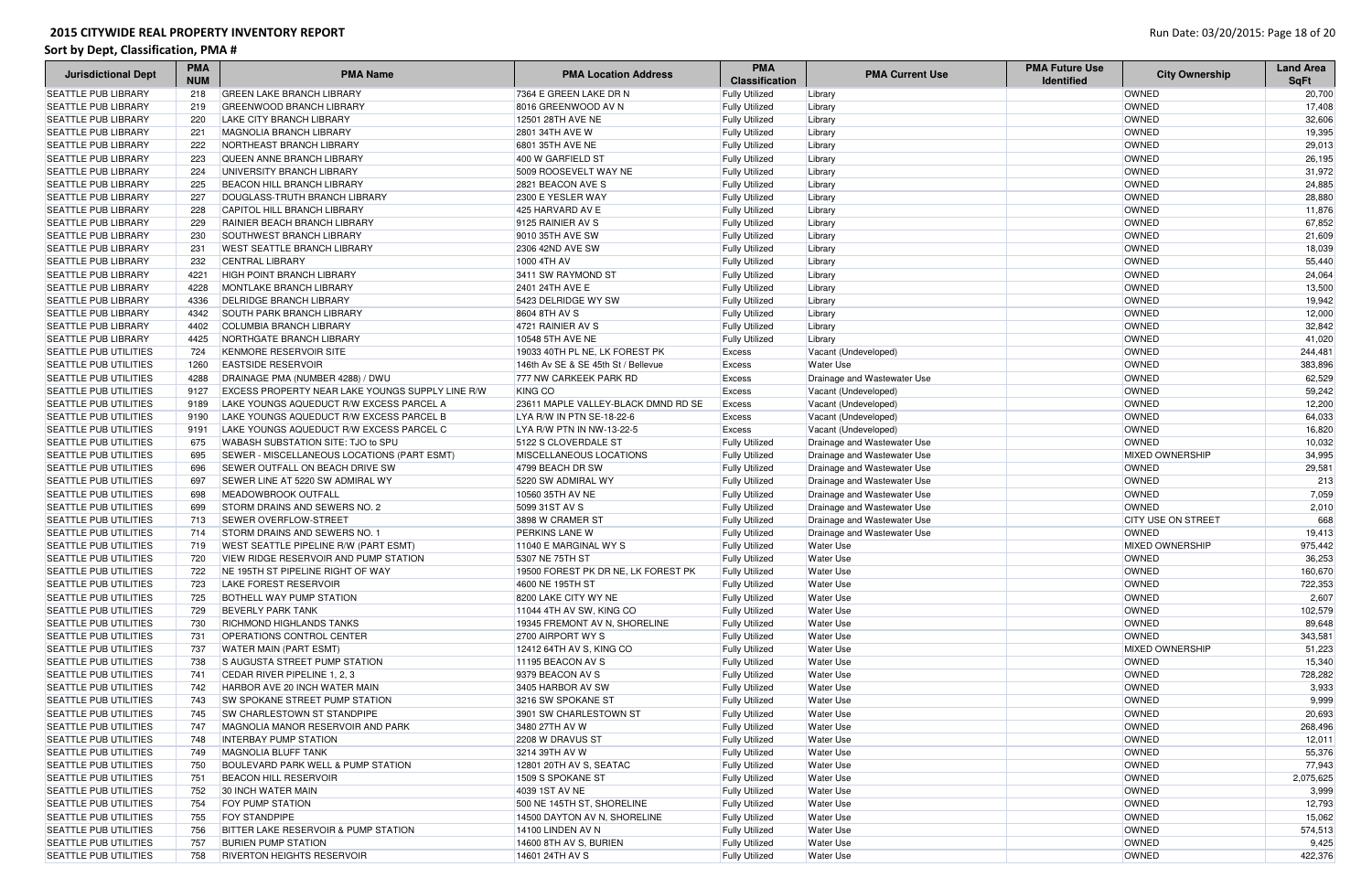| <b>Jurisdictional Dept</b>   | <b>PMA</b><br><b>NUM</b> | <b>PMA Name</b>                                   | <b>PMA Location Address</b>         | <b>PMA</b><br><b>Classification</b> | <b>PMA Current Use</b>      | <b>PMA Future Use</b><br><b>Identified</b> | <b>City Ownership</b>      | <b>Land Area</b><br><b>SqFt</b> |
|------------------------------|--------------------------|---------------------------------------------------|-------------------------------------|-------------------------------------|-----------------------------|--------------------------------------------|----------------------------|---------------------------------|
| <b>SEATTLE PUB UTILITIES</b> | 759                      | 30 INCH THISTLE ST FEEDER                         | 6941 34TH AV SW                     | <b>Fully Utilized</b>               | <b>Water Use</b>            |                                            | <b>OWNED</b>               | 5,099                           |
| <b>SEATTLE PUB UTILITIES</b> | 760                      | SW MYRTLE ST RESERVOIR AND TANKS                  | 6900 36TH AV SW                     | <b>Fully Utilized</b>               | <b>Water Use</b>            |                                            | <b>OWNED</b>               | 233,496                         |
| <b>SEATTLE PUB UTILITIES</b> | 762                      | NORTHGATE PUMP STATION                            | 400 NE 115TH ST                     | <b>Fully Utilized</b>               | <b>Water Use</b>            |                                            | OWNED                      | 13,436                          |
| <b>SEATTLE PUB UTILITIES</b> | 764                      | <b>WARREN AV N PUMP STATION</b>                   | 148 VALLEY ST                       | <b>Fully Utilized</b>               | <b>Water Use</b>            |                                            | OWNED                      | 3,721                           |
| <b>SEATTLE PUB UTILITIES</b> | 766                      | <b>SW TRENTON ST STANDPIPES</b>                   | 8840 3RD AV SW                      | <b>Fully Utilized</b>               | <b>Water Use</b>            |                                            | OWNED                      | 140,065                         |
| <b>SEATTLE PUB UTILITIES</b> | 767                      | <b>BARTON STREET STANDPIPE</b>                    | 3800 SW BARTON ST                   | <b>Fully Utilized</b>               | <b>Water Use</b>            |                                            | OWNED                      | 25,492                          |
| <b>SEATTLE PUB UTILITIES</b> | 769                      | WOODLAND PARK STANDPIPE (USE AGMT)                | 5302 PHINNEY AVE N                  | <b>Fully Utilized</b>               | <b>Water Use</b>            |                                            | CITY USE AGMT ON CITY PPTY | 4,950                           |
| <b>SEATTLE PUB UTILITIES</b> | 770                      | <b>3RD AVE W TUNNEL</b>                           | 190 EWING ST                        | <b>Fully Utilized</b>               | <b>Water Use</b>            |                                            | OWNED                      | 11,373                          |
| <b>SEATTLE PUB UTILITIES</b> | 771                      | <b>LINCOLN RESERVOIR</b>                          | 1600 NAGLE PL                       | <b>Fully Utilized</b>               | <b>Water Use</b>            |                                            | OWNED                      | 483,015                         |
| <b>SEATTLE PUB UTILITIES</b> | 772                      | <b>CEDAR RIVER PIPELINE 1</b>                     |                                     | <b>Fully Utilized</b>               | <b>Water Use</b>            |                                            | OWNED                      | 173,716                         |
| <b>SEATTLE PUB UTILITIES</b> | 774                      | <b>SCENIC HEIGHTS PUMP STATION</b>                | 3919 SW CHARLESTOWN ST              | <b>Fully Utilized</b>               | <b>Water Use</b>            |                                            | OWNED                      | 10,329                          |
| <b>SEATTLE PUB UTILITIES</b> | 776                      | <b>TAYLOR CREEK</b>                               | 10020 68th Ave S                    | <b>Fully Utilized</b>               | Drainage and Wastewater Use |                                            | OWNED                      | 54,322                          |
| <b>SEATTLE PUB UTILITIES</b> | 777                      | <b>WESTLAKE AVE N ET AL SANITARY SEWER SYSTEM</b> | S20 & 17, T25N, R4E                 | <b>Fully Utilized</b>               | Drainage and Wastewater Use |                                            | OWNED                      | 320                             |
| <b>SEATTLE PUB UTILITIES</b> | 779                      | TRUNK SEWER ALG RAINIER AV S BETW BAYVIEW & LILAC | RAINIER AV S BETW BAYVIEW & LILAC   | <b>Fully Utilized</b>               | Drainage and Wastewater Use |                                            | OWNED                      | 37,657                          |
| <b>SEATTLE PUB UTILITIES</b> | 781                      | PUMP STATION VIC S GRATTAN ST & 55TH AVE S        | 8400 55TH AVE S                     | <b>Fully Utilized</b>               | Drainage and Wastewater Use |                                            | <b>OWNED</b>               | 10,500                          |
| <b>SEATTLE PUB UTILITIES</b> | 782                      | <b>RIVERTON HEIGHTS WELL FIELD</b>                | 2441 S 138TH ST, SEATAC             | <b>Fully Utilized</b>               | <b>Water Use</b>            |                                            | OWNED                      | 28,614                          |
| <b>SEATTLE PUB UTILITIES</b> | 783                      | N 107TH DRAINAGE PROJECT                          | 10720 MIDVALE AVE N                 | <b>Fully Utilized</b>               | Drainage and Wastewater Use |                                            | OWNED                      | 78,961                          |
| <b>SEATTLE PUB UTILITIES</b> | 1206                     | 44TH AVE SW ET AL SEWERS                          |                                     | <b>Fully Utilized</b>               | Drainage and Wastewater Use |                                            | OWNED                      | 822                             |
| <b>SEATTLE PUB UTILITIES</b> | 1207                     | 47TH AVE SW SDIP                                  | 10299 47th Ave SW                   | <b>Fully Utilized</b>               | Drainage and Wastewater Use |                                            | OWNED                      | 9,623                           |
| <b>SEATTLE PUB UTILITIES</b> | 1223                     | SW KENYON ST, ET AL, SAN SEWER                    |                                     | <b>Fully Utilized</b>               | Drainage and Wastewater Use |                                            | OWNED                      | 3,035                           |
| <b>SEATTLE PUB UTILITIES</b> | 1224                     | THISTLE ST ET AL - SEWERS (ESMT)                  |                                     | <b>Fully Utilized</b>               | Drainage and Wastewater Use |                                            | <b>CITY USE ON STREET</b>  | 510                             |
| <b>SEATTLE PUB UTILITIES</b> | 1258                     | <b>LAKE HILLS PUMP STATION</b>                    | SE 18th PI & Kamber Rd / Bellevue   | <b>Fully Utilized</b>               | <b>Water Use</b>            |                                            | OWNED                      | 9,878                           |
| <b>SEATTLE PUB UTILITIES</b> | 1305                     | UNIVERSITY SEWER IMPROVEMENTS, CONTRACT 5         | vic NE Boat St & Brooklyn Ave NE    | <b>Fully Utilized</b>               | Drainage and Wastewater Use |                                            | OWNED                      | 1,201                           |
| <b>SEATTLE PUB UTILITIES</b> | 1317                     | E MARGINAL WAY AT NORFOLK ST                      | <b>TUKWILA</b>                      | <b>Fully Utilized</b>               | Drainage and Wastewater Use |                                            | OWNED                      | 23,403                          |
| <b>SEATTLE PUB UTILITIES</b> | 1356                     | <b>NORFOLK BASIN</b>                              |                                     | <b>Fully Utilized</b>               | Drainage and Wastewater Use |                                            | OWNED                      | 215,642                         |
| <b>SEATTLE PUB UTILITIES</b> | 1381                     | SEWER: 4100 58TH AV SW                            | 4100 58TH AV SW                     | <b>Fully Utilized</b>               | Drainage and Wastewater Use |                                            | OWNED                      | 9,993                           |
| <b>SEATTLE PUB UTILITIES</b> | 1382                     | MADISON VALLEY STORM SEWER DETENTION IMPROVEMENT  | 1XX 30TH AVE E                      | <b>Fully Utilized</b>               | Drainage and Wastewater Use |                                            | <b>OWNED</b>               | 28,380                          |
| <b>SEATTLE PUB UTILITIES</b> | 1383                     | <b>7TH AVE S PUMP STATION</b>                     | 636-640 S RIVERSIDE DR              | <b>Fully Utilized</b>               | Drainage and Wastewater Use |                                            | OWNED                      | 10,520                          |
| <b>SEATTLE PUB UTILITIES</b> | 1384                     | <b>WINDERMERE CSO - AGMT</b>                      | 6515 NE 65th St                     | <b>Fully Utilized</b>               | Drainage and Wastewater Use |                                            | CITY USE AGMT ON CITY PPTY | 84,300                          |
| <b>SEATTLE PUB UTILITIES</b> | 2841                     | SEWER PMA (NUMBER 2841)                           | 6198 23RD AV NE                     | <b>Fully Utilized</b>               | Drainage and Wastewater Use |                                            | OWNED                      | 15,009                          |
| <b>SEATTLE PUB UTILITIES</b> | 3153                     | MAPLE LEAF RESERVOIR: SWD                         | 8500 12TH AV NE                     | <b>Fully Utilized</b>               | Water Use                   |                                            | OWNED                      | 855,588                         |
| <b>SEATTLE PUB UTILITIES</b> | 3588                     | DRAINAGE                                          | <b>BEACH DR SW</b>                  | <b>Fully Utilized</b>               | Drainage and Wastewater Use |                                            | OWNED                      | 20,863                          |
| <b>SEATTLE PUB UTILITIES</b> | 3660                     | MEADOWBROOK POND                                  | 10515 39TH AV NE                    | <b>Fully Utilized</b>               | Drainage and Wastewater Use |                                            | OWNED                      | 537,088                         |
| <b>SEATTLE PUB UTILITIES</b> | 3662                     | NORTH TRANSFER STATION                            | 1400 N 34TH ST                      | <b>Fully Utilized</b>               | Solid Waste Use             |                                            | OWNED                      | 242,212                         |
| <b>SEATTLE PUB UTILITIES</b> | 3669                     | <b>WASTEWATER: DETENTION POND</b>                 | <b>DELRIDGE SW &amp; SW ORCHARD</b> | <b>Fully Utilized</b>               | Drainage and Wastewater Use |                                            | OWNED                      | 24,485                          |
| <b>SEATTLE PUB UTILITIES</b> | 3670                     | <b>SOUTH TRANSFER STATION</b>                     | 8100 2ND AV S                       | <b>Fully Utilized</b>               | Solid Waste Use             |                                            | OWNED                      | 412,436                         |
| <b>SEATTLE PUB UTILITIES</b> | 3672                     | PUMP STATION NUMBER 80                            | 9724 RAINIER AV S                   | <b>Fully Utilized</b>               | <b>Water Use</b>            |                                            | <b>OWNED</b>               | 22,538                          |
| <b>SEATTLE PUB UTILITIES</b> | 3673                     | PUMP STATION NUMBER 17                            | 4299 S NORFOLK ST                   | <b>Fully Utilized</b>               | <b>Water Use</b>            |                                            | OWNED                      | 2,996                           |
| <b>SEATTLE PUB UTILITIES</b> | 3706                     | <b>STONE AVE N DRAINAGE PROJECT</b>               | 12602 ASHWORTH AV N                 | <b>Fully Utilized</b>               | Drainage and Wastewater Use |                                            | OWNED                      | 42,701                          |
| <b>SEATTLE PUB UTILITIES</b> | 3712                     | SEWER OUTFALLS TO PUGET SOUND NW 105TH, 110TH ST  | <b>NW 105TH</b>                     | <b>Fully Utilized</b>               | Drainage and Wastewater Use |                                            | OWNED                      | 51,822                          |
| <b>SEATTLE PUB UTILITIES</b> | 3714                     | CORPORATE USE DRAINAGE                            | 7114 S 115TH ST S                   | <b>Fully Utilized</b>               | Drainage and Wastewater Use |                                            | OWNED                      | 7,089                           |
| <b>SEATTLE PUB UTILITIES</b> | 3737                     | <b>BITTER LAKE</b>                                | 13398 BITTER PL N                   | <b>Fully Utilized</b>               | Drainage and Wastewater Use |                                            | OWNED                      | 291,591                         |
| <b>SEATTLE PUB UTILITIES</b> | 3802                     | <b>SW WEBSTER ST RETENTION BASIN</b>              | <b>SW WEBSTER &amp; 24TH AV SW</b>  | <b>Fully Utilized</b>               | Drainage and Wastewater Use |                                            | OWNED                      | 199,836                         |
| <b>SEATTLE PUB UTILITIES</b> | 3843                     | MAPLE LEAF PIPELINE                               | 2301 NE 50TH ST                     | <b>Fully Utilized</b>               | <b>Water Use</b>            |                                            | OWNED                      | 31,337                          |
| <b>SEATTLE PUB UTILITIES</b> | 3851                     | DRAINAGE PMA (NUMBER 3851)                        | 5399 S AUGUSTA ST                   | <b>Fully Utilized</b>               | Drainage and Wastewater Use |                                            | OWNED                      | 18,418                          |
| <b>SEATTLE PUB UTILITIES</b> | 3852                     | 8 INCH WATER MAIN                                 | 198 NW 172ND ST, SHORELINE          | <b>Fully Utilized</b>               | <b>Water Use</b>            |                                            | OWNED                      | 2,939                           |
| <b>SEATTLE PUB UTILITIES</b> | 3879                     | <b>WEST SEATTLE RESERVOIR</b>                     | 8800 8TH AV SW                      | <b>Fully Utilized</b>               | <b>Water Use</b>            |                                            | OWNED                      | 917,824                         |
| <b>SEATTLE PUB UTILITIES</b> | 3947                     | <b>HENDERSON ST PUMPING PLANT</b>                 | 5513 S CLOVERDALE ST                | <b>Fully Utilized</b>               | Drainage and Wastewater Use |                                            | OWNED                      | 10,012                          |
| <b>SEATTLE PUB UTILITIES</b> | 3952                     | SEWER LINE AT 11710 9TH AV NW                     | 11710 9TH AV NW                     | <b>Fully Utilized</b>               | Drainage and Wastewater Use |                                            | OWNED                      | 837                             |
| <b>SEATTLE PUB UTILITIES</b> | 3953                     | SEWER LINE AT 12TH AVE NW AND NORCROSS NO. 1      | 1202 NW NORCROSS WY                 | <b>Fully Utilized</b>               | Drainage and Wastewater Use |                                            | OWNED                      | 2,943                           |
| <b>SEATTLE PUB UTILITIES</b> | 3954                     | SEWER AT 35TH AV SW                               | 35TH AV SW                          | <b>Fully Utilized</b>               | Drainage and Wastewater Use |                                            | OWNED                      | 2,881                           |
| <b>SEATTLE PUB UTILITIES</b> | 3957                     | SEWER LINE AT 9910 RAINIER AVE S                  | 9910 RAINIER AVE S                  | <b>Fully Utilized</b>               | Drainage and Wastewater Use |                                            | OWNED                      | 4,369                           |
| <b>SEATTLE PUB UTILITIES</b> | 3960                     | SEWER AT 3532 33RD AV W                           | 3532 33RD AV W                      | <b>Fully Utilized</b>               | Drainage and Wastewater Use |                                            | <b>OWNED</b>               | 960                             |
| <b>SEATTLE PUB UTILITIES</b> | 3962                     | LANDSLIDE CORRECTION AT PERKINS LN W AND W MCGRAW | 2401 PERKINS LN W                   | <b>Fully Utilized</b>               | Drainage and Wastewater Use |                                            | OWNED                      | 14,488                          |
| <b>SEATTLE PUB UTILITIES</b> | 3963                     | SEWER R/W AT 2926 26TH AV W                       | 2926 26TH AV W                      | <b>Fully Utilized</b>               | Drainage and Wastewater Use |                                            | OWNED                      | 768                             |
| <b>SEATTLE PUB UTILITIES</b> | 3964                     | SEWER R/W 205 NW 36TH ST                          | <b>205 NW 36TH ST</b>               | <b>Fully Utilized</b>               | Drainage and Wastewater Use |                                            | OWNED                      | 2,182                           |
| <b>SEATTLE PUB UTILITIES</b> | 3965                     | SEWER PURPOSES AT 1226 11TH AV W                  | 1226 11TH AV W                      | <b>Fully Utilized</b>               | Drainage and Wastewater Use |                                            | OWNED                      | 14,352                          |
| <b>SEATTLE PUB UTILITIES</b> | 3967                     | STORM DRAIN BETW S MEAD AND S ORCAS ST            | 3926 S MEAD ST                      | <b>Fully Utilized</b>               | Drainage and Wastewater Use |                                            | OWNED                      | 5,144                           |
| <b>SEATTLE PUB UTILITIES</b> | 3969                     | STORM DRAIN S MAYFLOWER ST AND 47TH AV S          | 5224 47TH AV S                      | <b>Fully Utilized</b>               | Drainage and Wastewater Use |                                            | OWNED                      | 1,758                           |
| <b>SEATTLE PUB UTILITIES</b> | 4003                     | SEWER/STORM DRAIN AT 48TH AV SW                   | 6537 48TH AV SW                     | <b>Fully Utilized</b>               | Drainage and Wastewater Use |                                            | OWNED                      | 5,430                           |
|                              |                          |                                                   |                                     |                                     |                             |                                            |                            |                                 |